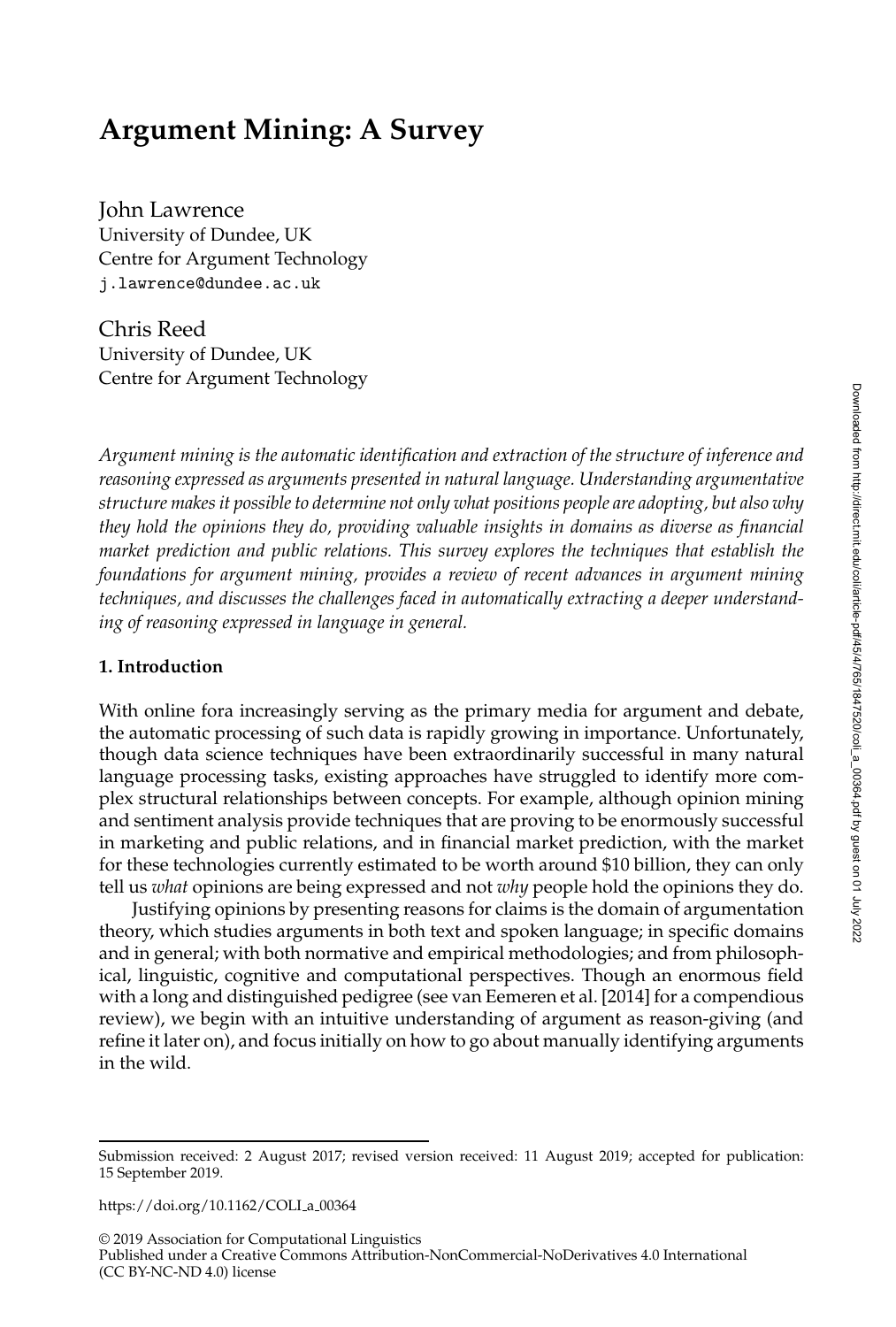Argument analysis aims to address this issue by turning unstructured text into structured argument data, giving an understanding not just of the individual points being made, but of the relationships between them and how they work together to support (or undermine) the overall message. Although there is evidence that argument analysis aids comprehension of large volumes of data, the manual extraction of argument structure is a skilled and time-consuming process. For example, Robert Horn, talking about the argument maps he produced on the debate as to whether computers can think, quotes a student as saying "These maps would have saved me 500 hours of time my first year in graduate school"; <sup>[1](#page-1-0)</sup> however, [Metzinger \(1999\)](#page-0-0) notes that over 7,000 hours of work was required in order for Horn and his team to create these maps.

Although attempts have been made to increase the speed of manual argument analysis, it is clearly impossible to keep up with the rate of data being generated across even a small subset of areas and, as such, attention is increasingly turning to **argument mining**, [2](#page-1-1) the automatic identification and extraction of argument components and structure. The field of argument mining has been expanding rapidly in recent years (with ACL workshops on the topic being held annually, from the first in 2014, $3$  up to the most recent in  $2019<sup>4</sup>$  $2019<sup>4</sup>$  $2019<sup>4</sup>$  which received a record number of 41 submissions. These have been complemented by further workshops organized in Warsaw,<sup>[5](#page-1-4)</sup> Dundee,<sup>[6](#page-1-5)</sup> Dagstuhl,<sup>[7](#page-1-6)</sup> and tutorials at IJCAI, $^8$  $^8$  ACL 2016, $^9$  $^9$  ACL 2019, $^{10}$  $^{10}$  $^{10}$  and ESSLLI.<sup>[11](#page-1-10)</sup>) This increasing activity makes a comprehensive review of both timely and practical value.

Previous reviews, including [Palau and Moens \(2009\)](#page-0-0) and [Peldszus and Stede](#page-0-0) [\(2013a\)](#page-0-0), predated this explosion in the volume of work in the area, whereas more contemporary reviews are aimed at different audiences: [Budzynska and Villata \(2017\)](#page-0-0) at the computational argumentation community and [Lippi and Torroni \(2016\)](#page-0-0) at a general computational science audience. Most recently, [Stede and Schneider \(2018\)](#page-0-0) have, in their 2018 tour de force, assembled an extensive review of performance on tasks in, and related to, argument mining. Our goal here is to update and extend, introducing reorganization where more recent results suggest different ways of conceptualizing the field. Our intended audience are those already familiar with computational linguistics, so we spend proportionally more time on those parts of the story that may be less familiar to such an audience, and rather less on things that represent mainstays of modern research in computational linguistics. With this goal in mind we also move on from [Stede and Schneider \(2018\)](#page-0-0) in three ways. First, we bring the discussion up to date with the newest results based on approaches such as Integer Linear Programming, transfer learning, and new attention management methods, and cover a much larger range of data sources: For a discipline that is so increasingly data-hungry, we review annotated data sources covering over 2.2 million words. Second, we provide greater depth in discussion of foundational topics—covering both the rich heritage of philosophical research in the analysis and understanding of argumentation, as well as those areas and techniques in computational linguistics that lay the groundwork for

<span id="page-1-0"></span><sup>1</sup> <http://www.stanford.edu/~rhorn/a/topic/phil/artclTchngPhilosphy.html>.

<span id="page-1-1"></span><sup>2</sup> Sometimes also referred to as argumentation mining.

<span id="page-1-2"></span><sup>3</sup> <http://www.uncg.edu/cmp/ArgMining2014/>.

<span id="page-1-3"></span><sup>4</sup> <https://argmining19.webis.de/>.

<span id="page-1-4"></span><sup>5</sup> <http://argdiap.pl/argdiap2014>.

<span id="page-1-5"></span><sup>6</sup> <http://www.arg-tech.org/swam2014/>.

<span id="page-1-6"></span><sup>7</sup> <https://www.dagstuhl.de/en/program/calendar/semhp/?semnr=16161>.

<span id="page-1-7"></span><sup>8</sup> <http://www.i3s.unice.fr/~villata/tutorialIJCAI2016.html>.

<span id="page-1-9"></span><span id="page-1-8"></span><sup>9</sup> <http://acl2016tutorial.arg.tech/>.

<sup>10</sup> <http://arg.tech/~chris/acl2019tut/index.html>.

<span id="page-1-10"></span><sup>11</sup> <https://www.irit.fr/esslli2017/courses/20>.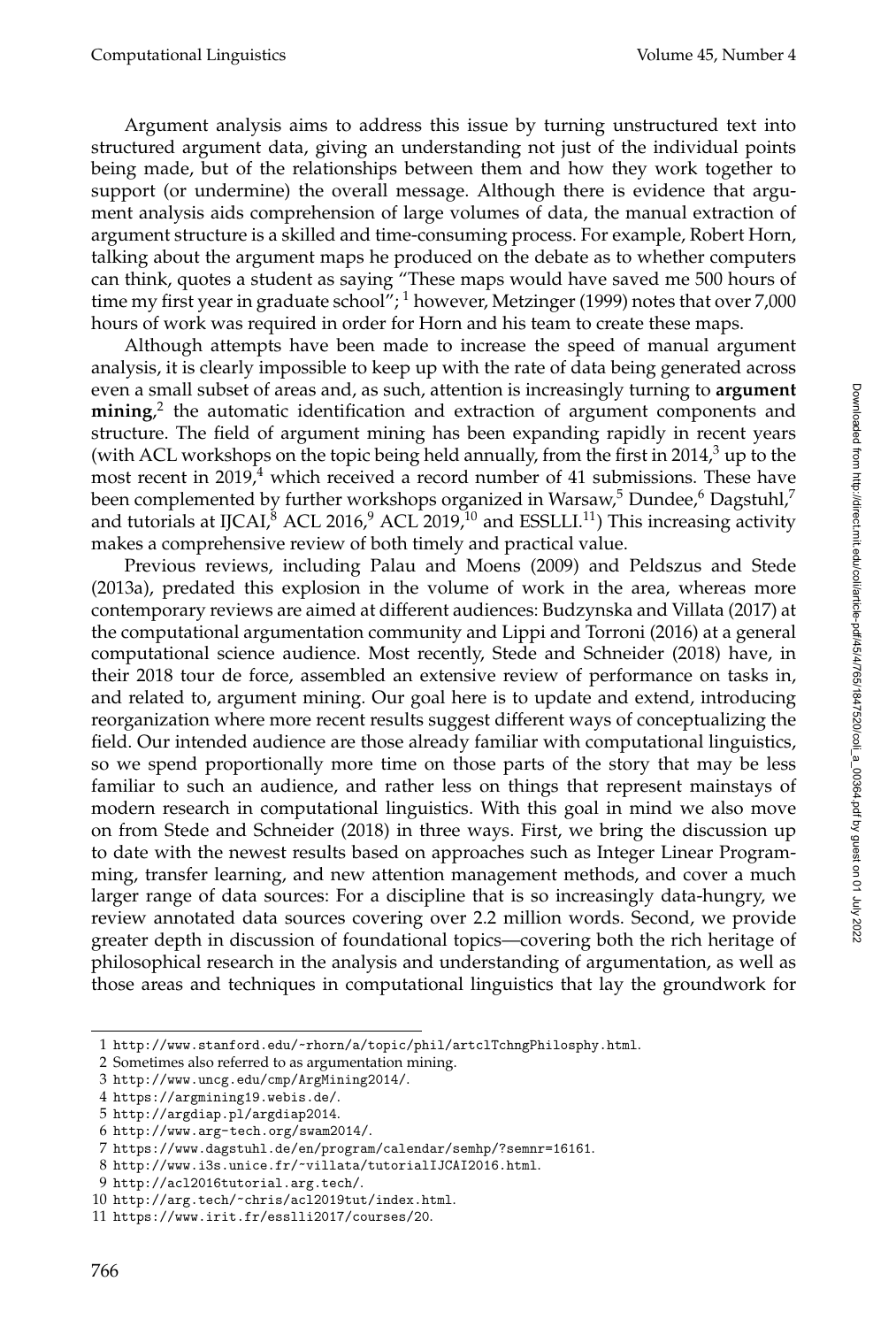much current argument mining work. Thirdly and finally, the simple pipeline view of argument mining, which characterizes a lot of both older research work and reviews, is increasingly being superceded by more sophisticated and interconnected techniques; here we adopt a more network view of subtasks in argument mining and focus on the interconnections and dependencies between them.

We look first, in Section [2,](#page-2-0) at existing work in areas that form the foundation for many of the current approaches to argument mining, including sentiment analysis, citation mining, and argumentative zoning. In Section [3](#page-9-0) we look at the task of manual argument analysis, considering the steps involved and tools available, as well as the limitations of manually analyzing large volumes of text. Section [4](#page-15-0) discusses the argumentation data available to those working in the argument mining field, as well as the limitations and challenges that this data presents. In Section [5,](#page-21-0) we provide an overview of the tasks involved in argument mining before giving a comprehensive overview of each in Sections [6,](#page-23-0) [7,](#page-26-0) and [8.](#page-34-0)

# <span id="page-2-0"></span>**2. Foundational Areas and Techniques**

In this section, we look at a range of different areas that constitute precursors to the task of argument mining. Although these areas are somewhat different in their goals and approach, they all offer techniques that at least form a useful starting point for determining argument structure. We do not aim to present a comprehensive review of these techniques in this section, but, instead, to highlight their key features and how they relate to the task of argument mining.

In Section [2.1,](#page-2-1) we present an overview of opinion mining, focusing specifically on its connection to argument mining. Section [2.2](#page-4-0) looks at Controversy Detection, an extension of opinion mining that aims to identify topics where opinions are polarized. Citation mining, covered in Section [2.3,](#page-6-0) looks at citation instances in scientific writing and attempts to label them with their rhetorical roles in the discourse. Finally, in Section [2.4,](#page-8-0) we look at argumentative zoning, where scientific papers are annotated at the sentence level with labels that indicate the rhetorical role of the sentence (criticism or support for previous work, comparison of methods, results or goals, etc.).

# <span id="page-2-1"></span>**2.1 Opinion Mining**

As the volume of online user-generated content has increased, so too has the availability of a wide range of text offering opinions about different subjects, including product reviews, blog posts, and discussion groups. The information contained within this content is valuable not only to individuals, but also to companies looking to research customer opinion. This demand has resulted in a great deal of development in techniques to automatically identify opinions and emotions.

Opinion mining is "the computational study of opinions, sentiments, and emotions expressed in text" [\(Liu 2010\)](#page-0-0). The terms "opinion mining" and "sentiment analysis" are often used interchangeably; however, sentiment analysis is specifically limited to positive and negative views, whereas opinion mining may encompass a broader range of opinions.

The link between sentiment, opinion, and argumentative structure is described in [Hogenboom et al. \(2010\)](#page-0-0), where the role that argumentation plays in expressing and promoting an opinion is considered and a framework proposed for incorporating information on argumentation structure into the models for economic sentiment discovery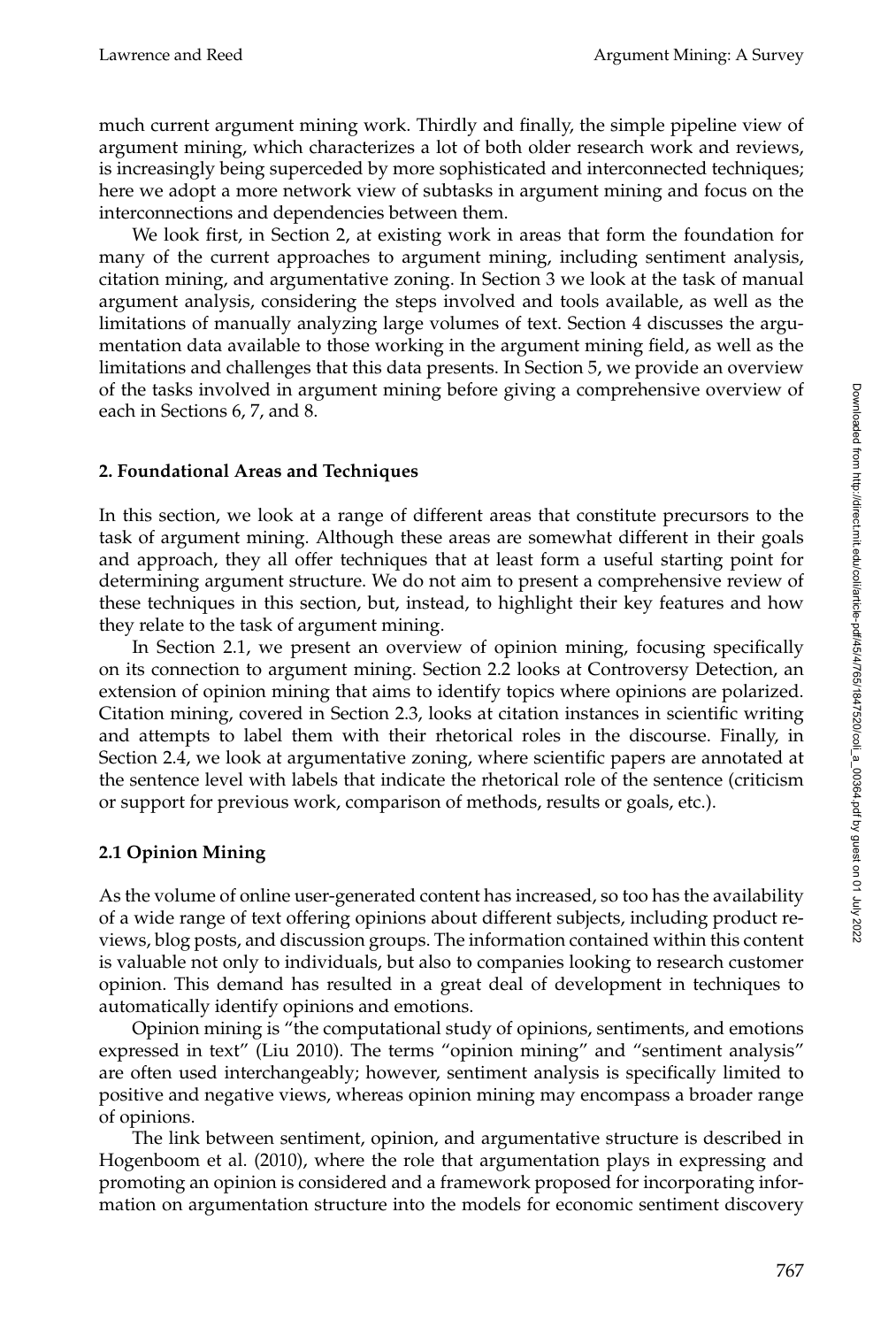in text. Based on their role in the argumentation structure, text segments are assigned different weights relating to their contribution to the overall sentiment. Conclusions, for example, are hypothesized to be good summaries of the main message in a text and therefore key indicators of sentiment. The interesting point here, from an argument mining perspective, is that this theory could equally be reversed and sentiment be used as an indicator of the argumentative process found in a text. Taking the example of conclusions, those segments that align with the overall sentiment of the document are more likely to be a conclusion than those that do not.

Many applications of sentiment analysis are carried out at the document level to determine an overall positive or negative sentiment. For example, in [Pang, Lee, and](#page-0-0) [Vaithyanathan \(2002\)](#page-0-0), topic-based classification using the two "topics" of positive and negative sentiment is carried out. To perform this task, a range of different machine learning techniques (including support vector machines [\[Cortes and Vapnik 1995\]](#page-0-0), maximum entropy, and naïve Bayes [\[Lewis 1998\]](#page-0-0)) are investigated. Negation tagging is also performed using a technique from [Das and Chen \(2001\)](#page-0-0) whereby the tag NOT\_ is prepended to each of the words between a negation word ("not," "isn't," "didn't," etc.) and the first punctuation mark occurring after the negation word. In terms of relative performance, the support vector machines (SVMs) achieved the best results, with average 3-fold cross-validation accuracies over 0.82 using the presence of unigrams and bigrams as features.

Shorter spans of text are also considered in Grosse, Chesñevar, and Maguitman [\(2012\)](#page-0-0), who look at microblogging platforms such as Twitter with the aim of mining opinions from individual posts to build an "opinion tree" that can be built recursively by considering arguments associated with incrementally extended queries. Sentiment analysis tools are used to determine the overall sentiment for an initial one word query, which is then extended and the change in overall sentiment recalculated. By following this procedure, it is possible to see where extending the query results in a change of overall sentiment and, as such, to determine those terms that introduce conflict with the previous query. Conflicting elements in an opinion tree are then used to generate a "conflict tree," similar to the dialectical trees [\(Prakken 2005\)](#page-0-0) used traditionally in defeasible argumentation [\(Pollock 1987\)](#page-0-0).

Opinion mining, however, is not limited to just determining positive and negative views. In [Kim and Hovy \(2006b\)](#page-0-0) sentences from online news media texts are examined to determine the topic and proponent of opinions being expressed. The approach uses semantic role labeling to attach an opinion holder and topic to an opinion-bearing word in each sentence using  $FrameNet^{12}$  $FrameNet^{12}$  $FrameNet^{12}$  (a lexical database of English, based on manual annotation of how words are used in actual texts). To supplement the FrameNet data, a clustering technique is used to predict the most probable frame for words that FrameNet does not include. This method is split into three subtasks:

- 1. Collection of opinion words and opinion-related frames—1,860 adjectives and 2,011 verbs classified into positive, negative, and neutral. Clustering By Committee [\(Pantel 2003\)](#page-0-0) is used to find the closest frame. This method uses the hypothesis that words that occur in the same context tend to be similar.
- 2. Semantic role labeling for those frames. A maximum entropy model is used to classify frame element types (Stimulus, Degree, Experiencer, etc.)

<span id="page-3-0"></span><sup>12</sup> <https://framenet.icsi.berkeley.edu/>.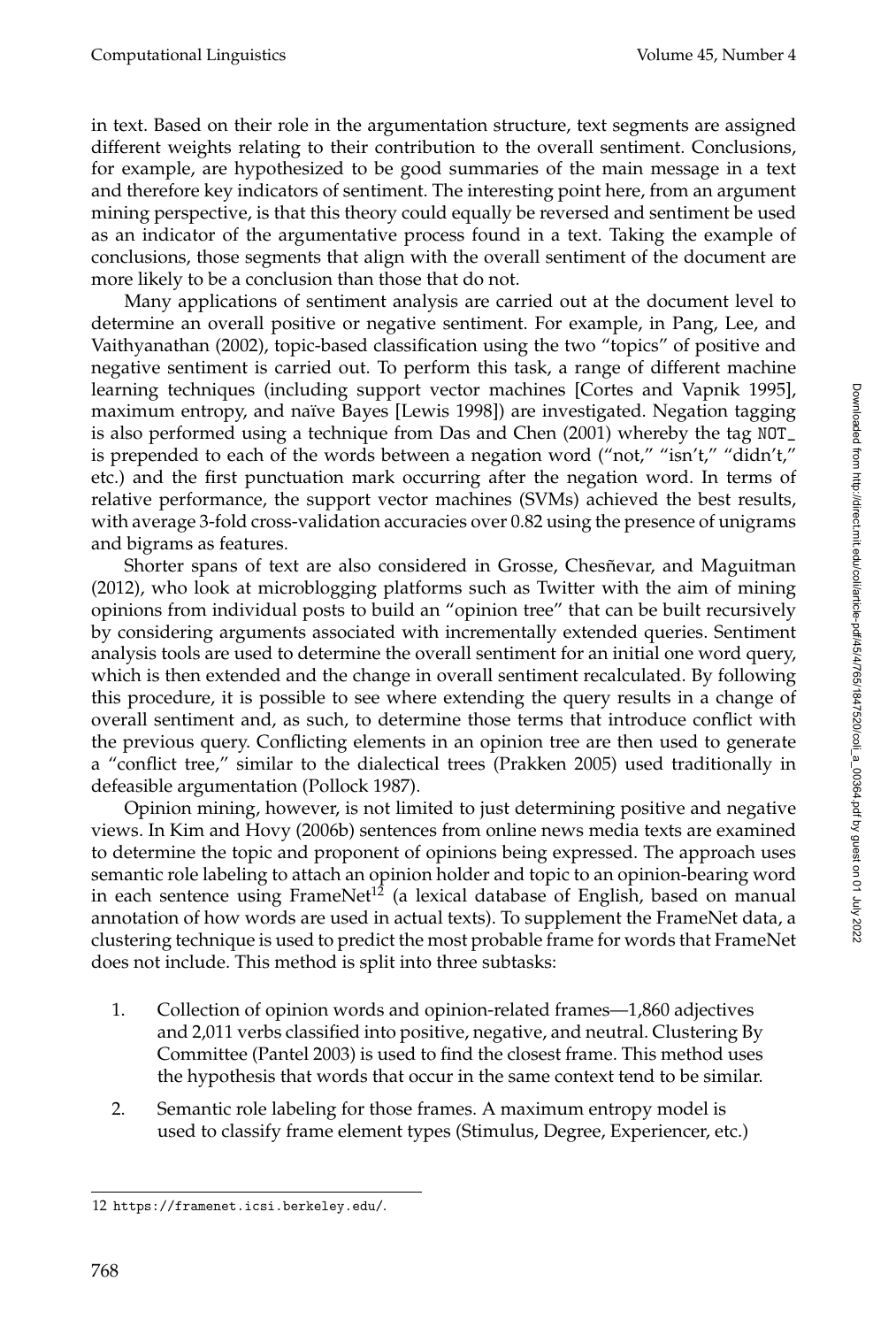3. Mapping of semantic roles to the opinion holder and topic. A manually built mapping table maps Frame Elements to a holder or topic.

Results show an increase from the baseline of 0.30 to 0.67 for verb target words and of 0.38 to 0.70 for adjectives, with the identification of opinion holders giving a higher  $F-score<sup>13</sup>$  $F-score<sup>13</sup>$  $F-score<sup>13</sup>$  than topic identification.

Although understanding the sentiment of a document as a whole could be a useful step in extracting the argument structure, the work carried out on sentiment analysis at a finer-grained level perhaps offers greater benefit still. In [Wilson, Wiebe, and Hoffmann](#page-0-0) [\(2005\)](#page-0-0), an approach to phrase-level sentiment analysis is presented, using a two-step process: first, applying a machine learning algorithm to classify a phrase as either neutral or polar (for which an accuracy of 0.76 is reported); and then looking at a variety of features in order to determine the contextual polarity (*positive*, *negative*, *both*, or *neutral*) of each polar phrase (with an accuracy of 0.62–0.66, depending on the features used).

In [Sobhani, Inkpen, and Matwin \(2015\)](#page-0-0), we see an example of extending simple pro and con sentiment analysis, to determine the stance which online comments take toward an article. Each comment is identified as "Strongly For," "For," "Other," "Against," and "Strongly Against" the original article. These stances are then linked more clearly to the argumentative structure by using a topic model to determine what is being discussed in each comment, and classify it to a hierarchical structure of argument topics. This combination of stance and topic hints at possible argumentative relations—for example, comments about the same topic that have opposing stance classifications are likely to be connected by conflict relations, whereas those with similar stance classifications are more likely to connect through support relations.

In [Kim and Hovy \(2006a\)](#page-0-0), the link between argument mining and opinion mining is clearer still. Instead of looking solely at whether online reviews are positive or negative, a system is developed for extracting the reasons *why* the review is positive or negative. Using reviews from epinions.com, which allows a user to give their review as well as specific positive and negative points, these specific positive and negative phrases were first collected and then the main review searched for sentences that covered most of the words in the phrase. Using this information, sentences were classified as "pro" or "con" with unmatched sentences classified as "neither." Sentences from further reviews were then classified as, first, "pro" and "con" against "neither" followed by classification into "pro" or "con." The best feature selection results in an F-score of 0.71 for reason identification and 0.61 for reason classification.

## <span id="page-4-0"></span>**2.2 Controversy Detection**

One extension to the field of opinion mining that has particular relevance to argument mining is controversy detection, where the aim is to identify controversial topics and text where conflicting points of view are being presented. The most clear link between controversy and argument detection can be seen in Boltužić and Šnajder (2015), where argumentative statements are clustered based on their textual similarity, in order to identify prominent arguments in online debates. Controversy detection to date has

<span id="page-4-1"></span><sup>13</sup> F-score refers to the equally weighted harmonic mean of the precision and recall measured for a system. When the system is applied to several sets of data, the micro-average F-score is obtained by first summing up the individual true positives, false positives, and false negatives and then calculating precision and recall using these figures, whereas the macro-average F-score is calculated by averaging the precision and recall of the system on the individual sets [\(van Rijsbergen 1979\)](#page-0-0).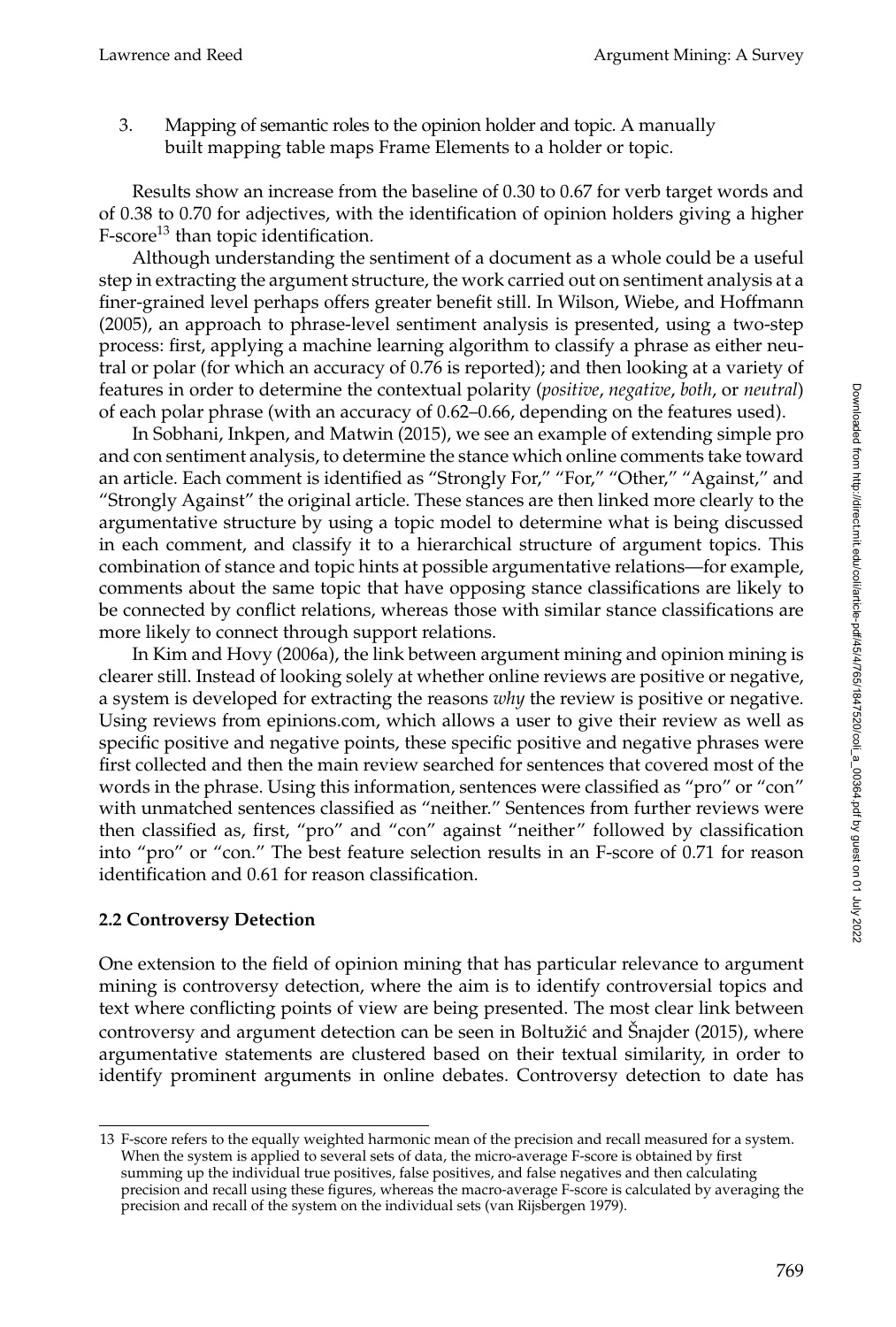largely targeted specific domains: [Kittur et al. \(2007\)](#page-0-0), for example, look at the cost of conflict in producing Wikipedia articles, where conflict cost is defined as "excess work in the system that does not directly lead to new article content." Conflict revision count (CRC), a measure counting the number of revisions in which the "controversial" tag was applied to the article, is developed and used to train a machine learning model for predicting conflict. Computing the CRC for each revision of every article on Wikipedia resulted in 1,343 articles for which the CRC score was greater than zero (meaning they had at least one "controversial" revision). Of these, 272 articles were additionally marked as being controversial in their most recent revision. A selection of these 272 articles is then used as training data for an SVM classifier. Features are calculated from the specific page such as the length of the page, how many revisions were carried out, links from other articles, and the number of unique editors. Of these features, the number of revisions carried out is determined to be the most important indicator of conflict; and by predicting the CRC scores using a combination of page metrics, the classifier is able to account for approximately 90% of the variation in scores. It is reasonable to assume that the topics covered on those pages with a high CRC are controversial and, therefore, topics for which more complex argument is likely to occur.

The scope of controversy detection is broadened slightly in [Choi, Jung, and Myaeng](#page-0-0) [\(2010\)](#page-0-0) and [Awadallah, Ramanath, and Weikum \(2012\)](#page-0-0), who both look at identifying controversy in news articles. In [Choi, Jung, and Myaeng \(2010\)](#page-0-0), a controversial issue is defined as "a concept that invokes conflicting sentiments or views" and a subtopic as "a reason or factor that gives a particular sentiment or view to the issue." A method is proposed for the detection of controversial issues, based on the magnitude of sentiment information and the difference between the magnitudes for two different polarities. First, noun and verb phrases are identified as candidate issues using a mixture of sentiment models and topical information. The degree of controversy for these issues is calculated by measuring the volume of both positive and negative sentiment and the difference between them. For subtopic extraction, noun phrases are identified as candidates and, for these phrases, three statistical features (contextual similarity between the issue and a subtopic candidate, relatedness of a subtopic to sentiment, and the degree of physical vicinity between the issue and the candidate phrases) as well as two positional features are calculated. The results for subtopic identification are poor, with an F-score of 0.50; however, identifying controversial issues is considerably more successful, with a precision of  $0.83^{14}$  $0.83^{14}$  $0.83^{14}$ 

[Awadallah, Ramanath, and Weikum \(2012\)](#page-0-0) present the OpinioNetIt system, which aims to automatically derive a map of the opinions-people network from news and other Web documents. The network is constructed in four stages. First, generic terms are used to identify sample controversial topics; next, opinion holders are identified for each topic, and their opinions extracted; the acquired topics and opinion holders are then used to construct a lexicon of phrases indicating support or opposition. Finally, this process is performed iteratively using the richer lexicon to identify more opinion holders, opinions, and topics. Using this approach a precision of 0.72 is achieved in classifying controversial opinions.

Despite the specific domain limitations of this controversy detection work, [Dori-Hacohen](#page-0-0) [and Allan \(2013\)](#page-0-0) extend their scope to detecting controversy on the Web as a whole, enabling users to be informed of controversial issues and alerted when alternative

<span id="page-5-0"></span><sup>14</sup> The precision is calculated based upon a user study where the participants are asked to confirm if an issue is controversial; as such, recall is not reported.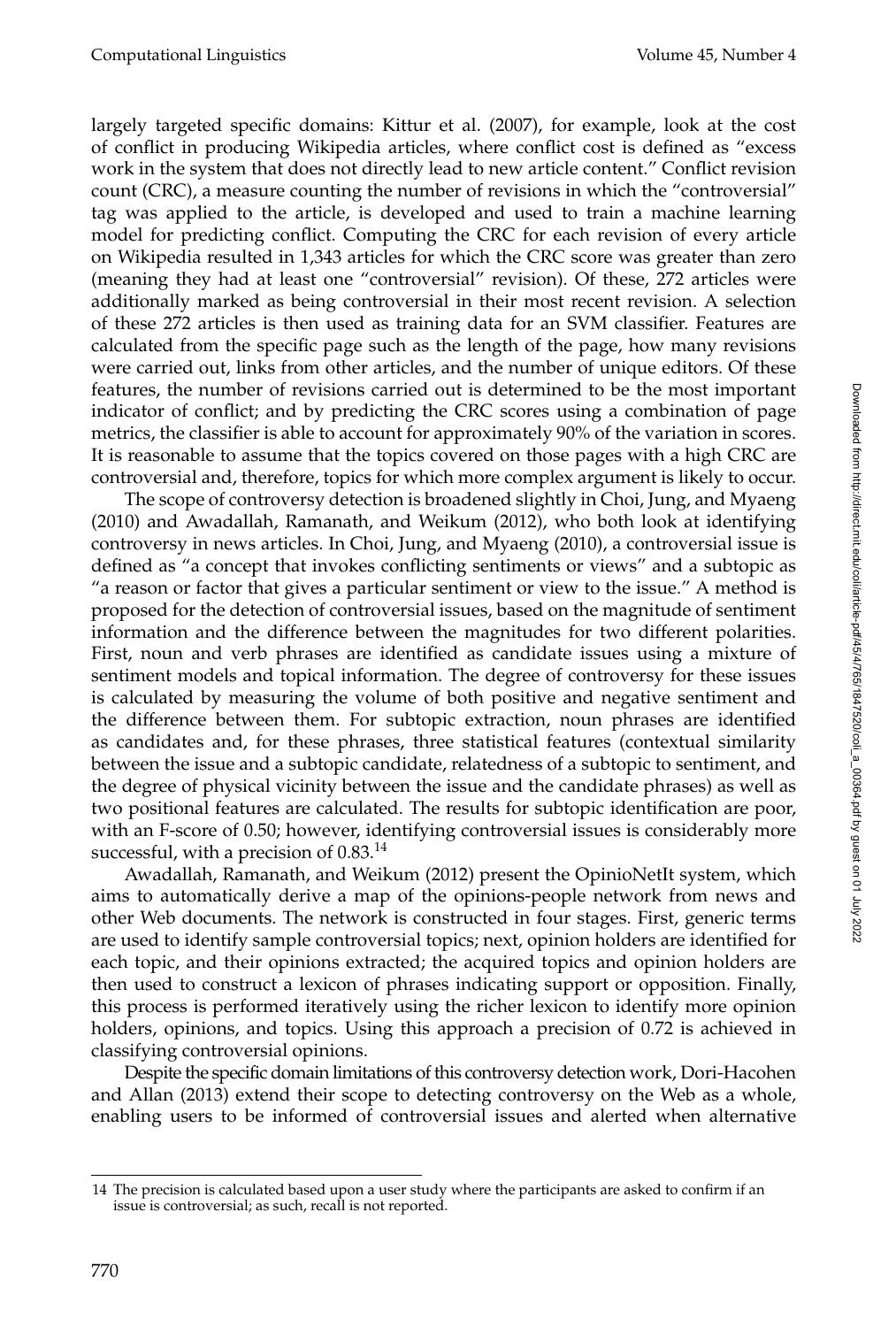viewpoints are available. This is achieved by first mapping a given Web page to a set of neighboring Wikipedia articles labeled on a controversiality metric, then combining the labels to give an estimate of the page's controversiality, which is finally converted into a binary value using a threshold. This approach gives a 22% increase in accuracy over a sentiment-based approach, indicating that, although closely related, detecting controversy is more complex than simply detecting opinions and looking at where they differ.

Such widespread use of controversy detection offers the ability to address potential hotspot issues as they arise and the possibility of dealing with conflict in a debate at an early stage, before the quality of discussion can be negatively impacted. [Rumshisky](#page-0-0) [et al. \(2017\)](#page-0-0), for example, take advantage of both content- and graph-based features to analyze the dynamics of social or political conflict as it develops over time, using a combination of measures of conflict intensity derived from social media data. Such methods for determining controversial issues can play a significant role in determining the argumentative structure inherent in a piece of text. Those points that are controversial are likely to attract not only more attention, but also a more even mix of supporting and attacking views, than those on which there is broad consensus. [Lawrence et al. \(2017\)](#page-0-0) make this connection explicit, showing how the divisiveness, or controversiality, of a proposition might be based upon the relative number of its supports and conflicts. A proposition with many of both might be taken to be divisive, whereas few of either might suggest only limited divisiveness. Alternatively, given a pair of propositions that are in conflict, the divisiveness of this conflict is shown to be a measure of the amount of support on both sides. It is easy to see how this process could be reversed, meaning that if we are able to identify controversial points in a piece of text, we already know something about the argumentative structure.

# <span id="page-6-0"></span>**2.3 Citation Mining**

Citation mining involves the labeling of citation instances in scientific writing with their rhetorical roles in the discourse. The techniques used to automatically determine the motivating factors behind each citation map closely to applications in argument mining, where text spans are labeled based on their argumentative role. For example, if a citation is being used to highlight a gap or deficiency in the referenced work, then the language used will be suggestive of conflict relations between the two; if a citation is being used to back up the current work, then there are likely argumentative support relations between the two.

There are a broad range of manual schemes for classifying citation motivation and citation function (the reason why an author chooses to cite a paper), and [Teufel,](#page-0-0) [Siddharthan, and Tidhar \(2006\)](#page-0-0) look at how this classification can be automated. A classification scheme is first developed using guidelines for twelve different categories (explicit statement of weakness, four types of contrast/comparison, six types of agreement/ usage, and neutral). Human annotators testing this scheme achieve a  $\kappa^{15}$  $\kappa^{15}$  $\kappa^{15}$  of 0.72 and, when implemented as an automatic procedure with the features listed below, an accuracy of 0.77 and  $\kappa$  of 0.57 is achieved (or accuracy 0.83,  $\kappa$  0.58 for 3-way classification

<span id="page-6-1"></span><sup>15</sup> κ is a statistical measure of inter-rater agreement, measuring pairwise agreement among a set of coders and correcting for expected chance agreement [\(Carletta 1996\)](#page-0-0). An interpretation of kappa values is offered by [Landis and Koch \(1977\)](#page-0-0), who describe values between 0.01 and 0.20 as showing slight agreement, 0.21 and 0.40 fair agreement, 0.41 and 0.60 moderate agreement, 0.61 and 0.80 substantial agreement, and 0.81 and 1.00 almost perfect agreement.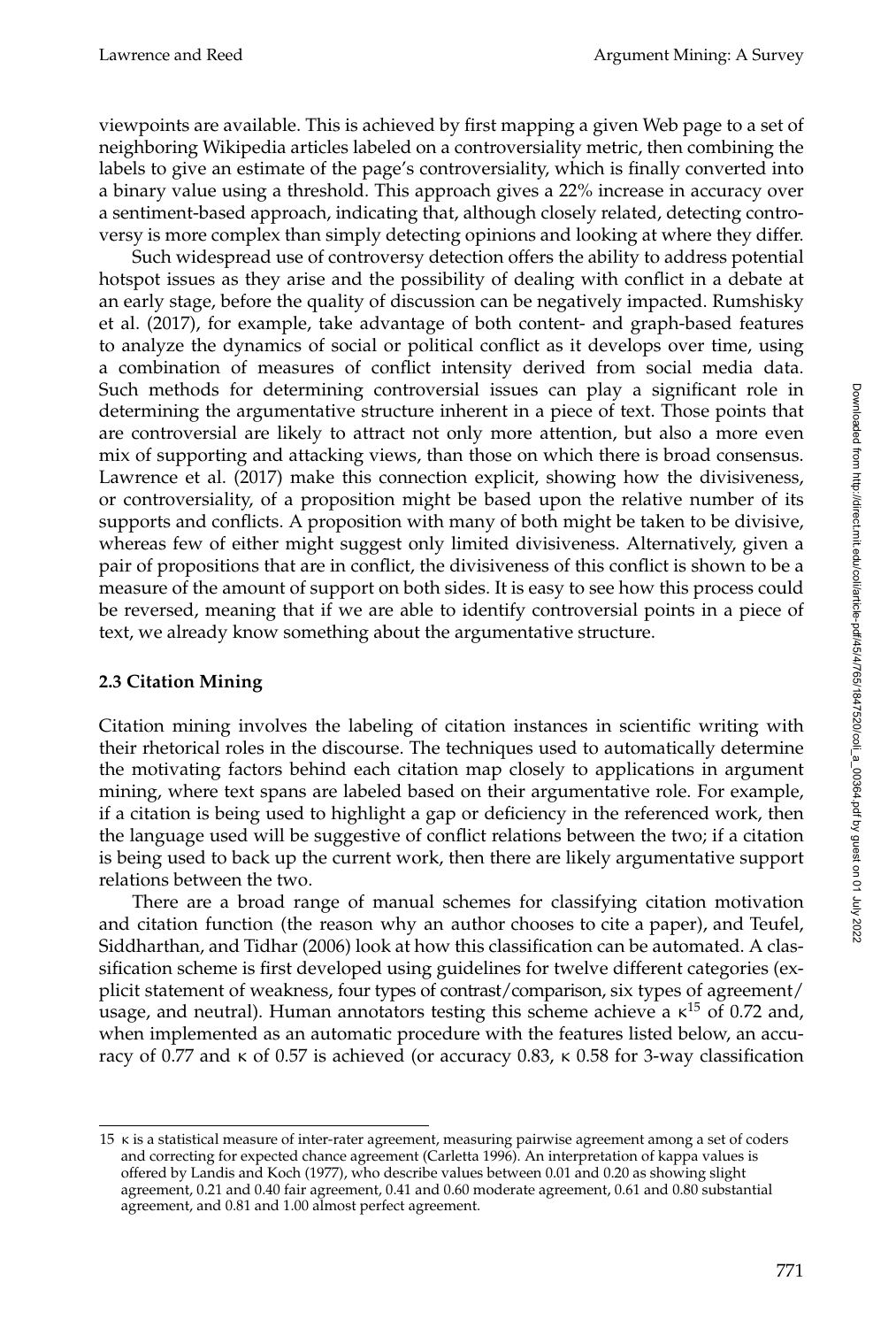positive/negative/neutral) based on an evaluation corpus of 116 articles, containing 2,829 citations.

- Cue phrases
- Cues identified by annotators: 892 cue phrases identified by annotators (around 75 per category)
- Verb tense and voice used for recognizing statements of previous/future/current work
- Location in paper/sentence/paragraph
- Self citations identified by author name

Kappa is even higher for the top-level distinction; collapsing the similar categories into just four (statement of weakness, contrast/comparison, agreement/usage, and neutral) gives a κ value of 0.59. By comparison, the human agreement for this configuration is  $\kappa = 0.76$ . Although this leaves a significant gap between automated and human performance, it nevertheless suggests "moderate agreement" using the automated approach, an encouraging result for a complex task.

An attempt to classify the opinion an author holds toward a work that they cite (for example, positive/negative attitudes or approval/disapproval) is presented in [Piao](#page-0-0) [et al. \(2007\)](#page-0-0), where semantic lexical resources and NLP tools are used to create a network of opinion polarity relations. Sentences containing citations are extracted first, before determining the opinion orientation of the subjective words in the context of the citation. From these opinion orientations, the attitude of the author toward the work that they are citing is labeled.

[Athar \(2011\)](#page-0-0) takes a similar approach, whereby analysis is performed on a corpus of scientific texts taken from the ACL Anthology, and consisting of 8,736 citations from 310 research papers manually annotated for their sentiment. Sentences are labeled as positive, negative, or objective, with 1,472 used for development and training. Each citation is represented as a feature set in a SVM and processed using WEKA [\(Holmes, Donkin, and Witten 1994\)](#page-0-0) and the WEKA LibSVM library with the following features:

- **Word Level Features** Unigrams and bigrams as well as 3-grams to capture longer technical terms. POS tags are also included using two approaches: attaching the tag to the word by a delimiter, and appending all tags at the end of the sentence. A science-specific sentiment lexicon is also added, consisting of 83 polar phrases such as efficient, popular, successful, state-of-the-art, and effective.
- **Contextual Polarity Features** Sentence-based features, for example, presence of subjectivity clues that have been compiled from several sources along with the number of adjectives, adverbs, pronouns, modals, and cardinals.
- **Dependency Structures** Typed dependency structures [\(De Marneffe and](#page-0-0) [Manning 2008\)](#page-0-0) describing the grammatical relationships between words. For instance, in the sentence "CITE showed that the results for French-English were competitive to state-of-the-art alignment systems,"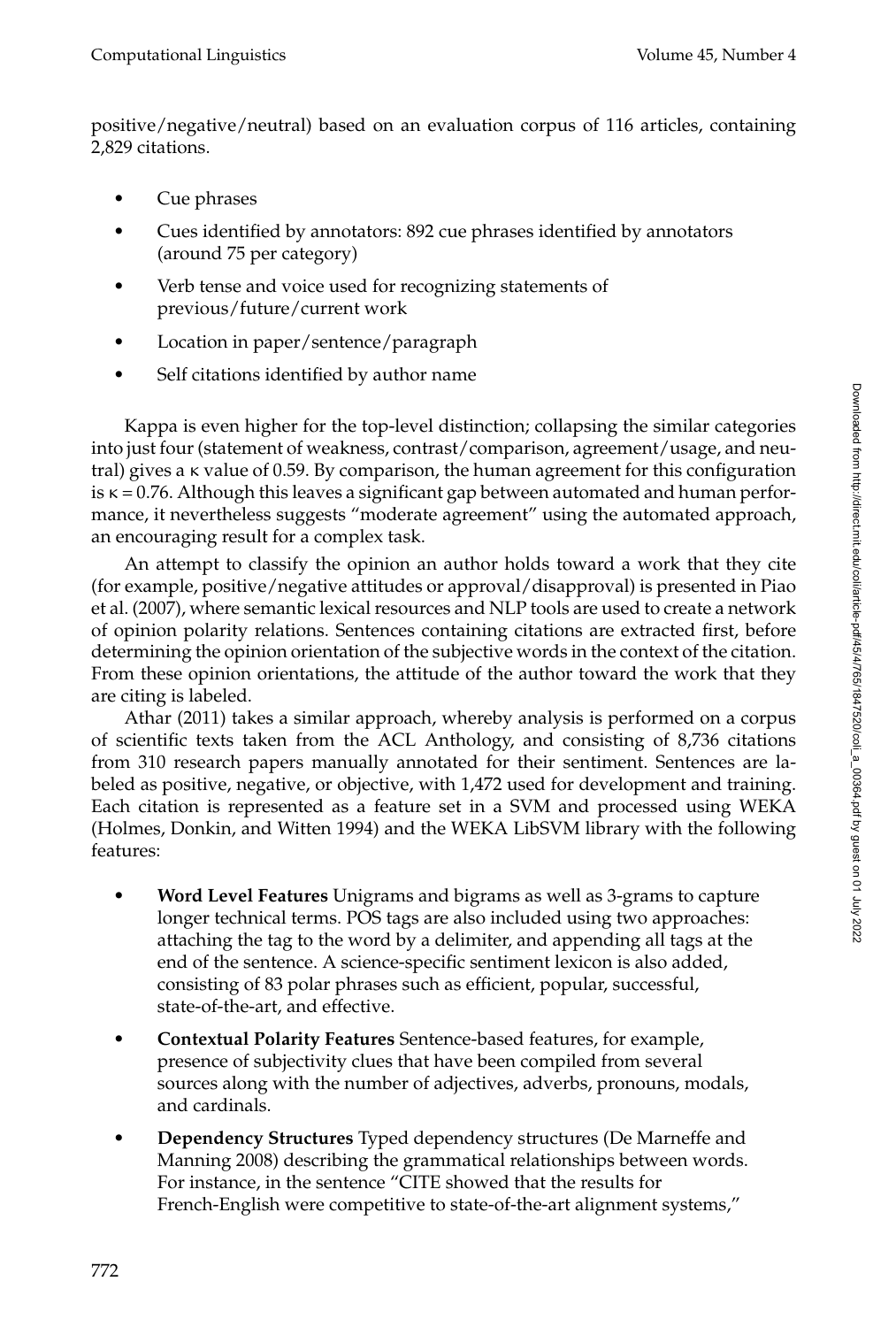the relationship between results and competitive will be missed by trigrams but the dependency representation captures it in a single feature nsubj competitive results.

- **Sentence Splitting** Each sentence is split by trimming its parse tree. Walking from the citation node toward the root, the subtree rooted at the first sentence node is selected and the rest ignored.
- **Negation** All words inside a *k*-word window of any negation term are suffixed with a token \_neg to distinguish them from their non-polar versions.

The results show that 3-grams and dependencies perform best in this task with macro F-score 0.76 and micro F-score 0.89.

# <span id="page-8-0"></span>**2.4 Argumentative Zoning**

Argumentative zoning (AZ) is the classification of sentences by their rhetorical and argumentative role within a scientific paper. For example, criticism or support for previous work, comparison of methods, and results or goals. Although this approach of labeling a sentence by its role is slightly removed from the goal of identifying the argumentation structure contained within the document, it is clear that the information obtained by AZ provides a useful step toward determining the structure.

In [Teufel, Siddharthan, and Batchelor \(2009\)](#page-0-0), an annotation scheme covering 14 possible roles is used to classify sentences into mutually exclusive categories. These categories extend the original seven categories presented in [Teufel, Carletta, and Moens](#page-0-0) [\(1999\)](#page-0-0) and are designed to be applied to material from the life sciences domain as well as to the *Computational Linguistics* (CL) material considered in the earlier work. This categorization highlights the link between AZ and argument mining. The 'AIM' (statement of specific research goal, or hypothesis of current paper) and 'OWN CONC' (findings, conclusions (non-measurable) of own work) categories, for example, are suggestive of conclusions. 'NOV ADV' (novelty or advantage of own approach) and 'SUPPORT' (other work supports current work or is supported by current work) are suggestive of support relations, and 'GAP WEAK' (lack of solution in field, problem with other solutions) and 'ANTISUPP' (clash with somebody else's results or theory) are suggestive of conflict relations.

Teufel et al. use a domain expert to encode basic knowledge about the subject, such as terminology and domain specific rules for individual categories, as part of the annotation guidelines. The produced guidelines include a decision tree, descriptions of the semantic nature of each category, rules for pairwise distinction of the categories, and a large range of examples taken from both chemistry and computational linguistics. Human coders with background knowledge in computational linguistics, and varied experience in chemistry, applied these guidelines, achieving inter-annotator agreement for chemistry with  $\kappa = 0.71$  (N=3745, n=15, k=3). For CL, the inter-annotator agreement was  $\kappa = 0.65$  (N=1629, n=15, k=3). As a comparison, the inter-annotator agreement for Teufel's original, CL-specific AZ with seven categories [\(Teufel, Carletta,](#page-0-0) [and Moens 1999\)](#page-0-0) was  $\kappa = 0.71$  (N=3420, n=7, k=3). This level of agreement between the three annotators is acceptable overall and supports the hypothesis that the task definition is domain-knowledge free. However, agreements involving the semi-expert are higher than the agreement between expert and non-expert, indicating that a general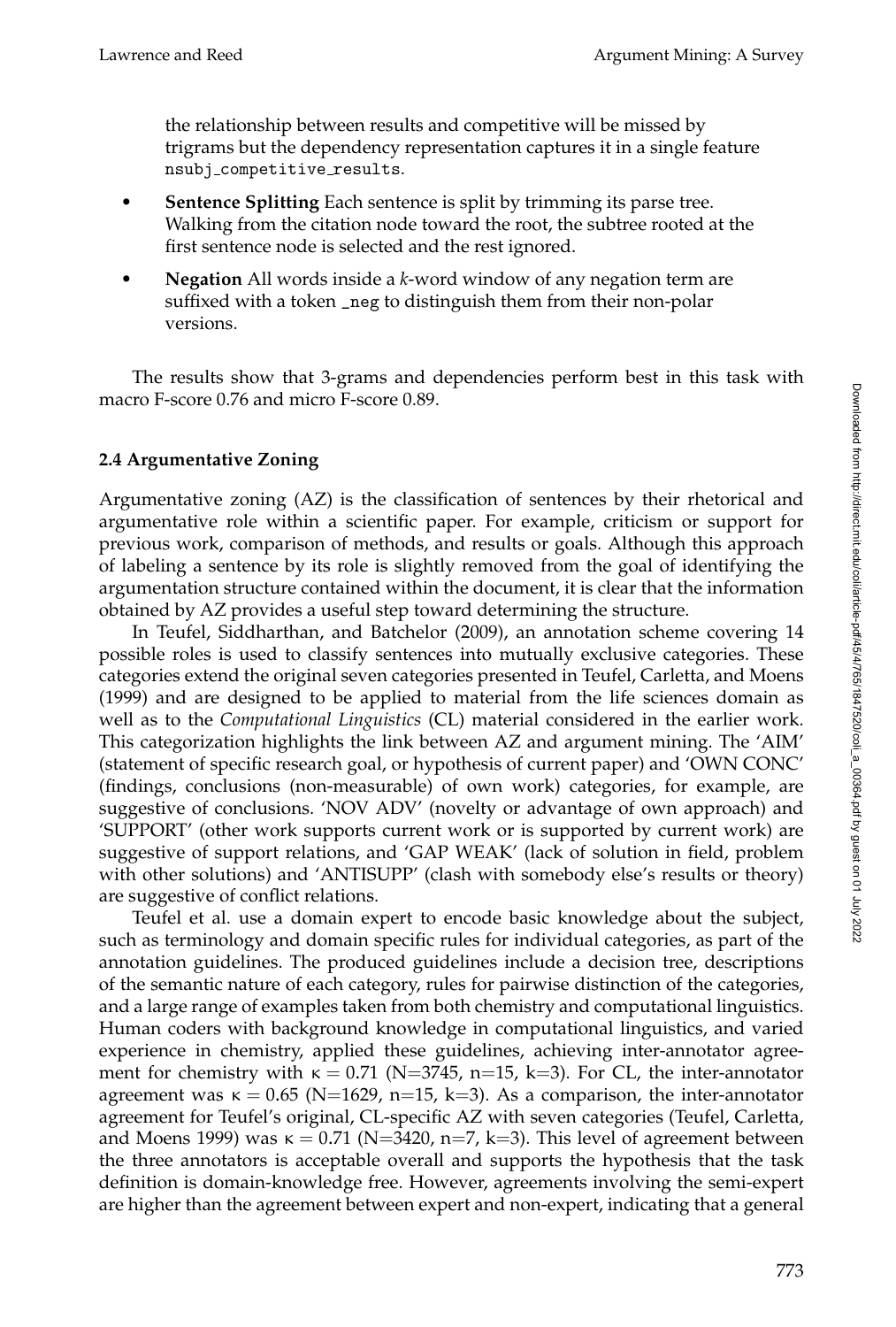understanding of basic chemistry was not sufficiently adequate to ensure that the nonexpert understood enough of the material to achieve the highest-possible agreement.

[Merity, Murphy, and Curran \(2009\)](#page-0-0) present a maximum entropy classifier with each sentence of an article classified into one of the seven basic rhetorical structures from [Teufel, Carletta, and Moens \(1999\)](#page-0-0). A maximum entropy model combined with the addition of new features to those used by Teufel et al. gives an increase from 0.76 to 0.97 F-score on Teufel's *Computational Linguistics* conference paper corpus (48 computational linguistics papers, taken from the proceedings of the COLING, ANLP, and ACL conferences between April 1994 and April 1995). The features used are described below:

- **Unigrams, bigrams, and** *n***-grams** Unigram and bigram features were included and reported individually and together (as *n*-grams). These features include all of the unigrams and bigrams above the feature cutoff.
- **First** The first four words of a sentence, added individually.
- **Section** A section counter that increments on each heading to measure the distance into the document.
- **Location** The position of a sentence between two headings (representing a section).
- **Paragraph** The position of the sentence within a paragraph.
- **Length** Length of sentence grouped into multiples of 3.
- **Teufel et al.'s [\(1999\)](#page-0-0) features** To compare with previous work, most of the features that gave Teufel et al. the best performance are also implemented.
- **Feature cutoff** Instead of including every possible feature, a cutoff was used to remove features that occur less than four times.
- **History features** History features were used and AZ treated as a sequence labeling task with history lengths ranging from previous label to the previous four labels.

The results show that *n*-grams have by far the largest impact, with a 21.39% reduction in accuracy when they are removed (the next largest impact being 1.24% for the first four words of the sentence). The history features also have an impact of just over 1%. It is shown that none of Teufel et al.'s individual features alone make a substantial contribution to the results when using the maximum entropy model. To evaluate the wider applicability of AZ, a corpus of *Astronomy* journal articles was also annotated with a modified zone and content scheme, and a similar level of performance (around 0.96 accuracy) was achieved.

# <span id="page-9-0"></span>**3. Manual Argument Analysis**

In this section we look at the task of manual argument analysis, considering the steps involved and tools available, as well as the limitations of manually analyzing large volumes of text. Understanding manual analysis can offer unique insight into how this task can be automated and provides a valuable insight into how an analyst unpicks the complex argumentative relationships represented in natural language texts.

Although the argumentative structure contained within a piece of text [\(van](#page-0-0) [Eemeren et al. 2014\)](#page-0-0) can be diagrammed manually using pen and paper or simple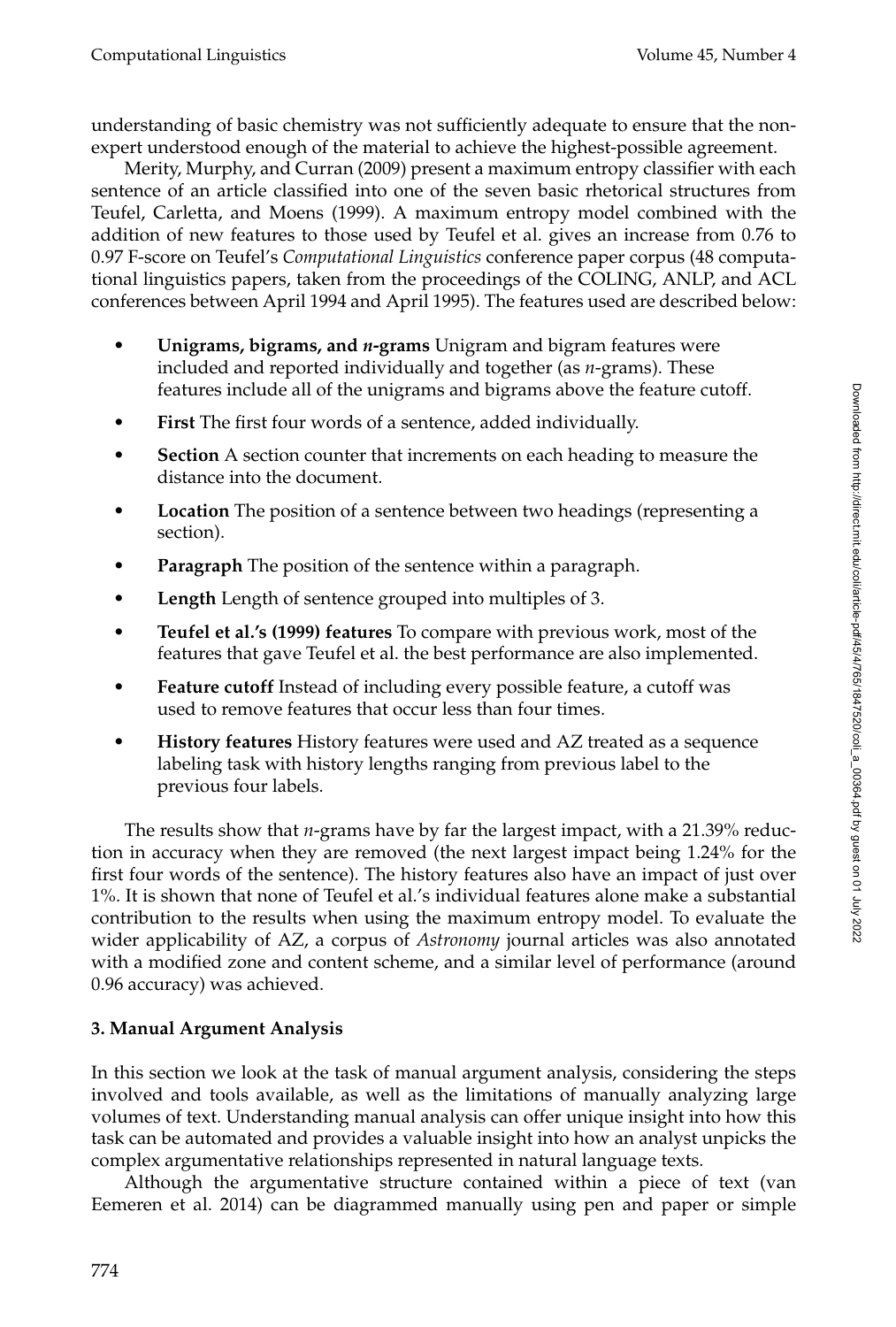graphics software, a wide range of specific argument diagramming tools [\(Scheuer et al.](#page-0-0) [2010\)](#page-0-0) has been developed to allow an analyst to identify the argumentative sections of the text and diagram the structure that they represent [\(Kirschner, Buckingham-Shum,](#page-0-0) [and Carr 2003; Okada, Shum, and Sherborne 2008\)](#page-0-0). The advantages of this approach, as opposed to the use of non-specialized software, are discussed in [Harrell \(2005\)](#page-0-0), though there is varied (and conflicting evidence of) impact on the the day-to-day activity within domains in which these tools are applied, such as law, pedagogy, scientific writing (Lauscher, Glavaš, and Eckert 2018; Lauscher, Glavaš, and Ponzetto 2018), and design [\(Scheuer et al. 2010\)](#page-0-0). The majority of these tools, such as Araucaria [\(Reed and Rowe](#page-0-0) [2004\)](#page-0-0), Rationale [\(van Gelder 2007\)](#page-0-0), OVA [\(Bex et al. 2013\)](#page-0-0), and Carneades [\(Gordon,](#page-0-0) [Prakken, and Walton 2007\)](#page-0-0), require the analyst to manually identify the propositions involved in the argument being made and then connect them identifying the premises and conclusion. In many cases, this simple structure can then be extended with more specialized information, depending on the nature of the analysis task being performed; for example, giving details of the argumentation schemes [\(Walton, Reed, and Macagno](#page-0-0) [2008\)](#page-0-0) used or details of the participants and their dialogical moves (for example, *questioning* or *asserting*) when analyzing dialogue.

Generally, manual argument analysis, as carried out using the tools previously mentioned, can be split into four distinct stages, as shown in Figure [1.](#page-10-0)

Though both manual and automated analysis techniques may develop a more complex, hybrid approach in practice, the pipeline model presented here offers a good starting point from which to introduce the range of techniques currently available. Then in Section [5](#page-21-0) we further dissect these steps, presenting a more detailed view of the individual argument mining steps and how they relate to the manual annotation process, explaining how increasingly the pipeline view oversimplifies complex interdependencies.

# **3.1 Text Segmentation**

Text segmentation involves the extraction of the fragments of text from the original piece that will form the constituent parts of the resulting argument structure. Text segmentation can be considered as the identification of a form of elementary discourse



<span id="page-10-0"></span>**Figure 1** Steps in argument analysis.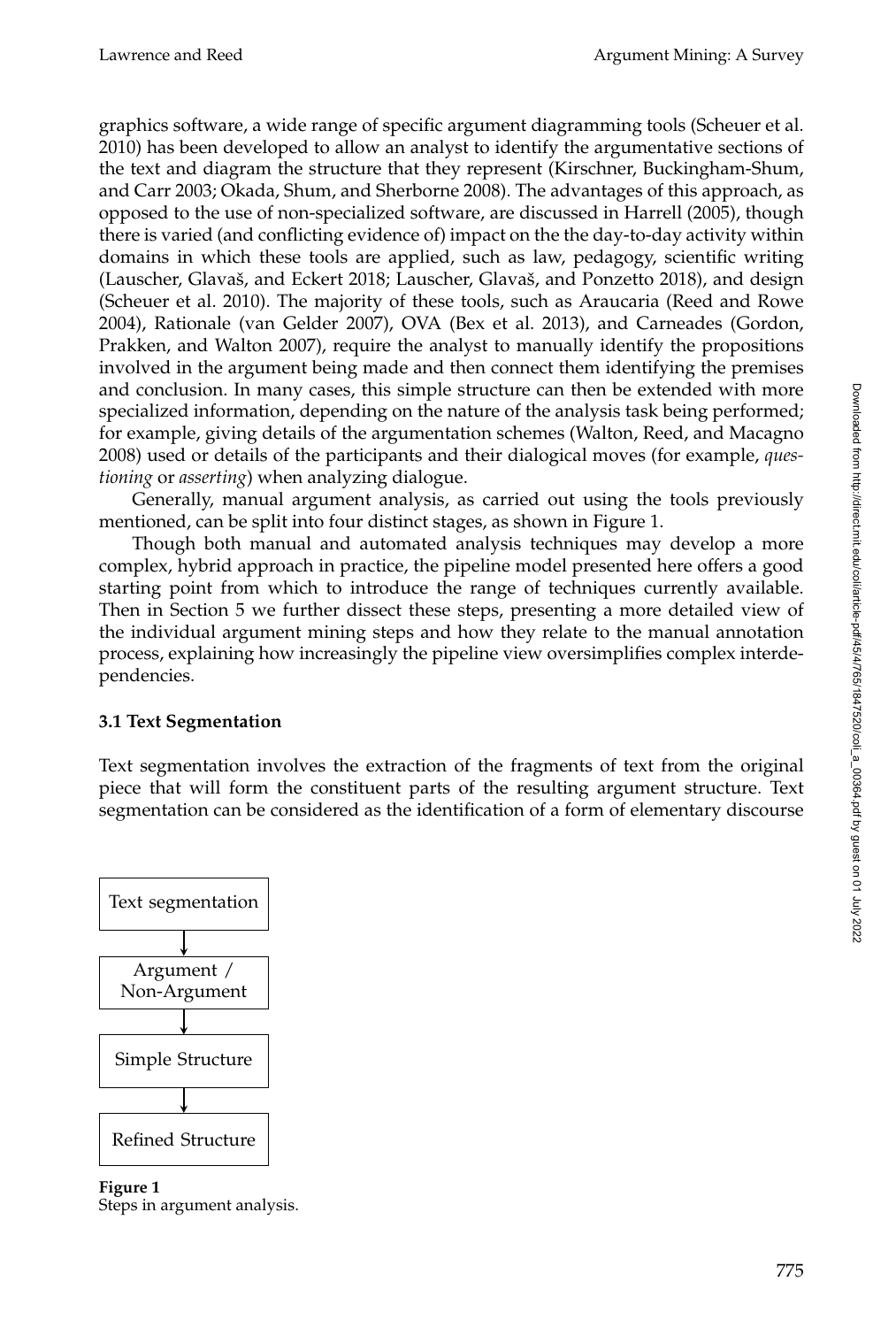units (EDUs). Though there are competing hypotheses about what constitutes an EDU (for example, [Grimes \[1975\]](#page-0-0) and [Givon \[1983\]](#page-0-0) view them as clauses, whereas [Hirschberg](#page-0-0) ´ [and Litman \[1993\]](#page-0-0) view them as prosodic units, [Sacks, Schegloff, and Jefferson \[1974\]](#page-0-0) as turns of talk, [Polanyi \[1988\]](#page-0-0) as sentences, and [Grosz and Sidner \[1986\]](#page-0-0) as intentionally defined discourse segments), all agree that EDUs are non-overlapping spans of text corresponding to the atomic units of discourse. [Peldszus and Stede \(2013a\)](#page-0-0) refer to these argument segments as "argumentative discourse units" (ADUs), and define an ADU as a "minimal unit of analysis," pointing out that an ADU may not always be as small as an EDU, for example, "when two EDUs are joined by some coherence relation that is irrelevant for argumentation, the resulting complex might be the better ADU" (page 20).

Generally speaking, in argument analysis, the sections that the analyst extracts correspond to the propositions contained within the text; however, some knowledge of the argument being made is often required in order to determine the exact boundaries of these propositions and how fine-grained the segmentation needs to be. In some cases, for example, propositional content can occur nested in reported speech, such as the sentence "Simon said this is a blue pen." The rest of the argument structure may refer to either the whole sentence ("Simon didn't say that"), to the statement "this is a blue pen" ("it's clearly a black pen"), or to both parts separately ("Yes, I heard Simon say that, but he's wrong, it's a black pen"). Another challenging example is **dislocation** which, similar to cleft constructions in syntax [\(Lasnik and Uriagereka 1988\)](#page-0-0), occurs when one segment is embedded into another, such as the example given in [Saint-Dizier](#page-0-0) [\(2012\)](#page-0-0): "Products X and Y because of their toxicity are not allowed in this building." In this case the conclusion, "Products  $X$  and  $Y$  are not allowed in this building," is split around the premise "because of their toxicity." As these examples show, robustly identifying the text segments required for an analysis can be challenging even for a human analyst.

An additional complication can occur in cases where some reconstruction of the argument is required in order to identify the points being made. There is a tendency for arguers to leave implicit an assumption required in order for their conclusion to follow from their premises. This can often occur when the omitted proposition is believed to be obvious; however, it can also happen for a range of other reasons, for example, to increase the rhetorical force of the argument, or to conceal its unsoundness. Such missing premises are referred to as **enthymemes** [\(Hitchcock 1985\)](#page-0-0), and can cause difficulties for both automatic and manual segmentation due to the requirement of knowledge that may be outside the scope of that expressed in the text.

# <span id="page-11-0"></span>**3.2 Argument / Non-Argument Classification**

This step involves determining which of the segments previously identified are part of the argument being presented and which are not. For most manual analysis tools this step is performed as an integral part of segmentation: The analyst simply avoids segmenting any parts of the text that are not relevant to the argument. However, in some cases, for example, where segmentation has been performed automatically or by a different analyst, this step must be carried out independently. In these cases the judgment as to whether a particular segment is argumentative can be made as a preliminary step in determining the structure, or left until the end of the analysis, when any segments left unconnected to the rest of the structure can simply be discarded.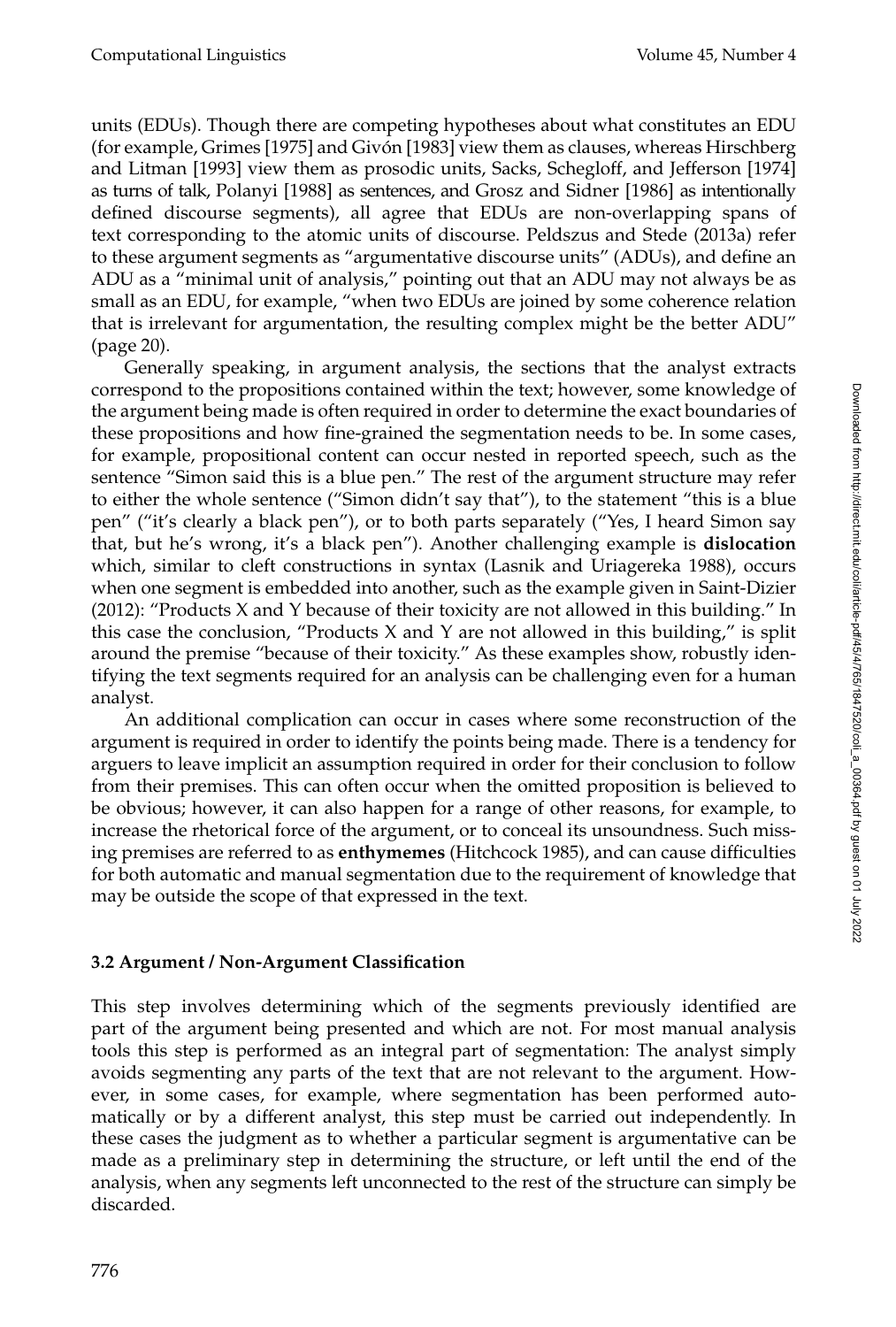Looking at the text shown in Example (1), we can see that the majority of Michael Buerk's introduction of Nick Dearden is non-argumentative, with only the single claim identified that Mr Dearden would like people not to have to pay their debts. Meanwhile, almost the entirety of the response (excluding brief connectives) forms part of the argument structure.

**Michael Buerk:** John Lamiday, thank you very much indeed for joining us this evening. Our third witness is Nick Dearden, who is director of the Jubilee Debt Campaign. *Mr Dearden, you'd like people not to have to pay their debts*. Where's the morality in that?

**Nick Dearden:** *I wouldn't like people not to have to pay their debts across the board*. But I think what we say is that *this isn't simply a matter of individual morality*. *Debt is used time and again as a set of economic decisions, and political decisions, to achieve certain things in society*. And *very often what high levels of debt can mean, and especially when the debt is on very unjust terms, is a massive redistribution of wealth in society, from the poorest to the richest*.

Example (1) Excerpt from the BBC Moral Maze 'Money' corpus ([http://corpora.](http://corpora.aifdb.org/Money) [aifdb.org/Money](http://corpora.aifdb.org/Money)). Argumentative segments are *highlighted*.

In some cases, however, this task can be remarkably demanding. Letters to the Editor contributions, for example, can sometimes offer rich pickings for the argument analyst, but such letters can often be little more than frivolity or wit masquerading as argument and inference. Distinguishing argument from non-argument in this domain is extremely demanding, even for a highly trained human analyst.

## **3.3 Simple Structure**

Once the elements of the argument have been determined, the next step is to examine the links between them. This can be as simple as noting segments that are thematically related, but usually involves the identification of support and attack relations between segments. Although these relations can be simply labeled pairs, it is common to consider the varying ways in which components can work together [\(Groarke, Tindale,](#page-0-0) [and Fisher 1997\)](#page-0-0):

**Convergent Arguments** In a convergent argument, multiple premises are used to independently support a single conclusion. In this case the premises act on their own and the removal of one premise from the argument does not weaken the others. From Example (1) we can see that "what we say is that this isn't simply a matter of individual morality" and "I wouldn't like people not to have to pay their debts across the board" independently support "Mr Dearden would like people not to have to pay their debts."

**Linked Arguments** In a linked argument, multiple premises work together to support a conclusion. The important point here is that each premise requires the others in order to work fully. In Example 1, the statements "Debt is used time and again as a set of economic decisions, and political decisions, to achieve certain things in society" and "very often what high levels of debt can mean, and especially when the debt is on very unjust terms, is a massive redistribution



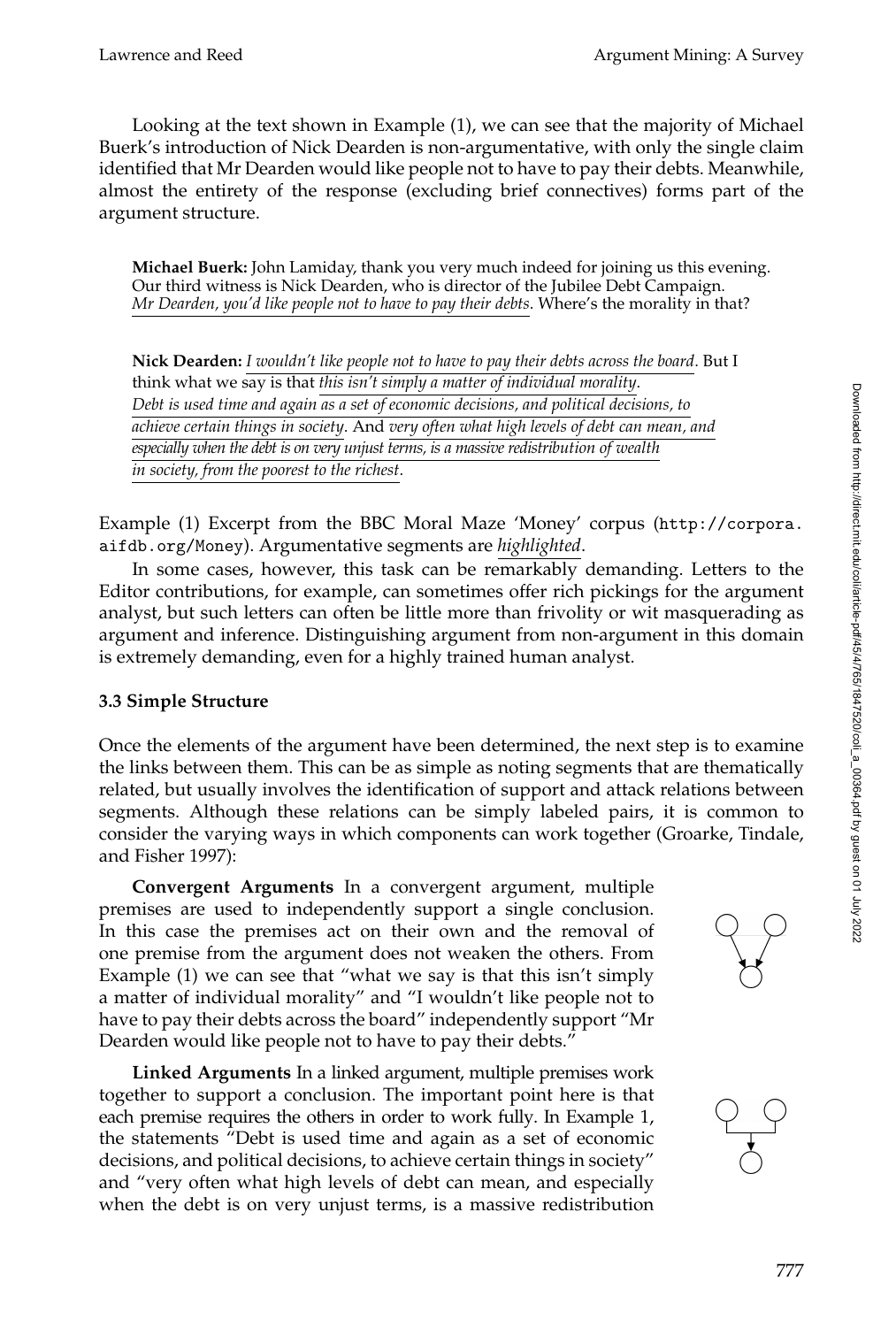of wealth in society, from the poorest to the richest" work together to support the point "what we say is that this isn't simply a matter of individual morality."

**Divergent Arguments** In some cases the same premise may support multiple conclusions. Divergent arguments are somewhat less common and, as such, are not supported by those analysis tools which, for example, are limited to analyzing arguments in a tree structure.

Though Example (1) does not include a divergent argument, Dearden might have said, "And if it's not individual morality, then the state should take some of the responsibility," which would have offered a second conclusion based on the premise of individual morality.

**Sequential (or Serial) Arguments** The final way in which multiple premises can support a conclusion is in a sequential argument. In this case, one premise leads to another and this, in turn, leads to the conclusion. In Example (1), the statements "very often what high levels of debt can mean, and especially when the debt is on very unjust terms, is a massive redistribution of wealth in society, from the poorest to the richest," "what we say is that this isn't simply a matter of individual morality," and "Mr Dearden would like people not to have to pay their debts" follow a sequential structure.

**Hybrid Argument Structure** More complicated arguments, such as that in Example (1), usually involve several instances and combinations of the above elements into a larger, hybrid, argument structure. The complete analyzed structure of Example (1) can be seen in Figure [2.](#page-13-0) We must also consider conflict, or attack, relations between propositions. These include both standard conflict relations where one proposition directly conflicts with another, as well as more complex forms of defeating an argument [\(Pollock 1986\)](#page-0-0):

**Rebutting Attacks** Rebutting arguments express a position that is directly incompatible with a conclusion [\(Pollock 1986,](#page-0-0) page 38). Later in the debate from which Example (1) is drawn, an opponent, Michael Portillo, says, "People who lend money, that is to say, people who save money, say through building societies, are very ordinary





<span id="page-13-0"></span>Simple argument structure of the text in Example (1).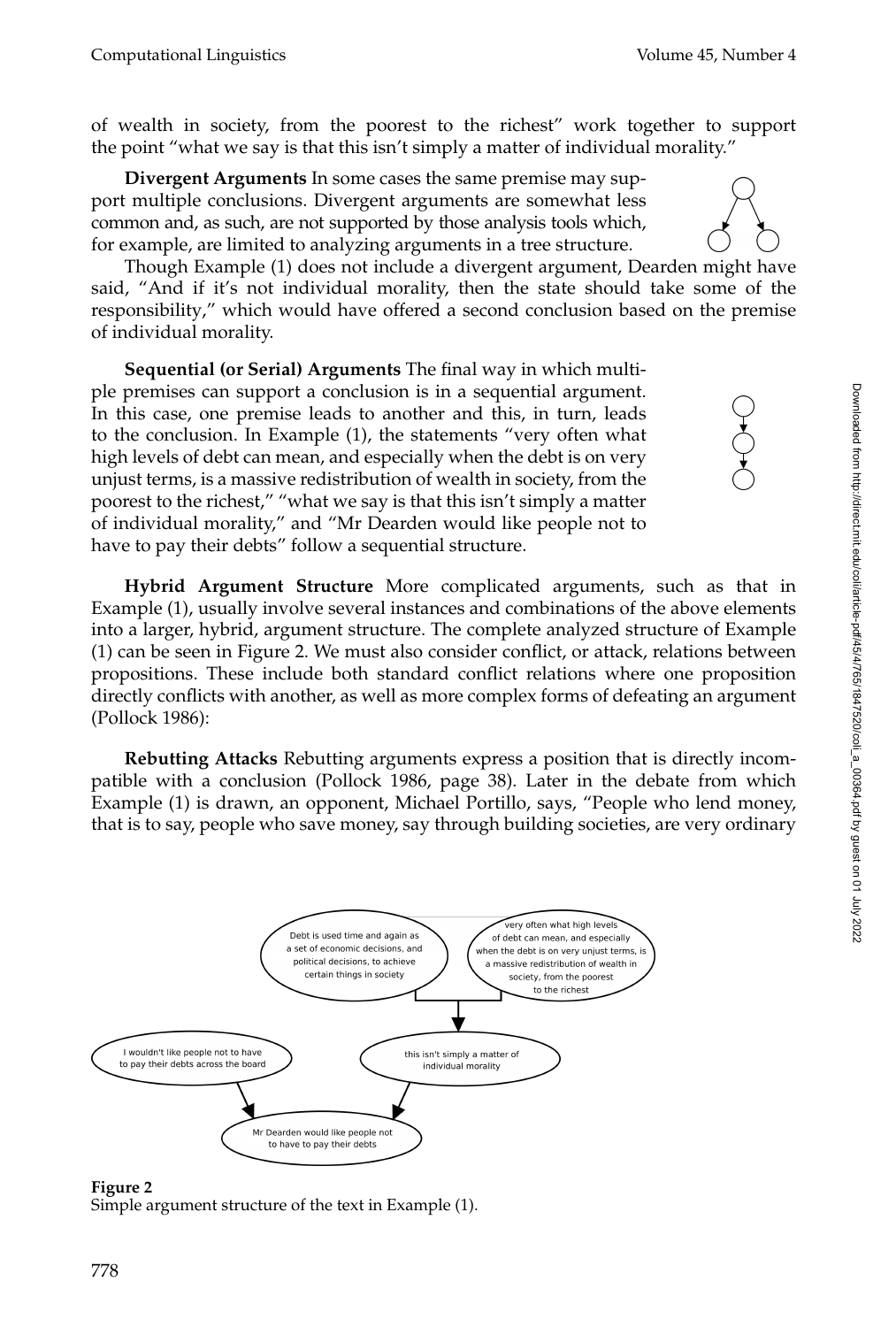people." This offers a direct, rebutting attack to Dearden's conclusion, expressed in Example (1), that debt is a massive redistribution of wealth from the poorest to the richest.

**Undercutting Attacks** Undercutting arguments attack or conflict with the inference between a premise and a conclusion, and, as such, offer a reason for no longer believing the conclusion, rather than for believing the negation of the conclusion [\(Pollock 1986,](#page-0-0) page 39). Though the fragment of debate from which Example (1) is drawn does not offer clear examples of undercutting, Portillo might have retorted with, "If there were politicial decisions being taken, they are being taken by elected officers—so state actions don't require more than individual morality." Such an attack does not directly counter the conclusion, but instead focuses on the robustness of the passage from premise to conclusion.

Although this approach to identifying argument structure is by far the most common, other methodologies, such as [Toulmin \(1958\)](#page-0-0) are also widely used; perhaps the clearest synthesis for computational purposes is presented by the philosopher J. B. Freeman [\(Freeman 1991, 2011\)](#page-0-0). For argument mining, successful extraction of argument structure in one form can often be translated, modulo expressivity constraints, into others (we discuss different argument representations and formats as well as the translation between them in [4\)](#page-15-0).

# <span id="page-14-0"></span>**3.4 Refined Structure**

Having determined the basic argumentative structure, some analysis tools allow this to be refined further. For example, Araucaria, Carneades, Rationale, and OVA allow the analyst to identify the argumentation scheme related to a particular structure. Argumentation schemes are patterns of inference, connecting a set of premises to a conclusion, that represent stereotypical patterns of human reasoning. Such schemes were originally viewed as rhetorical methods by which a speaker could influence their audience; later, they have also been adopted as a way to distinguish good arguments from bad. Argumentation schemes can thus be seen as a historical descendant of the topics of [Aristotle \(1958\)](#page-0-0), and, much like Aristotle's topics, play a valuable role in both the construction and evaluation of arguments. Arguments are evaluated based on a set of critical questions corresponding to the scheme which, if not answered adequately, result in the argument to which the scheme corresponds defaulting.

The Argument from Expert Opinion scheme [\(Walton 1996\)](#page-0-0) is commonly used to illustrate the concept:

**Major Premise:** Source E is an expert in subject domain S containing proposition A. **Minor Premise:** E asserts that proposition A is true (false). **Conclusion:** A is true (false).

with the associated critical questions:

- 1. *Expertise Question:* How credible is E as an expert source?
- 2. *Field Question:* Is E an expert in the field F that A is in?
- 3. *Opinion Question:* What did E assert that implies A?
- 4. *Trustworthiness Question:* Is E personally reliable as a source?
- 5. *Consistency Question:* Is A consistent with what other experts assert?
- 6. *Backup Evidence Question:* Is E's assertion based on evidence?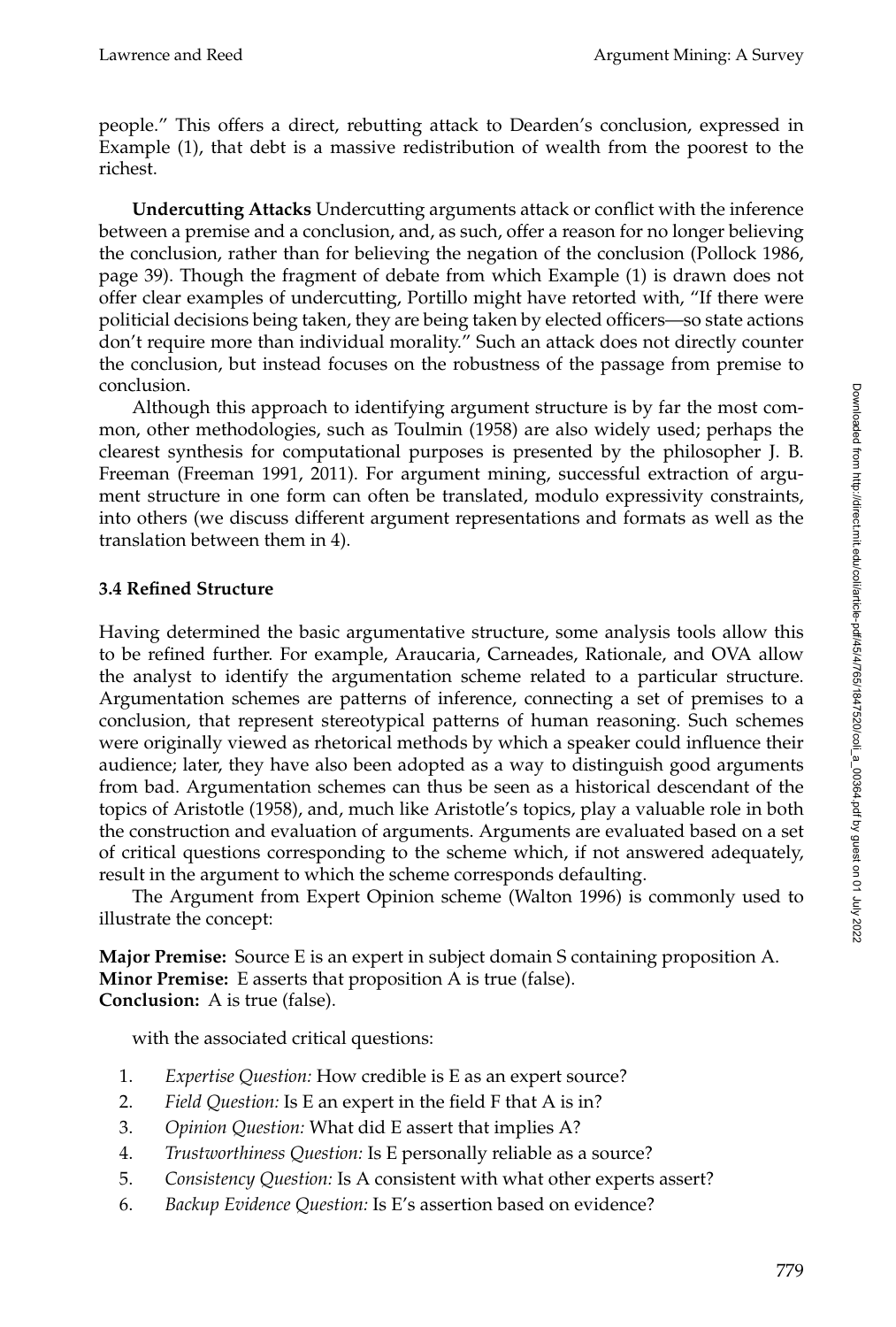Recent study has resulted in the identification and analysis of the most important and commonly used schematic structures (Hastings [1963;](#page-0-0) Perelman and Olbrechts-Tyteca [1969;](#page-0-0) Kienpointer [1992;](#page-0-0) Pollock [1995;](#page-0-0) Walton [1996;](#page-0-0) Grennan [1997;](#page-0-0) Katzav and Reed [2004;](#page-0-0) Walton, Reed, and Macagno [2008\)](#page-0-0). Although there is much overlap in these classifications, they often differ in their granularity: Pollock identifies fewer than 10 schemes; Walton, nearly 30; Grennan, more than 50; and Katvaz and Reed, more than 100. Due to these differences, it is common for analysis tools to retain the grouping of schemes into sets. Araucaria, for example, supports the Walton, Grennan, Perelman and Olbrechts-Tyteca, Katzav and Reed, and Pollock scheme sets.

Experiments on the annotation of Walton schemes by annotators with a strong background in linguistics but who were provided with only the description of the schemes given in [Walton, Reed, and Macagno \(2008\)](#page-0-0) have shown that this is an exceptionally difficult task, with results differing in both numbers of arguments annotated and the distributions of units [\(Lindahl, Borin, and Rouces 2019\)](#page-0-0). However, recent developments in annotation guidelines for these schemes, including the decision tree–based method described in [Lawrence, Visser, and Reed \(2019\)](#page-0-0), suggest that this situation can be improved and offer hope for the construction of scheme annotated corpora.

## **3.5 Limitations of Manual Analysis**

Although these tools can be used for the analysis of small sections of text, analyzing large volumes of text quickly, and certainly in anything approaching real time, is beyond their scope. Compendium<sup>[16](#page-15-1)</sup> IBIS map facilitators are the closest, but the analysis involved is at a much higher level. The major limitation is the amount of information that can be handled by a single analyst. Efforts have been made to overcome this obstacle by both crowdsourcing of annotation [\(Ghosh et al. 2014\)](#page-0-0) and using hardware designed to allow multiple trained annotators to collaborate on the same analysis [\(Bex et al.](#page-0-0) [2013\)](#page-0-0). In the first case, by applying a clustering technique to identify which pieces of text were easier or harder for trained experts to annotate, it was determined that the crowdsourced results were only accurate for those segments that were identified as being easier for expert annotators. In the second case, although the AnalysisWall (a touchscreen measuring 11 feet by 7 feet running bespoke analysis software) has been used to analyze several hour-long radio programs in real time, it still does not come close to allowing for the analysis of the vast volumes of data produced every day.

## <span id="page-15-0"></span>**4. Argument Data**

One of the challenges faced by current approaches to argument mining is the lack of large quantities of appropriately annotated arguments to serve as training and test data. Several recent efforts have been made to improve this situation by the creation of corpora across a range of different domains.

For example, [Green \(2014\)](#page-0-0) aims to create a freely available corpus of open-access, full-text scientific articles from the biomedical genetics research literature, annotated to support argument mining research. However, there are challenges to creating such corpora, such as the extensive use of biological, chemical, and clinical terminology in the BioNLP domain. These challenges are highlighted in [Green \(2015\)](#page-0-0), where preliminary

<span id="page-15-1"></span><sup>16</sup> <http://compendium.open.ac.uk/>.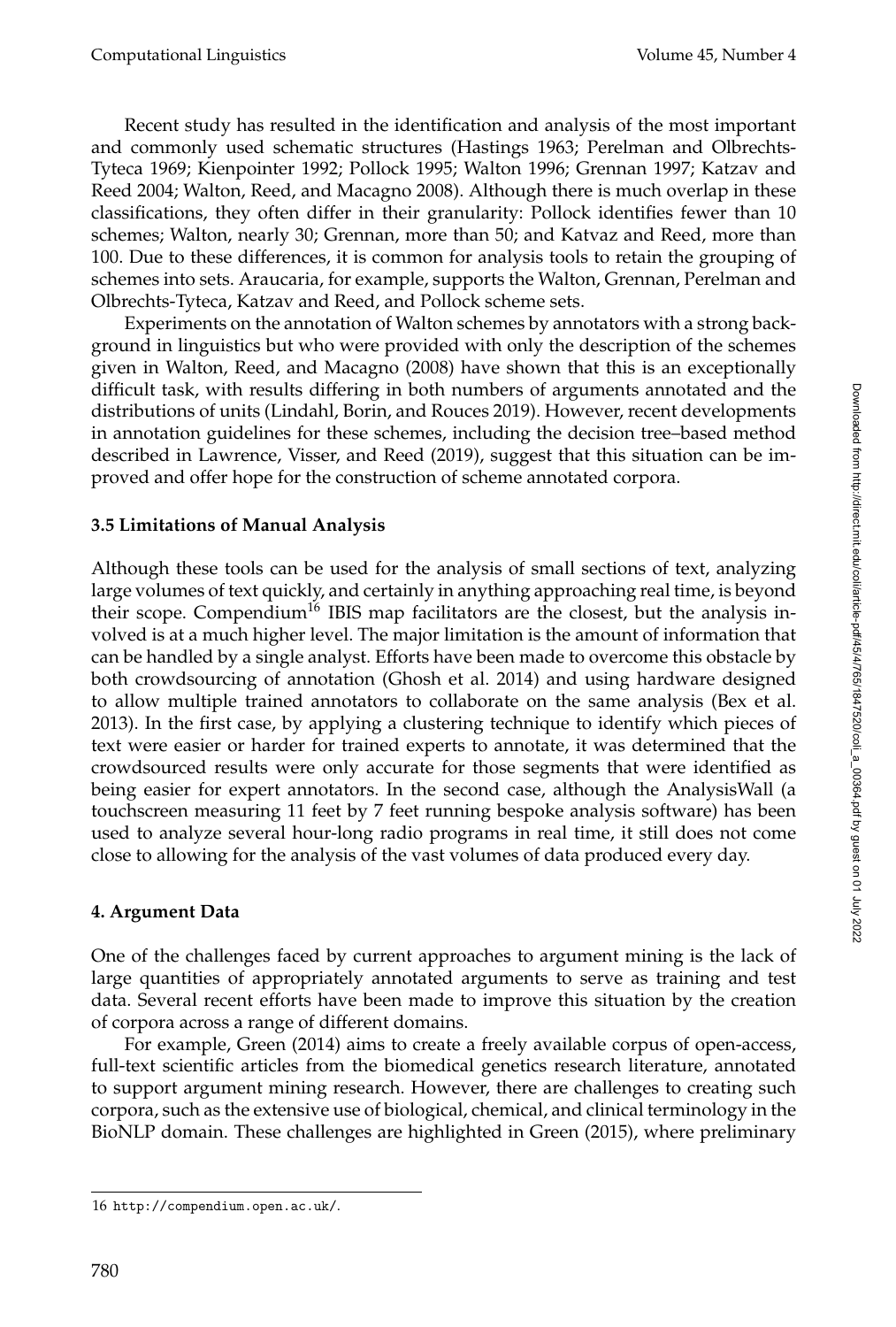work on guidelines for the manual identification of 10 custom argumentation schemes targeted at genetics research articles is presented. For example, one of the schemes presented, Failed to Observe Effect of Hypothesized Cause, looks for situations where specific properties were not observed, and where it is assumed that a specific condition that would result in those properties is present, leading to the conclusion that the condition may not be present. Twenty-three students were assessed on their ability to identify instances of these schemes after having read the guidelines, and the results show a mean accuracy of only 49%. It can be seen from these results that the classification of such nuanced argument schemes is not a straightforward task. This suggests the need for both more rigorous scheme definitions, with particular attention given to error analysis of those schemes that are commonly confused, as well as the development of guidelines taking these issues into account.

In [Houngbo and Mercer \(2014\)](#page-0-0), a straightforward feature of co-referring text presence of the lexeme, "this"—is used to build a self-annotating corpus extracted from a large biomedical research paper data set. This is achieved by collecting pairs of sequential sentences where the second sentence begins with "This method. . . ," "This result...," or "This conclusion...," and then categorizing the first sentence in each pair respectively as Method, Result, or Conclusion sentences. In order to remove outliers in the data set, a multinomial naïve Bayes classifier was trained to classify sentences from the corpus, and sentences that were classified with less than 98% confidence were removed. This reduced corpus was then used as training data to identify Method, Result, and Conclusion sentences using both SVM and naïve Bayes classifiers. These classifiers show an average F-score of 0.97 with naïve Bayes and 0.99 with SVM, and are further tested on the corpus used by [Agarwal and Yu \(2009\)](#page-0-0), where sentences are classified in the same way. By using this approach, Houngbo and Mercer are able to improve on the results from Agarwal and Yu, whose results show an F-score of 0.92 using 10-fold cross-validation. Despite the limited nature of this task, only identifying specific types of sentences and not giving any idea of the relations between them, these results show that by extending the training data available, substantial improvements in classifying sentences can be made.

[Lawrence and Reed \(2017\)](#page-0-0) take a similar approach to Houngbo and Mercer, using discourse indicators (connectives such as "because," "however," etc.) in place of "this." In this work, the topic of a given text is first identified and a Web search carried out to retrieve related documents. Sentences containing discourse indicators showing support relations are then found within the retrieved documents and these sentences are split on either side of the indicator to give possible premise conclusion pairs. Despite this being a noisy data set, with potential off-topic sentences and cases where the indicator has been used for a different reason, it is shown that a topic model can be built from large numbers of these pairs, resulting in stereotypical patterns of support on the given topic.

Similarly, [Habernal and Gurevych \(2015\)](#page-0-0) use large volumes of unlabeled data from online debate portals. By identifying clusters of both sentences and posts from these debate portals that contain similar phrases, and then finding the centroids of these clusters, "prototypical arguments" are identified. [Al-Khatib et al. \(2016\)](#page-0-0) likewise leverage online debate portals, generating annotations by automatically mapping source data, in this case the labeled text components from the idebate.org (e.g., "Introduction," "point," "counterpoint"), to a set of predefined class labels to create a large corpus with argumentative and non-argumentative text segments from several domains.

The Argument Annotated Essays Corpus (AAEC), presented in [Stab and Gurevych](#page-0-0) [\(2014a\)](#page-0-0) and updated in [Stab and Gurevych \(2017\)](#page-0-0), consists of argument-annotated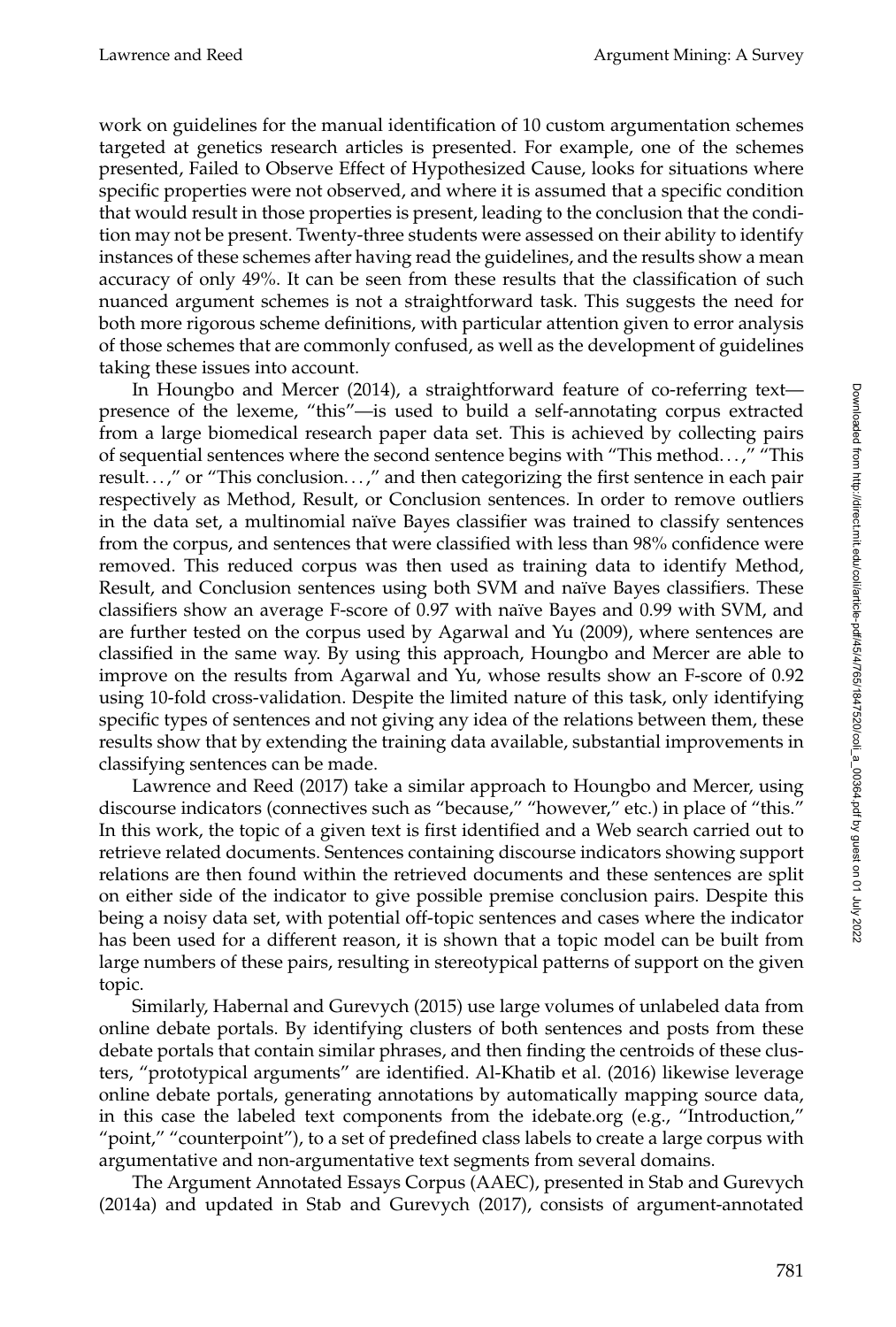persuasive essays, and features topic and stance identification, annotation of argument components, and argumentative relations. Drawn from 402 English language essays, the final corpus contains 751 major claims, 1,506 claims, and 3,832 premises, connected by 3,613 support and 219 attack relations. A random sample of 102 essays taken from the AAEC have been further annotated, as described in [Carlile et al. \(2018\)](#page-0-0), to also include a persuasiveness score for each argument as well as scores for attributes that potentially impact persuasiveness (Eloquence, Specificity, Relevance, and Evidence), the means of persuasion (Ethos, Pathos, or Logos), and the types of both claims and premises. This addition to AAEC has already shown potential in developing automated persuasiveness scoring for essays [\(Ke et al. 2018\)](#page-0-0) and, similarly, such annotations of Ethos, Pathos, or Logos as found in the AAEC have been shown to closely reflect the persuasive strength of arguments [\(Duthie, Budzynska, and Reed 2016; Wachsmuth et al. 2018\)](#page-0-0).

[Kirschner, Eckle-Kohler, and Gurevych \(2015\)](#page-0-0) present a corpus of 24 German language articles, which were selected from the education research domain, and annotated using a custom designed tool (DiGAT). The annotation scheme used identifies binary relations between argument components, which in this work correspond to sentences from the original texts. Four types of relation are identified: support, attack, detail, and sequence. The first two of these relations are argumentative, whereas the latter two are discourse relations similar to the sequence and background relations of Rhetorical Structure Theory [\(Mann and Thompson 1987\)](#page-0-0). The results of annotation using this scheme are represented as graph structures, and a range of methods to determine inter annotator agreement for these structures are considered. Despite the complexity of the articles being analyzed, the results show multi-κ values up to 0.63. Although this result is fair for such a complex annotation task, several specific areas are identified that reduce agreement. Similar categories were particularly problematic; for example, in many cases disagreement was due to confusion between support and detail or support and sequence relation. Although these differences could potentially be improved by more detailed annotation guidelines, the authors argue that in many cases several correct solutions exist, with both labelings being correct.

Legal texts are the focus of [Walker, Vazirova, and Sanford \(2014\)](#page-0-0), where a type system is developed for marking up successful and unsuccessful patterns of argument in U.S. judicial decisions. Building on a corpus of vaccine-injury compensation cases that report factfinding about causation, based on both scientific and non-scientific evidence and reasoning, patterns of reasoning are identified and used to illustrate the difficulty of developing a type or annotation system for characterizing these patterns. A further example of legal material is the ECHR corpus [\(Mochales and Ieven 2009\)](#page-0-0), a set of documents extracted from legal texts of the European Court of Human Rights (ECHR). The ECHR material, although not annotated specifically for argumentative content, contains a standard type of reasoning and structure of argumentation that means that the corpus can be easily adapted to serve as data for argument mining.

A different domain is considered in [Kiesel et al. \(2015\)](#page-0-0), who present a corpus of 200 newspaper editorials annotated for their argumentative structure. The annotation is based on a model consisting of explicit argumentative units, and the implicit argumentative relations (i.e., support or attack) between them. In this case, an argumentative unit is understood to be a segment of the original text containing at least one proposition. Argumentative relations are considered as the links from one unit to the unit that it most directly supports or attacks.

The Internet Argument Corpus (IAC) [\(Walker et al. 2012\)](#page-0-0) is a corpus for research in political debate on Internet forums. It consists of approximately 11,000 discussions, 390,000 posts, and some 73,000,000 words. Subsets of the data have been annotated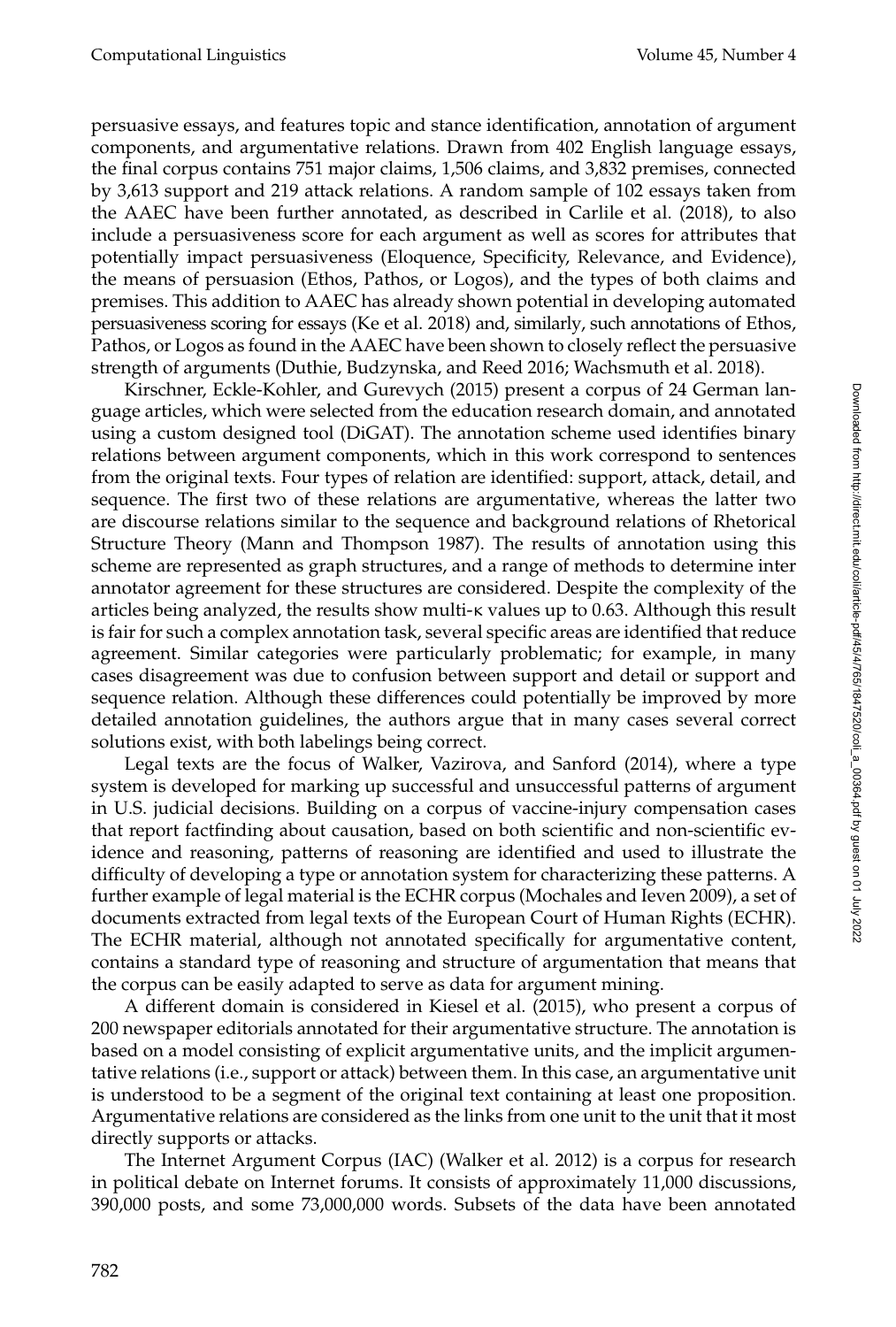for topic, stance, agreement, sarcasm, and nastiness, among others. The IAC is further developed in the IAC version 2 [\(Abbott et al. 2016\)](#page-0-0), a collection of corpora for research in political debate on Internet forums. It consists of three data sets: 4forums (414K posts), ConvinceMe (65K posts), and a sample from CreateDebate (3K posts). It includes topic annotations, response characterizations (4forums), and stance, though argument annotation in both IAC data sets is rather limited by comparison to that available in other data sets.

Such efforts add to the volume of currently available data for which at least some elements of the argumentative structure have been identified. The most comprehensive and completely annotated existing collection of such data is the openly accessible database, AIFdb<sup>[17](#page-18-0)</sup> [\(Lawrence et al. 2012\)](#page-0-0), containing over 14,000 Argument Interchange Format (AIF) argument maps, with over 1.6m words and 160,000 claims in 14 different languages.<sup>[18](#page-18-1)</sup> These numbers are growing rapidly, thanks to both the increase in analysis tools interacting directly with AIFdb and the ability to import analyses produced with the Rationale and Carneades tools [\(Bex et al. 2012\)](#page-0-0). Indeed, AIFdb aims to provide researchers with a facility to store large quantities of argument data in a uniform way. AIFdb Web services allow data to be imported and exported in a range of formats to encourage re-use and collaboration between researchers independent of the specific tools and data format that they require.

Additionally, several online tools such as DebateGraph,<sup>[19](#page-18-2)</sup> TruthMapping,<sup>[20](#page-18-3)</sup> Debate-pedia,<sup>[21](#page-18-4)</sup> Agora,<sup>[22](#page-18-5)</sup> Argunet<sup>[23](#page-18-6)</sup> and Rationale Online<sup>[24](#page-18-7)</sup> allow users to create and share argument analyses. Although these tools are helping to increase the volume of analyzed argumentation, they generally do not offer the ability to access this data and each use their own formats for its annotation and storage. At the moment, some research projects continue to introduce ad hoc, idiosyncratic data representation languages for argumentation and debate, which can limit reusability, integration, and longevity of the data sets.

Whereas the previously discussed data sets can be viewed as "fully" structured argument data, there is an increasing usage of larger "semi-structured" argumentative data sources. The most striking example of such are recent data sets gathered from the ChangeMyView (CMV) Reddit subcommunity<sup>[25](#page-18-8)</sup> [\(Tan et al. 2016; Hidey and McKeown](#page-0-0) [2018; Musi, Ghosh, and Muresan 2018\)](#page-0-0). These data take the form of discussion threads where the original poster of a thread provides a viewpoint on a specific topic, and other users reply with comments aiming to change this view. If the original poster finds that a comment succeeds in changing their viewpoint, they can reply with a 'delta' symbol indicating this. Although this data is not strictly argumentative, there are strong indicators of argumentative structure: Direct responses, for example, often include counterarguments to the original post. Indeed, [Hua and Wang \(2017\)](#page-0-0) use CMV data to both train and evaluate a model for automatically generating arguments of the opposing stance for a given statement.

<span id="page-18-0"></span><sup>17</sup> <http://www.aifdb.org>.

<span id="page-18-1"></span><sup>18</sup> Chinese, Dutch, English, French, German, Hindi, Italian, Japanese, Korean, Polish, Portuguese, Russian, Spanish, and Ukrainian.

<span id="page-18-2"></span><sup>19</sup> <http://debategraph.org>

<span id="page-18-3"></span><sup>20</sup> <https://www.truthmapping.com>

<span id="page-18-4"></span><sup>21</sup> <http://www.debatepedia.org>

<span id="page-18-5"></span><sup>22</sup> <http://agora.gatech.edu/>

<span id="page-18-6"></span><sup>23</sup> <http://www.argunet.org/>

<span id="page-18-7"></span><sup>24</sup> <https://www.rationaleonline.com/>

<span id="page-18-8"></span><sup>25</sup> <https://www.reddit.com/r/changemyview/>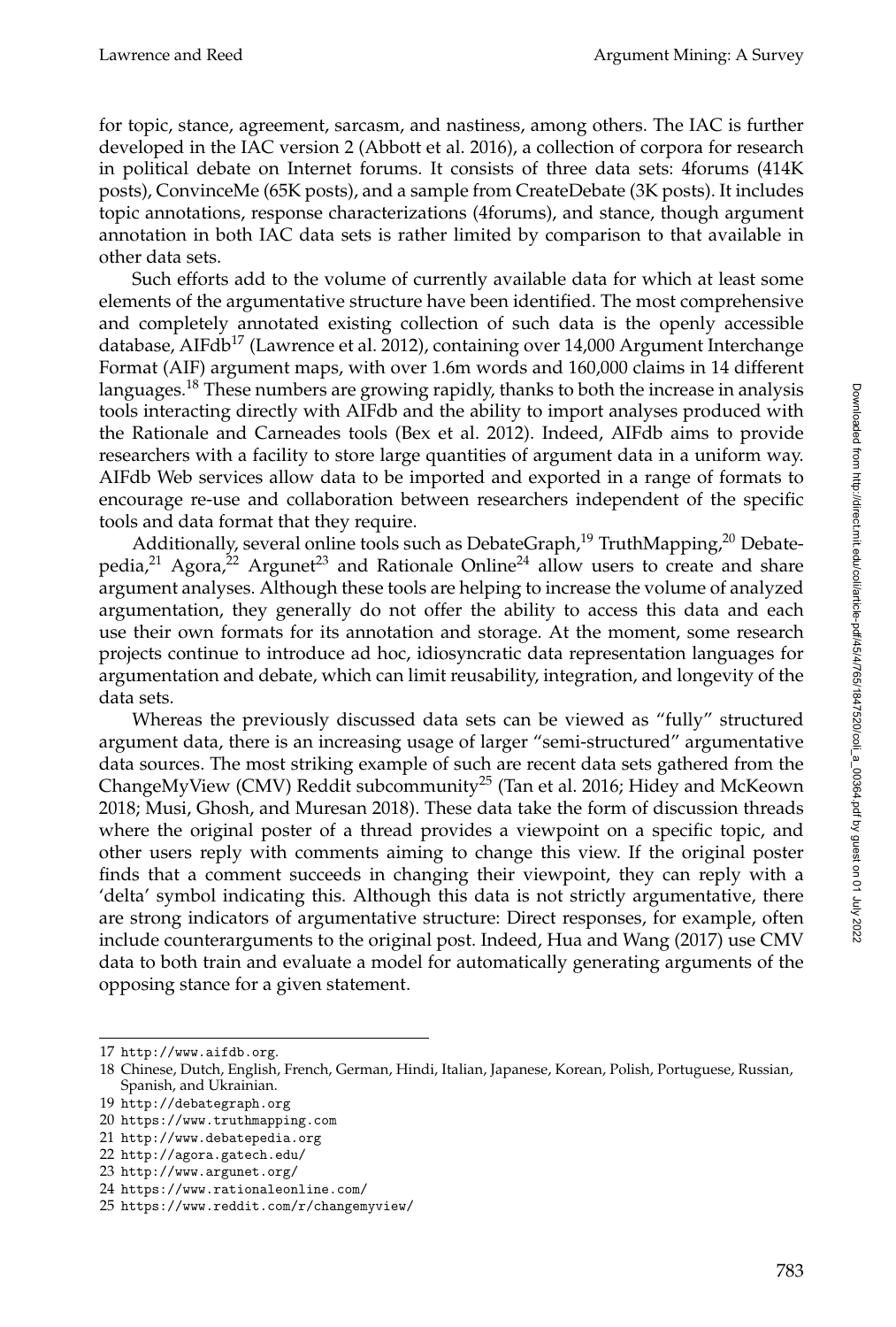In addition to these corpora of structured argument data, there are large corpora of unstructured data available that are rich in argumentative structure, from, for example, Wikipedia, Twitter, Google Books, meeting data from the AMIDA Meeting Corpus<sup>[26](#page-19-0)</sup> annotated using the Twente Argumentation Scheme [\(Rienks, Heylen, and Weijden 2005\)](#page-0-0), and product reviews from Web sites such as Amazon and [epinions.com.](http://epinions.com) Although these corpora may be useful for certain argument mining techniques, such as those using unsupervised learning methods, there are limits on their utility imposed, inevitably, by their lack of annotation.

Despite the lack of marked argument structure, Wikipedia, in particular, represents a considerable amount of data rich in argumentative content. In [Aharoni et al. \(2014\)](#page-0-0), work toward annotating articles from Wikipedia using a meticulously monitored manual annotation process is discussed. The result is a corpus of 2,683 argument elements, collected in the context of 33 predefined controversial topics, and organized under a simple structure detailing a claim and its associated supporting evidence.

In their far-ranging work on Project Debater, $27$  IBM has made extensive use of Wikipedia and other data to create the first AI system that can debate humans on complex topics. Debater can respond to a given topic by automatically constructing a set of relevant pro/con arguments phrased in natural language. For example, when asked for responses to the topic "The sale of violent video games to minors should be banned," an early prototype of Debater scanned approximately 4 million Wikipedia articles and determined the ten most relevant articles, scanned all 3,000 sentences in those articles, detected sentences that contain candidate claims, assessed their pro and con polarity, and then presented three relevant pro and con arguments,<sup>[28](#page-19-2)</sup> with more recent developments also working toward choosing the most convincing of these arguments (Gleize et al. [2019\)](#page-0-0), expanding the topic of the debate [\(Bar-Haim et al. 2019\)](#page-0-0), and providing "first principle" debate points, commonplace arguments that are relevant to many topics, where specific data are lacking [\(Bilu et al. 2019\)](#page-0-0). These abilities are the result of ongoing work to extract meaningful argument data from large corpora. In [Levy et al. \(2014\)](#page-0-0), the challenge of detecting Context Dependent Claims (CDCs) in Wikipedia articles was first addressed, showing how, given a topic and a selection of relevant articles, a selection of "general, concise statements that directly support or contest the given topic" can be found. This work was followed in [Rinott et al. \(2015\)](#page-0-0), where extracting supporting evidence from Wikipedia data for a given CDC was addressed. [Bar-Haim](#page-0-0) [et al. \(2017\)](#page-0-0) introduced the task of claim stance classification, that is, detecting the target of a given CDC, and determining the stance toward that target. [Levy et al. \(2017\)](#page-0-0) further developed CDC identification, removing the need for pre-selected relevant articles, by first deriving a *claim sentence query* to retrieve CDCs from a large unlabeled corpus. (Indeed, this retrieval task is increasingly becoming a distinct and challenging task in its own right, with applications such as *args.me* [\[Wachsmuth et al. 2017\]](#page-0-0) and new shared tasks such as Touche<sup>[29](#page-19-3)</sup> driving the area forward.) Such large volumes of CDCs can be used both as potential points to be made by the Debater system as well as to aid in the interpretation of spoken material containing breaks, repetitions, or other irregularities [\(Lavee et al. 2019\)](#page-0-0). The method introduced by Levy et al. is used in [Shnarch et al. \(2018\)](#page-0-0) to generate **weak labeled data** (data of low quality compared to manual annotation,

<span id="page-19-0"></span><sup>26</sup> <http://corpus.amidaproject.org/>.

<span id="page-19-1"></span><sup>27</sup> <https://www.research.ibm.com/artificial-intelligence/project-debater/>.

<span id="page-19-2"></span><sup>28</sup> <http://www.kurzweilai.net/introducing-a-new-feature-of-ibms-watson-the-debater>.

<span id="page-19-3"></span><sup>29</sup> <http://touche.webis.de>.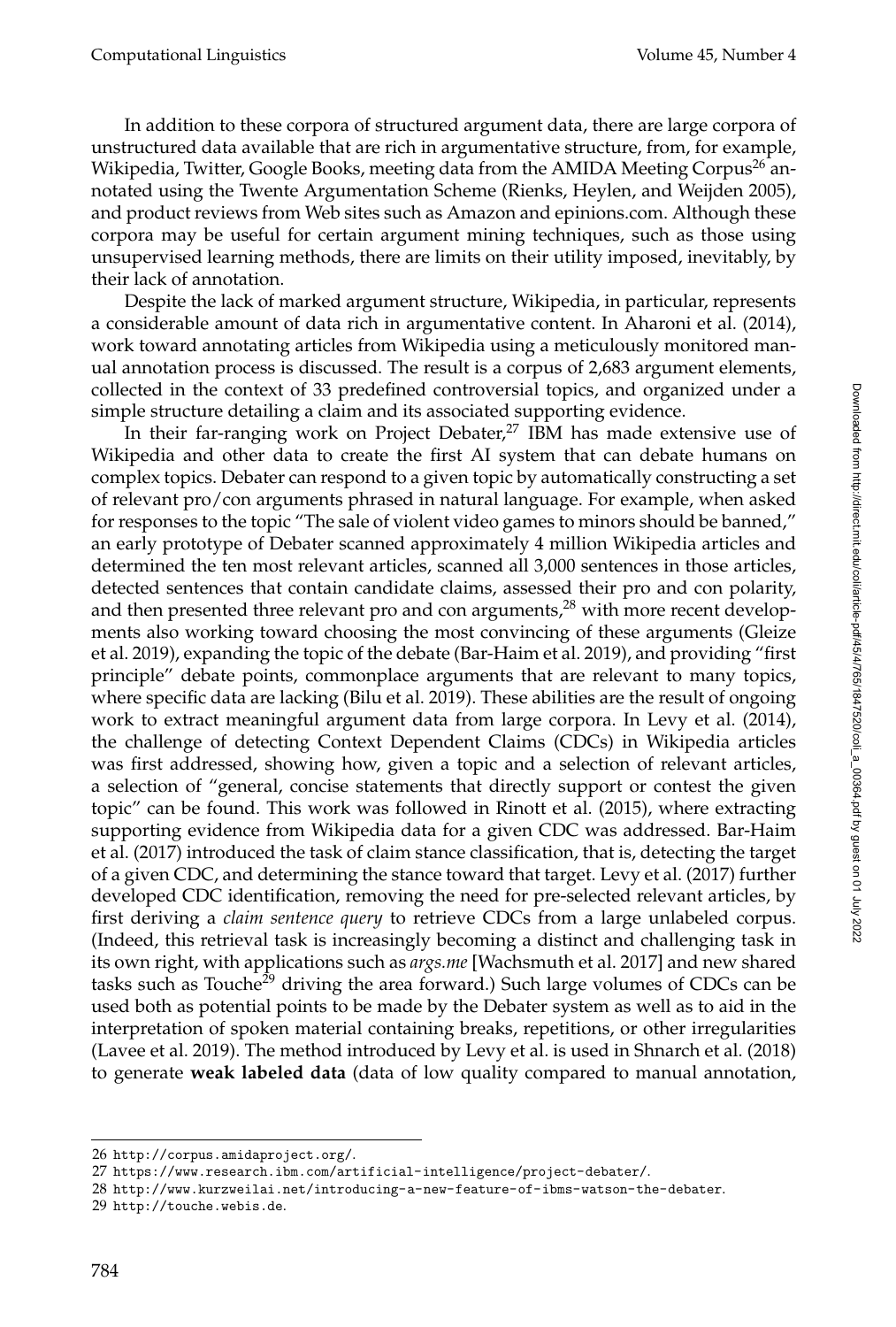| Table 1                                               | Significant structured argumentation data sets available online.                                                                                                                                    |                               |                                                        |                                      |                                               |
|-------------------------------------------------------|-----------------------------------------------------------------------------------------------------------------------------------------------------------------------------------------------------|-------------------------------|--------------------------------------------------------|--------------------------------------|-----------------------------------------------|
| Name                                                  | Description                                                                                                                                                                                         | Size                          | <b>AA</b>                                              | ē                                    | Reference                                     |
|                                                       |                                                                                                                                                                                                     | AIFdb Corpora                 |                                                        |                                      |                                               |
| Argumentation<br>Schemes                              | s argumentation schemes found in<br>episodes of the BBC Moral Maze Radio 4 programme.<br>Examples of occurrences of Walton                                                                          | words<br>$-6,704$             | Single annotator                                       | http://corpora.aifdb.org/schemes     | Lawrence and Reed 2016                        |
| Digging By Debating                                   | Collection of analyses of 19th century philosophical texts from the<br>Hathi Trust collection                                                                                                       | words<br>35,789               | Single annotator                                       | http://corpora.aifdb.org/dbyd        | Murdock et al. 2017                           |
| Dispute Mediation                                     | Argument maps of mediation session transcripts.                                                                                                                                                     | words<br>26,923               | $k = 0.68$                                             | http://corpora.aifdb.org/mediation   | Janier and Reed 2016                          |
| <b>MM2012</b>                                         | 2012 summer season of the BBC<br>Analyses of all episodes from the<br>Moral Maze Radio 4 programme.                                                                                                 | words<br>29,068               | $k = 0.55$ (types),<br>0.61 (relations)                | http://corpora.aifdb.org/mm2012      | Budzynska et al. 2014                         |
| US2016                                                | primary and general election debates, combined with annotations of<br>2016 US presidential elections: annotations of selected excerpts of<br>Reddit comments.<br>selected excerpts of corresponding | words<br>87,064               | $K = 0.75$                                             | http://corpora.aifdb.org/US2016      | Visser et al. 2018                            |
|                                                       |                                                                                                                                                                                                     | Imported into AIFdb           |                                                        |                                      |                                               |
| AraucariaDB                                           | An import of 661 argument analyses produced using Araucaria and<br>stored in the Araucaria database.                                                                                                | words<br>62,881               | Single annotator                                       | http://corpora.aifdb.org/araucaria   | Reed 2006                                     |
| AraucariaDBp.                                         | A selection of over 50 Polish language analyses created using the<br>Polish version of Araucaria.                                                                                                   | 2,654 words                   | Single annotator                                       | http://corpora.aifdb.org/araucariapl | Budzynzka 201.                                |
| Argument Annotated<br>Essays                          | The corpus consists of argument annotated persuasive essays, includ-<br>ing annotations of argument components and argumentative relations.                                                         | words<br>147,271              | (types), 0.71-0.74<br>$k = 0.64 - 0.88$<br>(relations) | http://corpora.aifdb.org/AAECv2      | Stab and Gurevych 2017                        |
| eRulemaking                                           | Argument maps of 67 comment threads from regulationroom.org.                                                                                                                                        | words<br>26,083               | $k = 0.73$                                             | http://corpora.aifdb.org/RRD         | Park and Cardie 2014                          |
| Internet Argument<br>Corpus (IAC)                     | Consisting of 11,000 discussions and developed for research in politi-<br>cal debate on Internet forums. Subsets of the data have been annotated                                                    | 1,031,398<br>words            | $\kappa = 0.22 - 0.60,$<br>$\bar{k} \approx 0.47$      | http://corpora.aifdb.org/IAC         | Walker et al. 2012                            |
|                                                       | for topic, stance, agreement, sarcasm, and nastiness, among others.                                                                                                                                 |                               |                                                        |                                      |                                               |
| $\rm{L}$ anguage of<br>Opposition                     | Used in Rutgers for the SALTS project (http://salts.rutgers.edu/).                                                                                                                                  | words<br>48,666               | Not reported                                           | http://corpora.aifdb.org/looc1       | Chosh et al. 2014                             |
| Microtext                                             | with explicit argumentation, and<br>little argumentatively irrelevant material.<br>112 manually created, short texts                                                                                | 7,828 words                   | $x = 0.83$                                             | http://corpora.aifdb.org/Microtext   | Peldszus 2014                                 |
|                                                       |                                                                                                                                                                                                     | Available elsewhere           |                                                        |                                      |                                               |
| Argument Annotated<br>User-Generated Web<br>Discourse | and newspaper articles annotated<br>an extended Toulmin model.<br>User comments, forum posts, blogs<br>with an argument scheme based on                                                             | words<br>84,673               | $\alpha_U = 0.51 - 0.80$                               | https://bit.ly/2vdkHOD               | Gurevych<br>and<br>Habernal<br>2017           |
| Consumer Debt                                         | User comments about rule proposals by the Consumer Financial Pro-                                                                                                                                   | $\sim\!\!88.000$              |                                                        | http://joonsuk.org                   |                                               |
| Collection Practices<br>(CDCP)                        | tection Bureau collected from an eRulemaking website.                                                                                                                                               | words                         | $\alpha = 0.65$ (types),<br>0.44 (relations)           |                                      | Niculae, Park, and Cardie<br>2017             |
| <b>Internet Argument</b><br>Corpus (IAC) 2            | Corpus for research in political debate on Internet forums. It includes<br>topic annotations, response characterizations, and stance.                                                               | forum posts<br>$\sim$ 500,000 | Not reported                                           | https://nlds.soe.ucsc.edu/iac2       | Abbott et al. 2016                            |
| <b>BM</b> Project Debater<br>Data sets                | Collection of annotated data sets developed as part of Project Debater<br>to facilitate this research. Organized by research sub-fields.                                                            | Various                       | Various                                                | https://ibm.co/201qieA               | Rinott et al. 2015, Levy et al.<br>2017, etc. |

Ė ەلمىلىقىسى:  $\ddot{\phantom{a}}$  $\frac{1}{4}$ ندمد -1.04 Table 1<br>Significa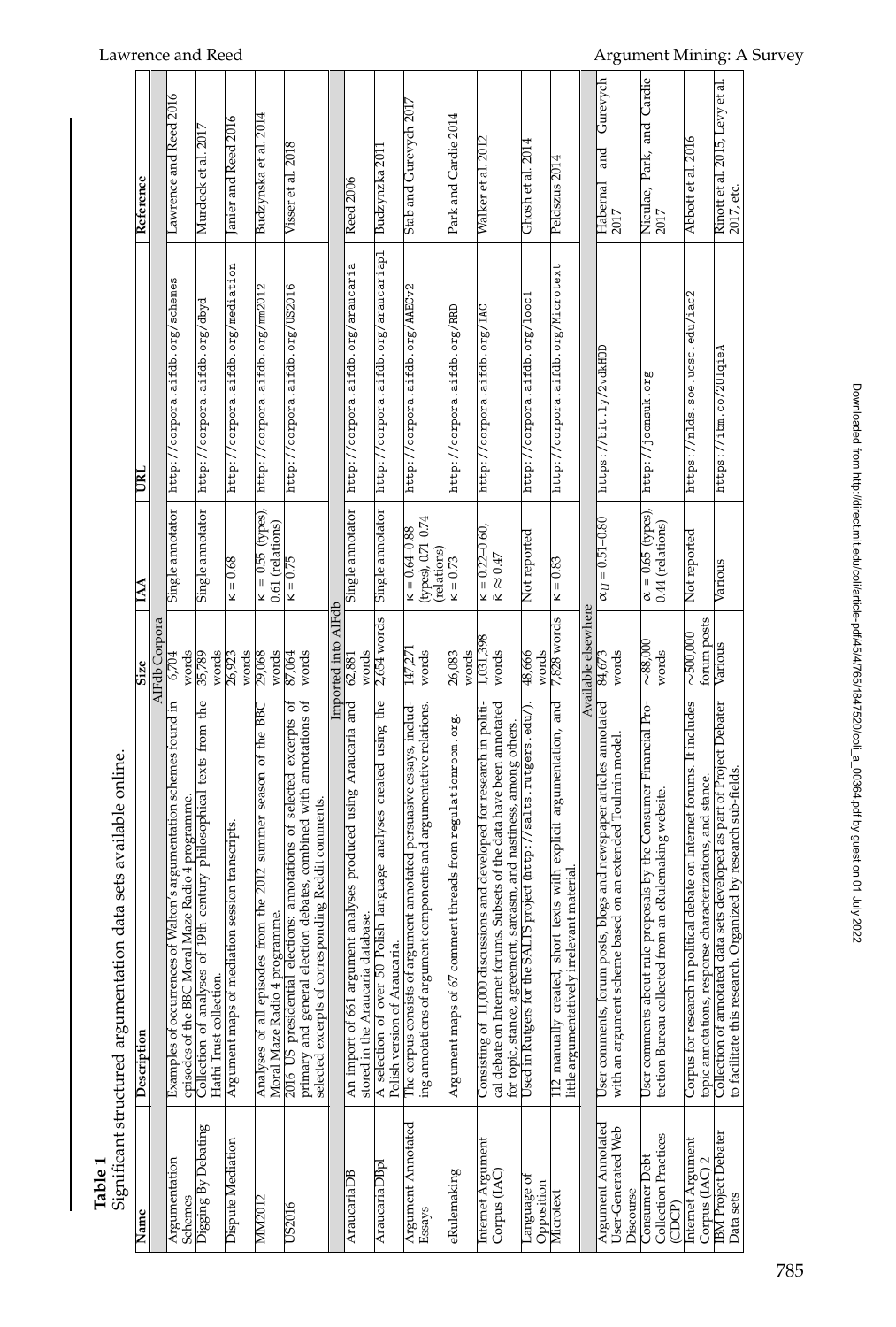but which can be automatically obtained in large quantities) and then combined with a smaller quantity of high quality, manually labeled data (**strong labeled data**). Using the combined strong and weak data set resulted in improved performance for topicdependent evidence detection, suggesting that this kind of data gathering can be a valuable asset, particularly in data-hungry neural network systems. The annotated data sets used in this and other Project Debater work are all available online.<sup>[30](#page-21-1)</sup>

[Bosc, Cabrio, and Villata \(2016\)](#page-0-0) address another rich online data source, taking data from Twitter and defining guidelines to detect "tweet-arguments" among a stream of tweets about a certain topic, before then pairing the identified arguments, and finally, providing a methodology to identify which kind of relation holds between the arguments composing a pair (i.e., support or attack). Bosc, Cabrio, and Villata report agreement of  $\alpha$  = 0.81 for detecting argumentative tweets, and  $\alpha$  = 0.67 for argument linking, with the resulting DART (Data set of Arguments and their Relations on Twitter) data set containing 4,000 tweets annotated as argument/not-argument with 446 support and 122 attack relations.

Two of the major issues with the data currently available are the lack of a standardized methodology for annotation, and a central location for the storage and retrieval of consistently formatted annotated material. AIFdb Corpora[31](#page-21-2) [\(Lawrence and Reed 2014\)](#page-0-0) aims to address these issues, leveraging the ability for material in a range of formats to be converted to AIF and imported into AIFdb and providing simple interfaces to collect and share corpora. AIFdb Corpora already collects over 7,000 of the 12,000 analyses contained in AIFdb into a range of corpora that are publicly available in perpetuity at fixed permalinks. A list of the most significant corpora is given in Table 1, including those imported and available through AIFdb as well as those elsewhere.

## <span id="page-21-0"></span>**5. Argument Mining: Automating Argument Analysis**

In the preceding sections, we have looked first at a range of different techniques that are precursors to the task of argument mining, and at the manual analysis of the argumentative structure of a text, gaining an understanding of both the nature of argumentative structure as well as the process by which a human analyst understands and extracts this structure. We have then moved on to look at argument data, considering not just the corpora of data that are available, but also the automated methods used to extend these data. In this section we now break down the argument mining task into a range of individual challenges (see Figure [3\)](#page-22-0). In Sections [6,](#page-23-0) [7,](#page-26-0) and [8,](#page-34-0) we will then look at each of these tasks in more detail, drawing together work targeted at varying domains, and using different approaches, to understand the challenges and progress made in each of these areas.

For the purposes of this review, we use these tasks as a framework to present and organize the work carried out in the field. In Section [6](#page-23-0) we look at automatic approaches for identifying argument components and determining their boundaries. In Section [7](#page-26-0) we move on to look at the automatic identification of properties that these clauses have, and in Section [8](#page-34-0) we look at the identification of relations from simple premise/conclusion relations to argumentation scheme instances and dialogical properties. Where a piece of work offers a large contribution to several areas, we include these in multiple sections, grouping each part of their contribution with other works addressing the same tasks

<span id="page-21-1"></span><sup>30</sup> [http://www.research.ibm.com/haifa/dept/vst/debating\\_data.shtml](http://www.research.ibm.com/haifa/dept/vst/debating_data.shtml).

<span id="page-21-2"></span><sup>31</sup> <http://corpora.aifdb.org/>.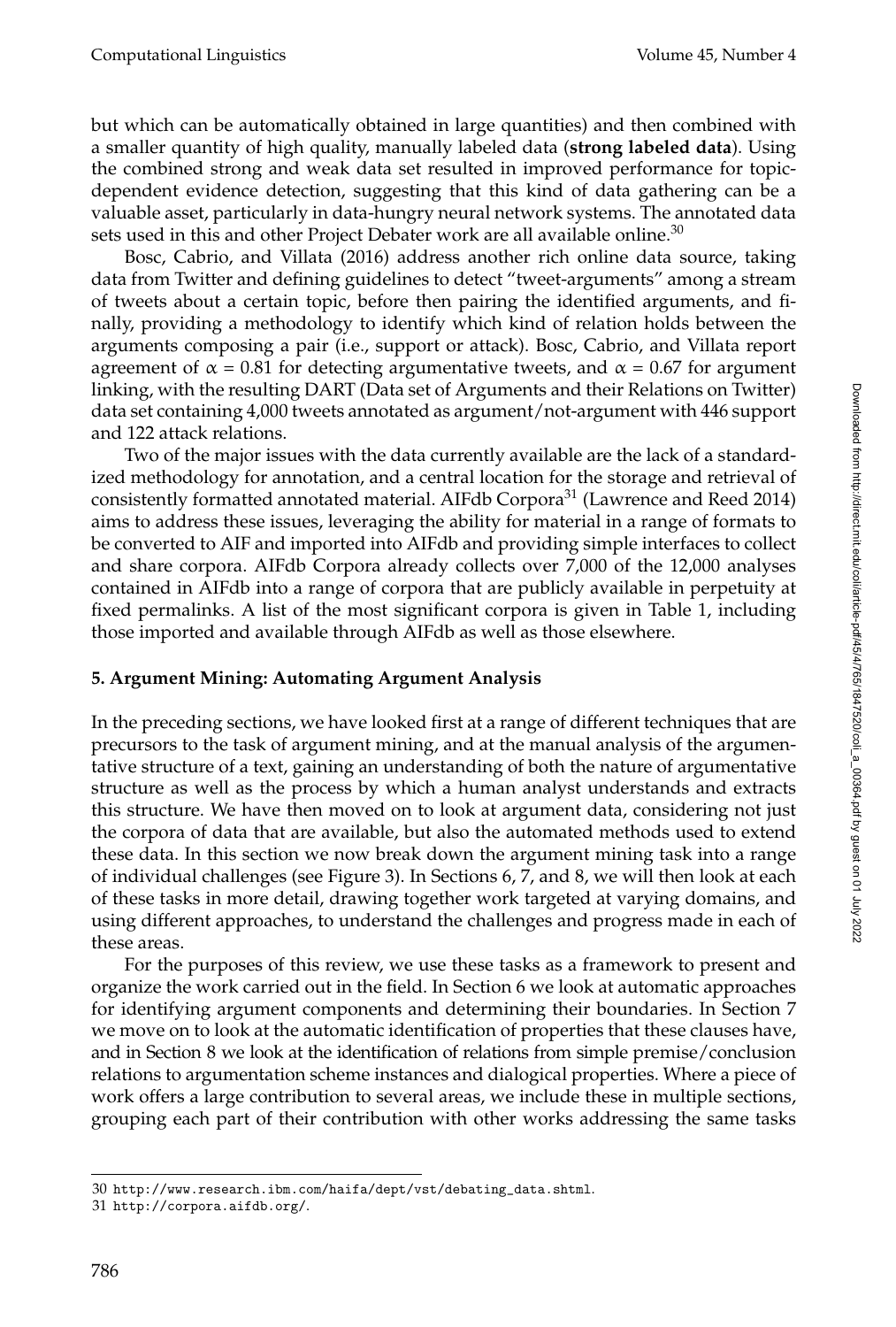individually. For each task, we consider work carried out using a broad range of techniques, including statistical and linguistic methods.

We have seen in Section [3](#page-9-0) how the steps in manual analysis increase in complexity, from segmenting argumentative components to identifying argumentation schemes and dialogical relations. These levels are also reflected in the automation of argument analysis. In some cases it is sufficient to know merely the range of argumentative types used in order to grade student essays [\(Ong, Litman, and Brusilovsky 2014\)](#page-0-0), to know what stance an essay takes toward a proposition in order to check that it provides appropriate evidence to back-up its stance [\(Persing and Ng 2015\)](#page-0-0), or whether a claim is verifiable in order to flag these in online discussions [\(Park and Cardie 2014\)](#page-0-0). However, if the goal is to reconstruct enthymemes [\(Razuvayevskaya and Teufel 2017\)](#page-0-0) (see also the discussion of [Feng and Hirst \[2011\]](#page-0-0) in Section [8.2\)](#page-37-0) or ask critical questions about support relations, we also need to extract the nature of the argumentation schemes being used.

In Figure [3,](#page-22-0) we show how these automatic tasks are inter-related. Starting from the identification of argument components by segmenting and classifying these as part of the argument being made or not (these tasks are sometimes performed simultaneously, sometimes separated, and sometimes the latter is omitted completely), we move down through levels of increasing complexity: First, considering the role of individual clauses (both intrinsic, such as whether the clause is reported speech, and contextual such as whether the clause is the conclusion to an argument); second, considering argumentative relations from simple premise/conclusion relationships; and third, considering whether a set of clauses forms a complex argumentative relation, such as an instance



#### **Figure 3**

<span id="page-22-0"></span>The tasks and levels of complexity in argument mining techniques.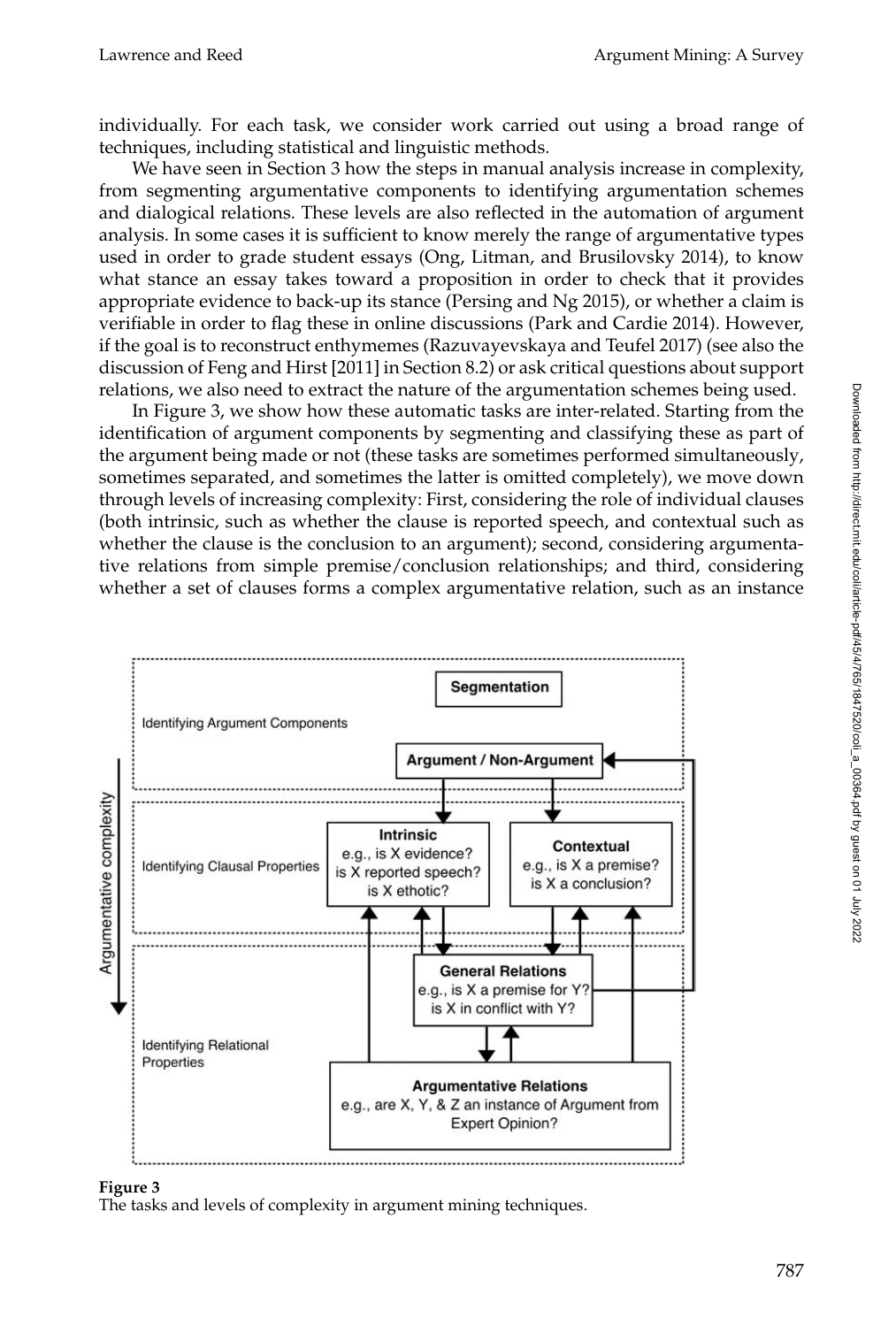of an argumentation scheme. A similar classification of argument mining tasks is given in [Cabrio and Villata \(2018\)](#page-0-0), with Component Detection being split into the subtasks of Boundary Detection and Sentence Classification. Although this represents a robust starting point, it is also important to distinguish the types of classification (argument/nonargument and intrinsic/contextual). Cabrio and Villata also include the broad categorization of Relation Prediction, which again can be further broken down, looking at both general and argumentative relations.

The arrows shown between tasks in the figure indicate ways in which the results from one task have been used to inform the execution of another. For example, the arrow from the Argument/Non-Argument task to the Contextual Clausal Properties task reflects much early argument mining work (e.g., Moens et al. [2007\)](#page-0-0) that performed these tasks in sequence; deciding which parts of the text were argumentative and then assigning a role to them. This approach has been challenged, however, with [Carstens](#page-0-0) [and Toni \(2015\)](#page-0-0) being the first to point out that whether a sentence is argumentative or not often depends on the context in which it is used; and instead advocating classifying relations first and then considering sentences to be argumentative if they have a relation connecting them (reflected in the arrow from General Relations to Argument/Non-Argument).

Similarly, some tasks can inform each other, for example, whereas [Feng and Hirst](#page-0-0) [\(2011\)](#page-0-0) showed that argument scheme instances could be classified given general relations between ADUs, [Lawrence and Reed \(2015\)](#page-0-0) showed that such general relations can be determined by classifying argument scheme components directly from segmented text. This inter-dependency between tasks has given rise to a growth in the application of multi-objective learning approaches (e.g., Eger, Daxenberger, and Gurevych [2017;](#page-0-0) Hou and Jochim [2017;](#page-0-0) Galassi, Lippi, and Torroni [2018;](#page-0-0) Morio and Fujita [2018\)](#page-0-0), where all tasks are learned and performed at the same time. These examples highlight how the simple pipeline view of argument mining, which characterizes a lot of older research work, is increasingly being superceded by more sophisticated and interconnected techniques. We will explore a further way in which argument mining tasks can be interrelated and interdependent when we consider rhetorical figures in Section [8.2.2.](#page-40-0)

Developments in argument mining are both being informed by, and informing, the related areas discussed in Section [2.](#page-2-0) For example, the work of [Ong, Litman, and](#page-0-0) [Brusilovsky \(2014\)](#page-0-0) closely parallels both argumentative zoning and citation mining, offering the opportunity to link related elements automatically identified in scientific writing, such as how a claim may be supported by a nearby citation. [Rumshisky et al.](#page-0-0) [\(2017\)](#page-0-0) look at the dynamics of social or political conflict as it develops over time, automatically identifying controversial issues where such conflict is occurring. [Accuosto](#page-0-0) [and Saggion \(2019\)](#page-0-0) show how argumentation in certain sections of a publication (in this case abstracts) can be good indicators of the quality of the work as a whole.

## <span id="page-23-0"></span>**6. Identifying Argument Components**

The automatic identification of the argumentative sections of a text corresponds to the process of argument/non-argument classification discussed in Section [3.2.](#page-11-0) Although carrying out this task in isolation does not give us a detailed picture of the argument structure, it has found use in, for example, predicting the usefulness of online reviews based solely on the *amount* of argumentative text that they contain [\(Passon et al.](#page-0-0) [2018\)](#page-0-0).

One of the first approaches to argument mining, and perhaps still the most developed, is the work carried out by Moens et al. [\(Moens et al. 2007; Palau and Moens 2009;](#page-0-0) [Mochales and Moens 2011\)](#page-0-0), which first attempts to detect the argumentative parts of a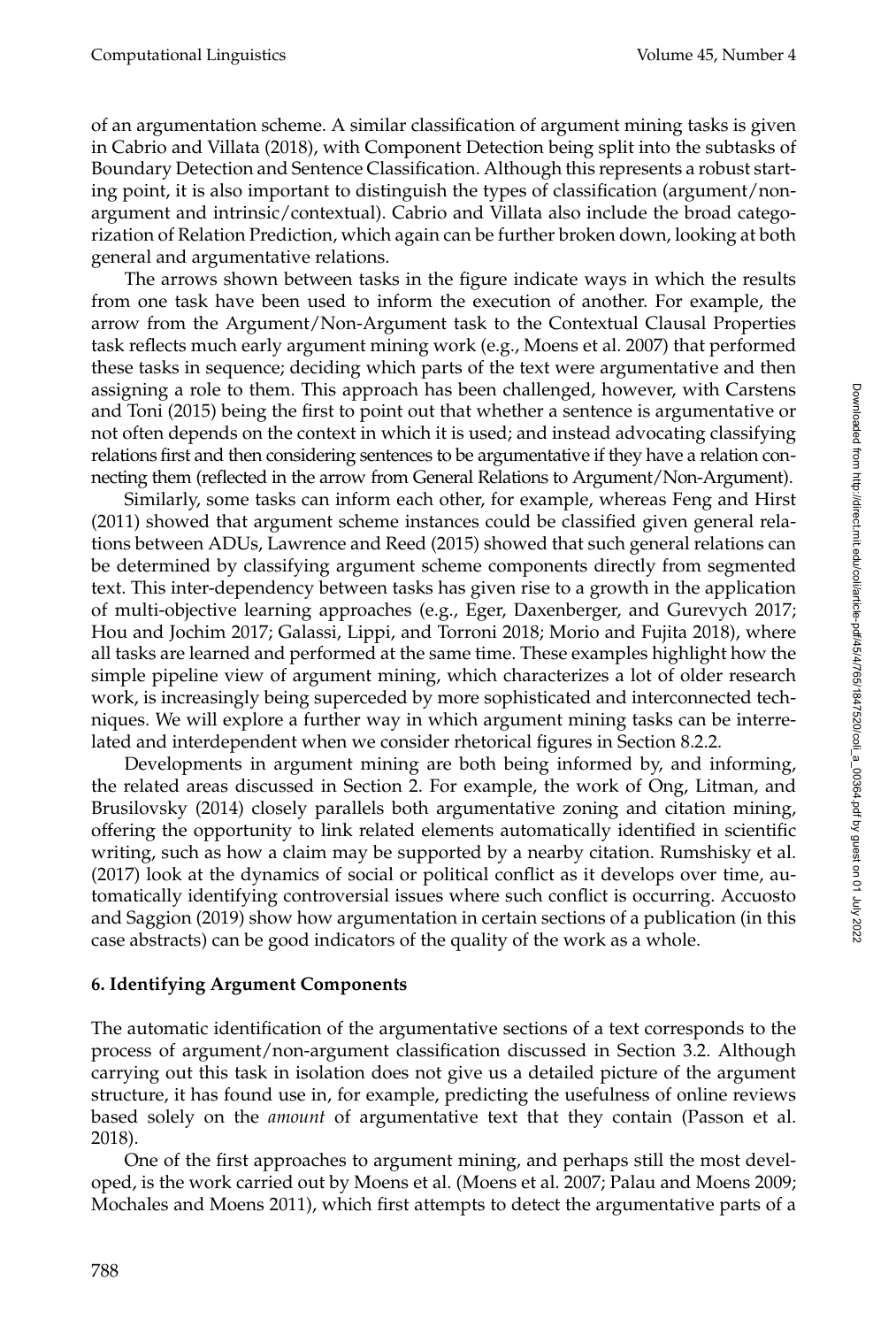text by first splitting the text into sentences and then using features of these sentences to classify each as either Argument or Non-Argument. By training a range of classifiers on manually annotated examples from the Araucaria corpus [\(Reed 2006\)](#page-0-0), an accuracy of 0.74 is obtained using a multinomial naïve Bayes classifier trained on word couples, verbs, and text statistics.

Similarly, [Goudas et al. \(2014\)](#page-0-0) look at extracting arguments from social media, proposing a two-step approach for argument extraction similar to that used by Moens et al., first using a statistical approach through the use of machine learning and, more specifically, the logistic regression classifier to classify sentences as being part of the argument being made or not. This approach is applied to a corpus obtained from social media, concerning renewable energy sources in the Greek language; and for identifying sentences that contain arguments, an increase in performance from an F-score of 0.21, for the base case, to 0.77 is achieved. This approach is further developed in [Sardianos](#page-0-0) [et al. \(2015\)](#page-0-0), where conditional random fields are used to identify those segments from similar Greek social Web texts that contain argumentative elements.

Although these results are encouraging, it is worth noting that the classification of sentences carried out refers only to features intrinsic to the sentence and as such the classification is not robust for sentences that may be part of an argument in one context, but not in a different context. Several examples of sentences that can be viewed as argumentative in some contexts, but not in others, can be seen in [Carstens and Toni \(2015\)](#page-0-0), who instead advocate classifying pairs of sentences according to their argumentative relation and, if the relation is classified as support or attack, considering both sentences to be argumentative. In Section [8](#page-34-0) we look at such techniques for identifying relations, and show that Carstens and Toni's approach is in many cases preferable to the preidentification of argumentative components.

[Saint-Dizier \(2018\)](#page-0-0) offers an example of a situation where domain knowledge is required in order to determine whether or not a proposition is argumentative. Given the issue "Vaccine against Ebola is necessary," it is argued that the proposition "7 people died during Ebola vaccine tests" is irrelevant or neutral with respect to the issue under a knowledge-based analysis, whereas a naïve reading would rather interpret it as an attack. The importance of contextual domain knowledge highlighted by this example was first explored by [Saint-Dizier \(2017\)](#page-0-0) where, via the analysis of various corpora, the types of knowledge that are required to develop an efficient argument mining system are explored. This exploration shows that, in about 75% of cases, some contextual knowledge is required to accurately identify arguments with respect to a controversial issue.

The idea that the context in which a text span appears can determine whether it is part of an argument or not [\(Opitz and Frank \[2019\]](#page-0-0) have shown that context can be more important than content) can be problematic for the general application of the supervised machine learning approaches discussed so far. In cases where context is not adequately captured, a model trained on one set of data can struggle to classify spans in another set of data where the context is different. As a result, rule-based and unsupervised learning approaches have also been applied to this task. The application of an unsupervised extractive summarization algorithm, TextRank, for the identification of argumentative components is explored in [Petasis and Karkaletsis \(2016\)](#page-0-0). The motivation is to examine whether there is any potential overlap between extractive summarization and argument mining, and whether approaches used in summarization (which typically model a document as a whole) can have a positive effect on tasks of argument mining. Evaluation is performed on two corpora containing user posts from an online debating forum and persuasive essays, with results suggesting that graph-based approaches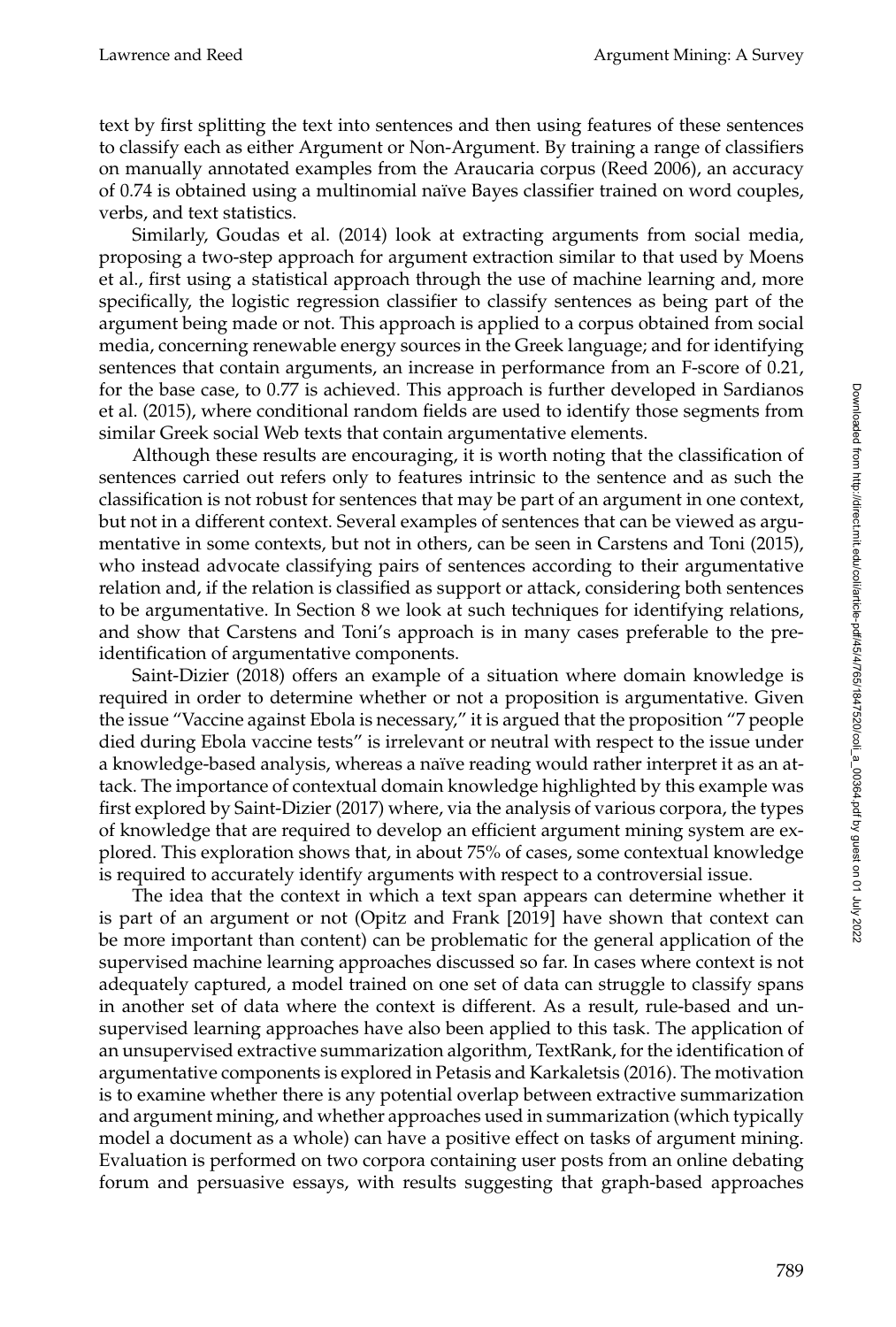and approaches targeting extractive summarization can have a positive effect on tasks related to argument mining.

Similarly, [Wachsmuth, Stein, and Ajjour \(2017\)](#page-0-0) propose a model for determining the relevance of arguments using PageRank [\(Brin and Page 1998\)](#page-0-0). In this approach, the relevance of an argument's conclusion is decided by what other arguments reuse it as a premise. These results are compared with an argument relevance benchmark data set, manually annotated by seven experts. On this data set, the PageRank scores are found to beat several intuitive baselines and correlate with human judgments of relevance.

One of the first supervised learning approaches to segmentation was introduced by [Soricut and Marcu \(2003\)](#page-0-0) as part of the SPADE system, which also operates on lexicalized syntactic trees. The authors compute the probability of inserting a discourse boundary between a child and parent node and attained an F-score of 0.83.

The current state-of-the-art results for EDU identification are obtained by the twopass system of [Feng and Hirst \(2014\)](#page-0-0), who use a sequence labeling approach. Similar to [Soricut and Marcu \(2003\)](#page-0-0), the method makes predictions over pairs of tokens that are enriched with syntactic features. Feng and Hirst showed that predicting over token pairs and making these predictions in two passes improves the results, achieving a 0.93 F-score on the recognition of in-sentence boundaries.

ADU identification, however, is considerably more challenging than identifying EDUs, requiring an understanding of the argumentative function of each span. [Madnani et al. \(2012\)](#page-0-0) aim to separate argumentative discourse into two categories; first, argumentative text, used to express claims and evidence, and second, language used to present and organize the claims and evidence ("shell"). In the example sentence "So I think the lesson to be drawn is that we should never hesitate to use military force...to keep the American people safe," the underlined text is identified as shell. Separating shell from argumentative text is attempted using three methods: a rule-based system, a supervised probabilistic sequence model, and a principled hybrid version of the two. The rule-based system gives an F-score of 0.44, with the hybrid version giving 0.61 compared with 0.74 for a human annotator and 0.21 for a baseline that labels words as shell if they appear frequently in persuasive writing. The rule-based system uses a set of 25 hand-written regular expression patterns, for example, "I [MODAL] [ADVERB] AGREEVERB with the AUTHORNOUN." The Supervised Sequence Model is based on conditional random fields using a small number of general features based on lexical frequencies, with the intuition behind these features being that shell language generally consists of chunks of words that occur frequently in persuasive language. It is important to note that, although the material identified as shell is not a part of the argument being made, this material contains valuable information about the argument structure, often indicating the occurrence of certain speech acts, or containing discourse markers [\(Hutchinson 2004\)](#page-0-0).

[Lawrence et al. \(2014\)](#page-0-0) present an alternative supervised learning approach to ADU segmentation, focusing specifically on identification of ADU boundaries. Two naïve Bayes classifiers are used to perform **Proposition Boundary Learning**, one to determine the first word of a proposition and one to determine the last. The classifiers are trained using a set of manually extracted propositions as training data. The text to be segmented is first split into words and a list of features is then determined for each of these words. The features used cover both intrinsic (the word itself, its length, and POS) and contextual (the word/punctuation before and the word/punctuation after). By looking at more general features (length and POS) and contextual features, this approach aims to overcome the variability in specific words that may start (or end) a proposition.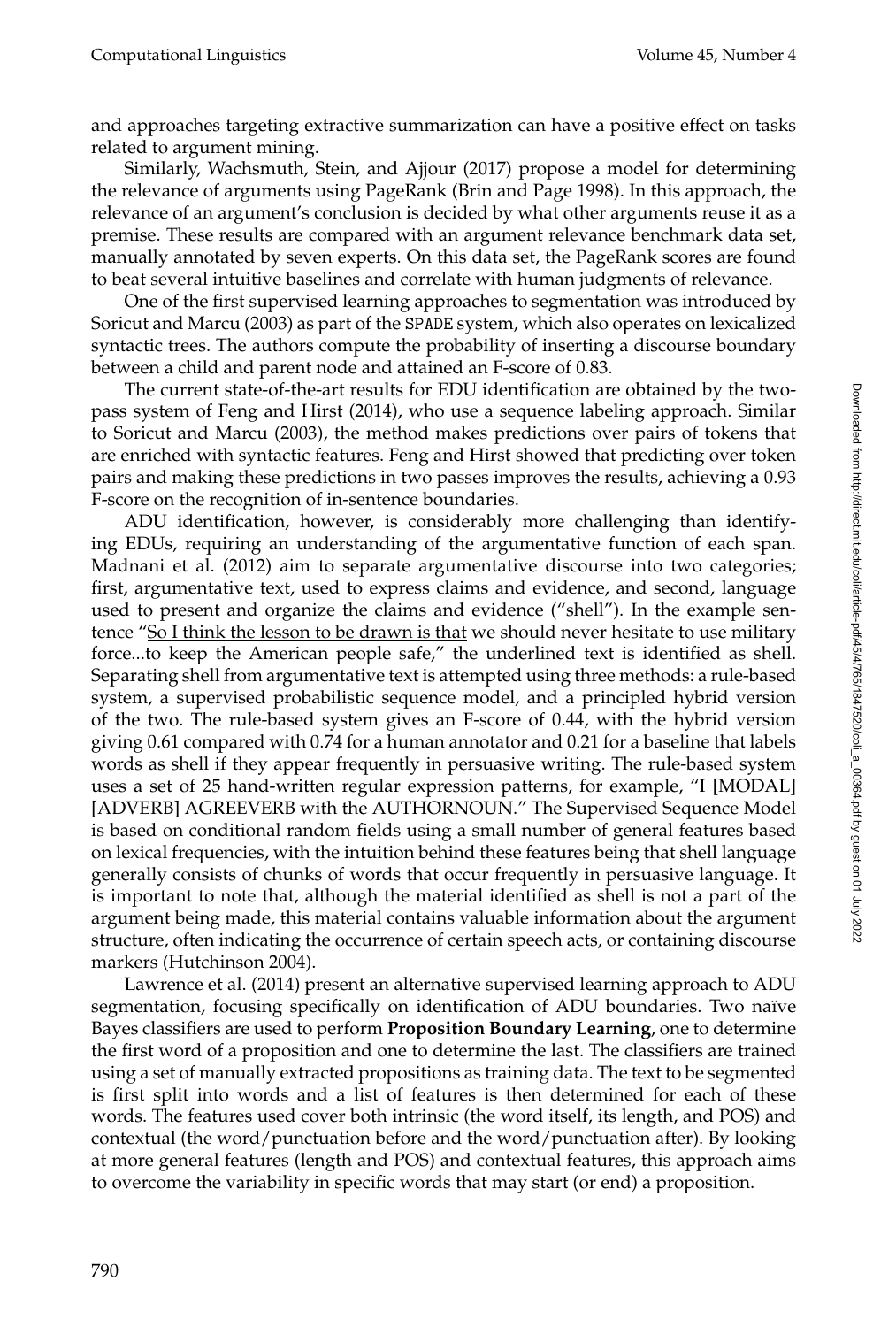Having trained the classifiers, this same list of features is then determined for each word in the test data, enabling the classifiers to label each word as being "start" or "end." Once the classification has taken place, the individual starts and ends are matched to determine propositions, using their calculated probabilities to resolve situations where a start is not followed by an end (i.e., where the length of the proposition text to be segmented is ambiguous). Using this method, a 32% increase in accuracy is achieved over simply segmenting the text into sentences when compared to argumentative spans identified by a manual analysis process.

[Ajjour et al. \(2017\)](#page-0-0) also find that considering the broader context of surrounding words, or even the document as a whole, aids in locating proposition boundaries. The approach in this case is framed as a sequence labeling task, with a neural network model utilizing structural, syntactic, lexical, and pragmatic features, as well as capturing long-distance dependencies. Capturing the entire text with this model provides the best results across all domains, with F-scores of up to 0.89.

Even reliably identifying ADU segment boundaries, however, is being recognized as insufficient for identifying ADUs simply because ADUs typically express propositions with a variety of linguistic surface phenomena obfuscating that propositional content. Mood, anaphora, ellipsis, deixis, reported speech, and more all introduce new challenges for ADU identification. [Jo et al. \(2019\)](#page-0-0) have used a combination of techniques, some statistical, some rule-based, and some hybrid, organized in a cascade structure, in order to attempt to recover the propositional structure underlying ADUs, in order to improve the performance of other argument mining tasks.

# <span id="page-26-0"></span>**7. Automatic Identification of Clausal Properties**

In the previous section we explored a range of techniques for identifying the sections of a text that are argumentative; however, this does not yet tell us anything about the nature of these argumentative text spans, or how they work together. We now move on to look at techniques for automatically identifying properties of argumentative components. In this section, we look at identifying the function of each text span, first considering intrinsic properties (e.g., whether a text span is evidence for a claim) and then look at identifying how a text span is used in the argument as a whole (e.g., premise vs. conclusion). In Section [8,](#page-34-0) we move on to look at the identification of inter-clausal relations—for example, given a pair of text spans, identifying any support or conflict relationship between them.

# **7.1 Intrinsic Clausal Properties**

The first type of clausal properties we look at are those that are intrinsic to the clause itself. Although these properties are limited in what they tell us about the overall argumentative structure, they provide valuable information about the role that a particular text span is playing in the argument as a whole. For example, knowing that a claim is verifiable suggests a link to a piece of evidence in the text supporting this claim [\(Park](#page-0-0) [and Cardie 2014\)](#page-0-0); knowing that a clause is increasing the author's ethos suggests that it is supporting a specific claim that they are making [\(Duthie, Budzynska, and Reed 2016\)](#page-0-0); and knowing the type of evidence provided can be used to assign different weights to statements in clinical trials [\(Mayer, Cabrio, and Villata 2018\)](#page-0-0), or help understand rulings in disability benefits claims [\(Walker et al. 2018\)](#page-0-0).

Verifying the acceptability of propositions used as premises in an argument is a central issue in the linguistic and philosophical study of argumentation [\(Freeman 2000\)](#page-0-0).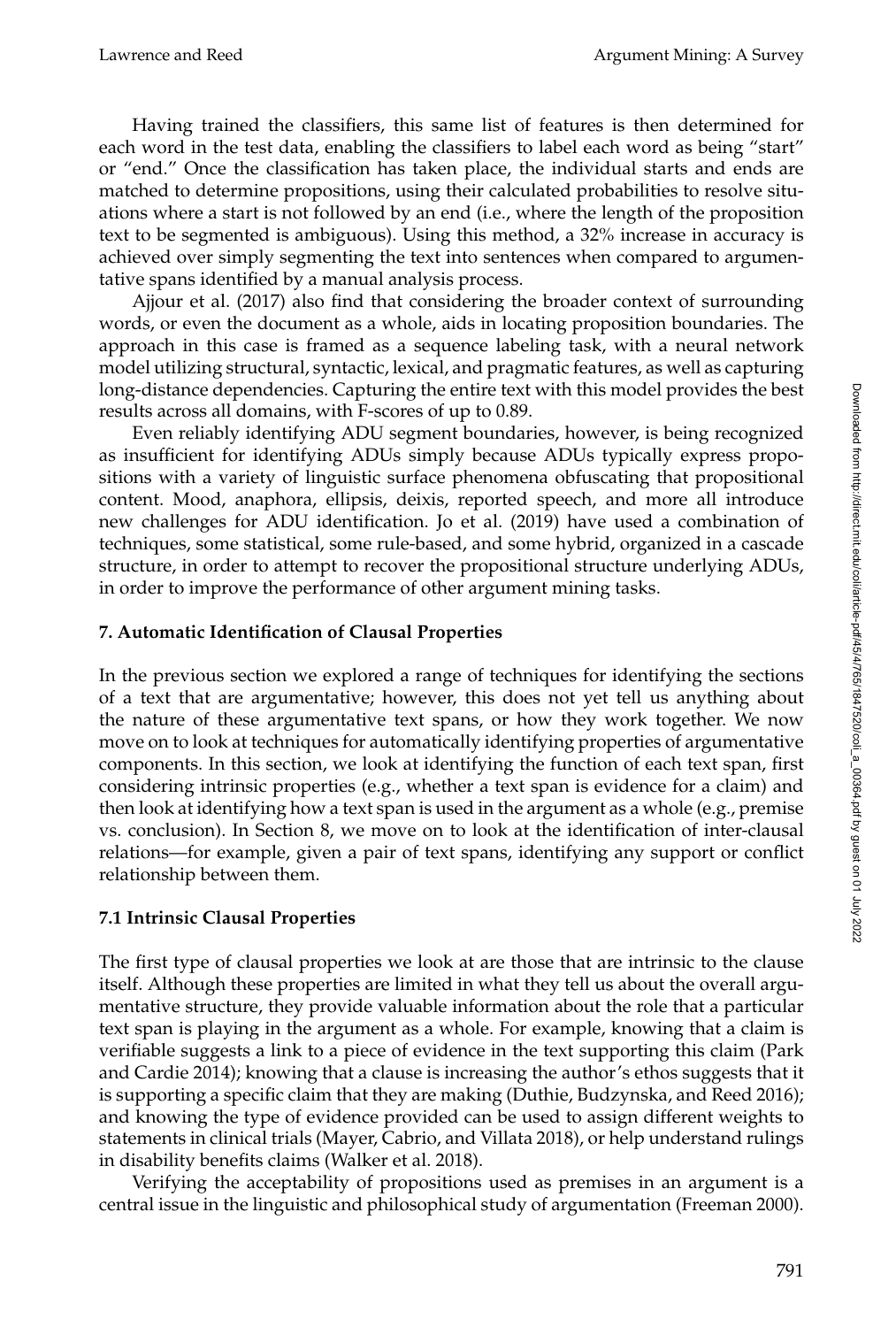In the study of persuasive communication and rhetoric, this has led to a variety of typologies of evidence. For example, [Reynolds and Reynolds \(2002\)](#page-0-0) distinguish between statistical, testimonial, anecdotal, and analogical evidence; [Hoeken and Hustinx \(2003\)](#page-0-0) use a revised distinction between individual examples, statistical information, causal explanations, and expert opinions; and [Fahnestock and Secor \(1988\)](#page-0-0) utilize the classical stasis issues of fact, definition, cause, value, and action.

This diversity is also evident in the computational classification of propositions and evidence. In [Park and Cardie \(2014\)](#page-0-0), online user comments are examined for propositions that are UNVERIFIABLE, VERIFIABLE NON-EXPERIENTIAL, or VERIFIABLE EXPERIENTIAL, with associated supports of type *reason*, *evidence*, and *optional evidence*, respectively. A proposition is considered verifiable if it contains an objective assertion with a truth value that can be proved or disproved with objective evidence. Verifiable propositions are further split into experiential or non-experiential, depending on whether or not the proposition is about the writer's personal state. For example, "My son has hypoglycemia" is tagged as Verifiable Experiential, whereas "food allergies are seen in less than 20% of the population" is marked as Verifiable Non-Experiential. Following an annotation scheme developed on 100 randomly selected comments, manual annotation inter-coder reliability is moderate, yielding an unweighted Cohen's κ of 0.73, whereas SVM classifiers trained with a range of features including *n*-grams and features specific to each class exhibit statistically significant improvement over the unigram baseline, achieving a macro F-score of 0.69. These results show that identifying propositions of these types can be achieved with reasonable accuracy, although this would still need to be developed in order to identify the relations between these propositions and determine the argument structure. By having an indication of the required support for each proposition, this structure could then be used to identify areas where a proposition is not adequately supported.

These classifications are revised in [Park and Cardie \(2018\)](#page-0-0) to propositions of nonexperiential fact (*fact*), propositions of experiential fact (*testimony*), propositions of value (*value*), propositions of policy (*policy*), and reference to a resource (*reference*). With these revised proposition categories and their associated supports of type *reason* and *evidence*, a further annotation study was carried out, resulting in the Consumer Debt Collection Practices (CDCP) corpus. This corpus consists of 731 user comments on the CDCP ruling, with 4,931 elementary units (of which the majority were propositions of value— 45%), and 1,221 support relations (1,174 reason, and only 46 evidence). On this data set, [Niculae \(2018\)](#page-0-0) achieved a maximum F1-score of 0.74 for proposition classification using linear structured SVMs.

[Egawa, Morio, and Fujita \(2019\)](#page-0-0) adjust the annotation scheme of Park and Cardie slightly, replacing *reference* with *rhetorical statement* (which implicitly states the subjective value judgment by expressing figurative phrases, emotions, or rhetorical questions) and replacing the relations with the more standard *attack* and *support*. This scheme was then used to annotate 345 posts from the ChangeMyView sub-Reddit, $3<sup>2</sup>$  resulting in 4,612 proposition classifications and 2,713 relations that were then used in analyzing the semantic role of persuasive arguments.

The value of being able to identify verifiable propositions is highlighted by the classification of evidence types presented in [Addawood and Bashir \(2016\)](#page-0-0), where Twitter posts are automatically identified as either a news media account (NEWS), blog post (BLOG), or no evidence (NO EVIDENCE). The data for this study are taken from

<span id="page-27-0"></span><sup>32</sup> <https://www.reddit.com/r/changemyview/>.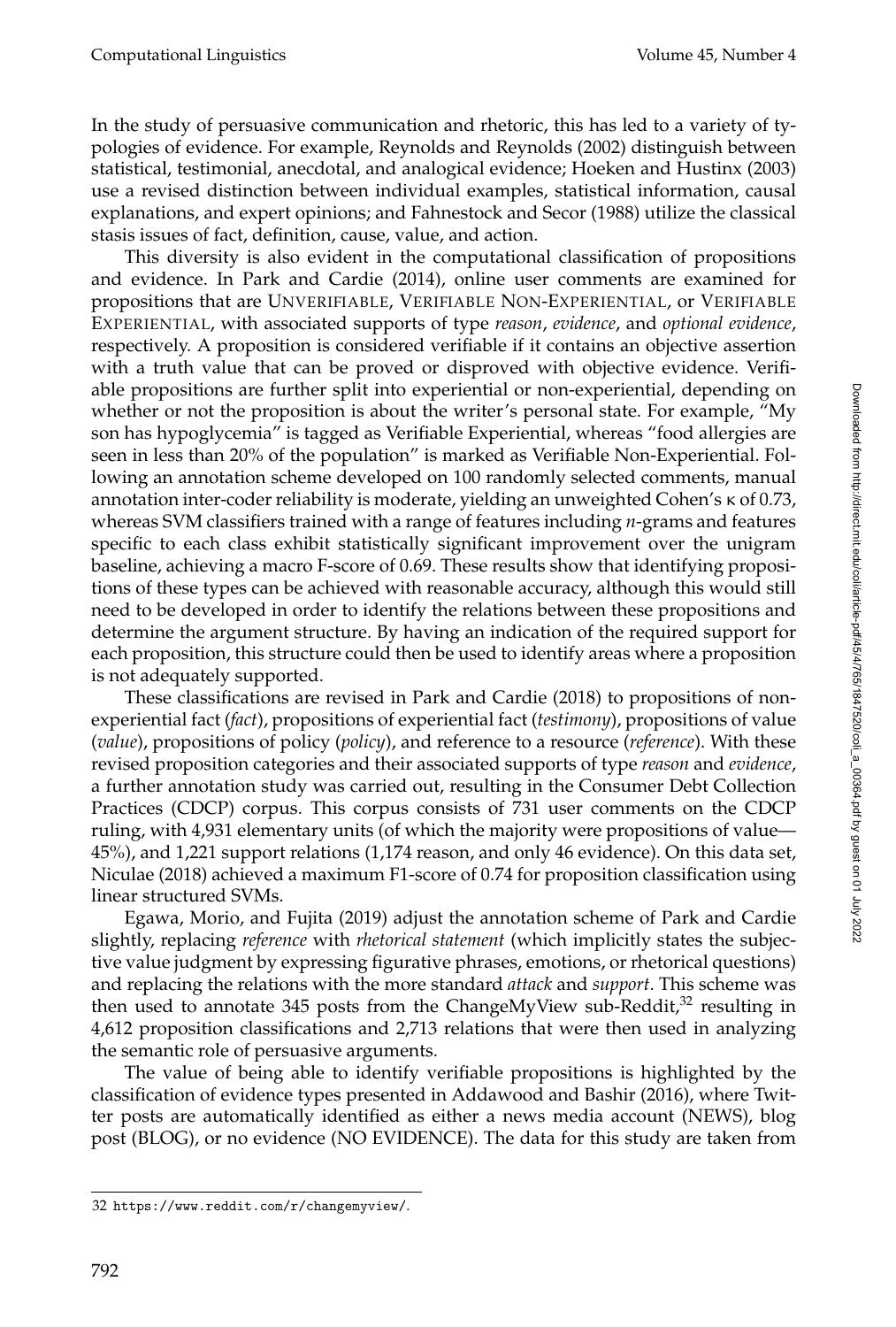tweets on the FBI and Apple encryption debate, with 3,000 tweets annotated. SVM classifiers trained with *n*-grams and other features capture the different types of evidence used in social media and demonstrate significant improvement over the unigram baseline, achieving a macro-averaged F-score of 0.83. Similarly, [Dusmanu, Cabrio, and](#page-0-0) [Villata \(2017\)](#page-0-0) look at argumentative tweets, classifying them as either fact or opinion with an F-score of 0.80 and the source of their information (e.g., CNN) with an F-score of 0.67.

The classification of factual statements for critical evaluation has gained prominence as part of fact-checking. [Hassan, Li, and Tremayne \(2015\)](#page-0-0) classify sentences as nonfactual, unimportant factual, and check-worthy factual. Similarly, [Patwari, Goldwasser,](#page-0-0) [and Bagchi \(2017\)](#page-0-0) and [Jaradat et al. \(2018\)](#page-0-0) automatically determine the fact-checkworthiness of factual claims in political debates. [Naderi and Hirst \(2018a\)](#page-0-0) automatically distinguish between true, false, stretch, and dodge statements in parliamentary proceedings.

[Anand et al. \(2011\)](#page-0-0) consider a different level of intrinsic clausal properties than those discussed so far, looking not at the structural nature of propositions, but at their function. This work describes the development of a corpus of blog posts where attempts to persuade and the corresponding tactics used in this persuasion are annotated. Persuasion involves the change in mental state of the other party classed as either Belief Revision, Attitude Change, or Compliance Gaining. The methods that can be used to achieve these changes in mental state are considered in [Marwell and Schmitt \(1967\)](#page-0-0), who offer 12 strategy types for securing behavioral compliance. A further six nonlogical "principles of influence" are covered in [Cialdini \(2001\)](#page-0-0). By combining these with argumentative patterns inspired by [Walton, Reed, and Macagno \(2008\)](#page-0-0), and removing overlapping tactics, Anand et al. produce a list of 16 types of rhetorical tactic for persuasive acts. By using a naïve Bayes classifier for seven possible combinations of three feature sets to perform this classification, Anand et al. report a best result with an F-score of 0.58. However, rhetorical relations are often implicit and not clearly indicated in the text, and, as such, their discovery requires a richer set of features.

[Duthie, Budzynska, and Reed \(2016\)](#page-0-0) consider another facet of persuasion, using a pipeline of techniques to extract positive and negative ethotic statements [\(Aristotle](#page-0-0) [1991\)](#page-0-0) from parliamentary records. Although this work differs from many other argument mining approaches (which despite often looking at persuasion, nonetheless typically focus exclusively on *logos* rather than *ethos* or *pathos*), there is a clear link, with ethotic relations often following the same logotic structures, but with the character of a person as their target. In this work, those statements in which the speaker refers to another person (referred to as Ethotic Sentiment Expressions, **ESE**s) and those in which they do not (**non-ESE**s) are first extracted using a combination of named entity recognition, POS tagging, and a set of domain specific rules to locate statements referring to another person, organization, or agentive entity. These are then passed to the anaphora layer where both source-person and target-person of the statement are retrieved from the original text. Finally, a sentiment layer consisting of a sentiment classifier combined with sentiment and ethotic word lexicons classifies ESEs as positive and negative. The resulting pipeline achieves an F-score of 0.70 for ESE/non-ESE classification, compared with 0.45 for a baseline classifier that predicts only the target class (ESE); and 0.78 for +/−ESE classification, compared with a baseline of 0.67. A similar corpus of statements aimed at defending against ethotic attacks, or defending the speaker's reputation, is presented in [Naderi and Hirst \(2018b\)](#page-0-0), and extracted from various issues in Canadian parliamentary proceedings.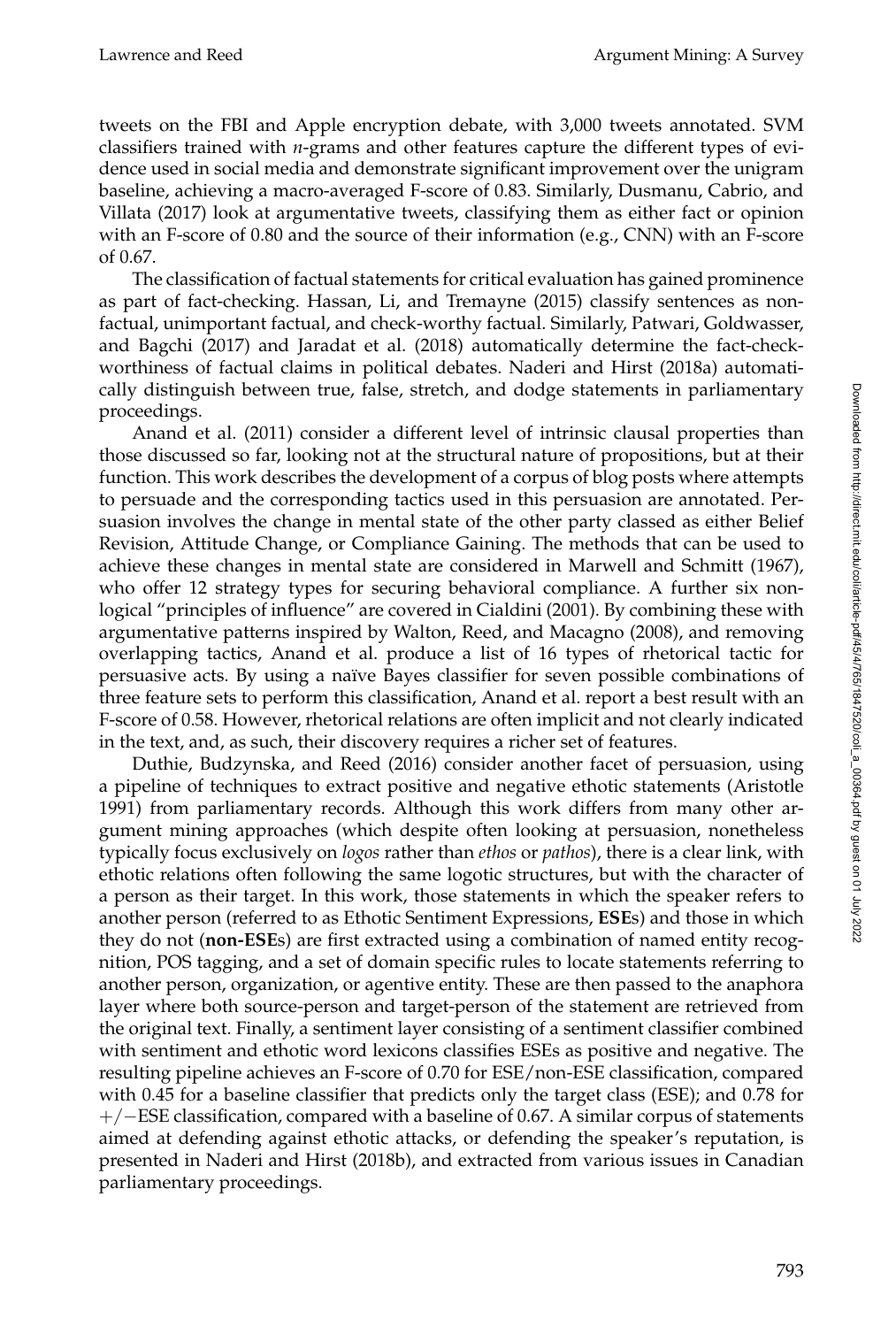In [Villalba and Saint-Dizier \(2012\)](#page-0-0), an approach to the identification and analysis of arguments as they appear in opinion texts is developed. Examples are given that show that arguments are either incorporated into evaluative expressions with a heavy semantic load (e.g., evaluative adjectives such as 'repas familial' means a meal that has properties such as casual, home-made, good, and abundant), or composed of an evaluation and one or more discourse structures such as justification, elaboration, or illustration, whose aim is to persuade the reader of the evaluation.

For example:

- **Justification**: The hotel is 2 stars [JUSTIFICATION due to the lack of bar and restaurant facilities].
- **Reformulation**: Could be improved [REFORMULATION in other words, not so good].
- **Elaboration by Illustration or Enumeration**: The bathrooms were in a bad condition: [ILLUSTRATION the showers leaked, and the plug mechanism in the bath jammed. . . ] Breakfast selection is very good [ENUMERATION with a range of cereals, tea and coffee, cold meats and cheese, fresh and canned fruit, bread, rolls and croissants, and a selection of cooked items.]
- **Elaboration via Precision**: Friendly and helpful staff [PRECISION especially the service executives at the counter.]
- **Elaboration via Comparison**: These head phones are excellent [COMPARISON as if you are in a concert room.]
- **Elaboration via Consequence**: a high soundproofing [ELAB-CONSEQUENCE that allows you to have a rest after a long working day.]
- **Contrast**: The price is very reasonable [CONTRAST but comfort is rather poor.]
- **Concession**: Very quiet [CONCESSION in spite of its downtown location in a nightlife area.]

These relations are processed using TextCoop [\(Saint-Dizier 2012\)](#page-0-0), a platform designed for discourse analysis, with a logic and linguistic perspective. The results compared to a manual annotation on a corpus of 50 texts range between precision (0.85– 0.92), and recall (0.76–0.86) over the eight relations listed above.

The Automatic Argumentative Analysis (A3) algorithm described in [Pallotta and](#page-0-0) [Delmonte \(2011\)](#page-0-0) provides an alternative approach to classifying statements according to rhetorical roles. A3 is a module developed based on the GETARUNS system [\(Delmonte](#page-0-0) [2007\)](#page-0-0) for interaction mining (the discovery and extraction of insightful information from digital conversations, namely, those human–human information exchanges mediated by digital network technology). The module takes as input the complete semantic representation produced by GETARUNS and produces argumentative annotation using the following 20 discourse relation labels: circumstance, narration, adverse, obligation, evaluation, statement, result, hypothesis, elaboration, permission, cause, motivation, explanation, agreement, contrast, question, inception, setting, evidence, and prohibition. These labels come partly from Rhetorical Structure Theory [\(Mann and Thompson](#page-0-0) [1987\)](#page-0-0) and partly from other theories, including those reported by [Hobbs \(1993\)](#page-0-0) and [Dahlgren \(1988\)](#page-0-0).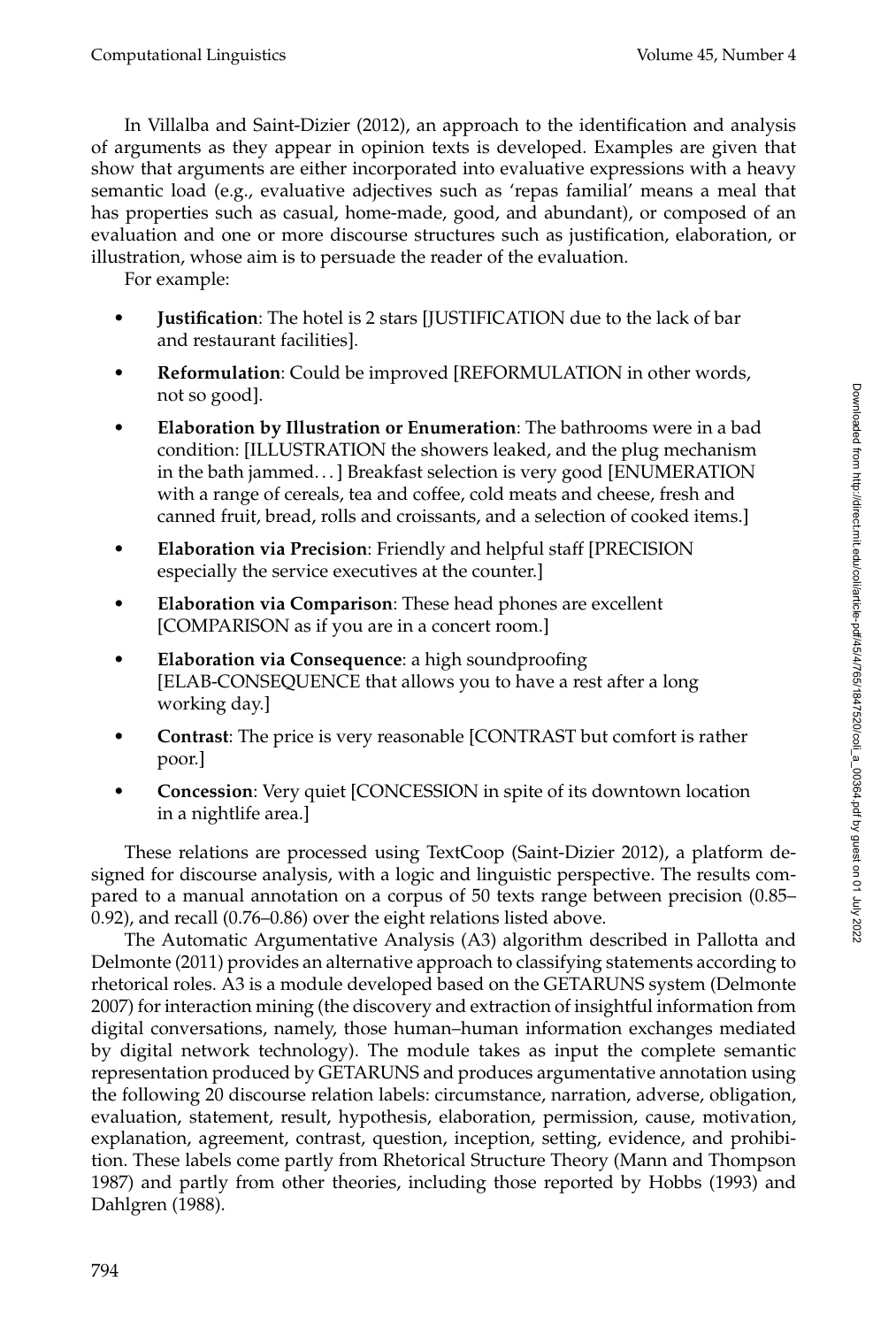Discourse relations are automatically extracted by GETARUNS and these are then mapped onto five Meeting Description Schema (MDS) [\(Pallotta et al. 2004\)](#page-0-0) argumentative labels: ACCEPT, REJECT/DISAGREE, PROPOSE/SUGGEST, EXPLAIN/JUSTIFY, and REQUEST. In the training stage, the system was used to process the first ten dialogues of the International Computer Science Institute meetings corpus [\(Janin et al.](#page-0-0) [2003\)](#page-0-0) containing a total number of 98,523 words and 13,803 turns. In the test stage, two different dialogues were randomly chosen to assess the performance of the A3 algorithm; and on a total of 2,304 turns, 2,247 received an automatic argumentative classification, yielding a recall value of 0.98 (precision 0.81, F-Score 0.89).

Having labeled text segments in this way, it is easy to visualize them using, for example, conversation graphs [\(Ailomaa and Rajman 2009\)](#page-0-0). Conversation graphs are diagrams that summarize what topics were discussed, how long they were discussed, which participants were involved in the discussion, and what type of arguments they contributed (an example conversation graph can be seen in Figure [4\)](#page-30-0). Conversation graphs can be built directly by looking at the MDS labels assigned to a conversation's turns.

The benefits of using even a simple linguistic analysis to study the argumentative structure of a document are illustrated in [Ong, Litman, and Brusilovsky \(2014\)](#page-0-0), where a series of simple rules are used to tag sentences with their role (either Current Study, Hypothesis, Claim, or Citation), for example, if the sentence contains a four-digit number, then it is tagged as Citation, if the sentence contains string prefixes from {suggest, evidence, shows, essentially, indicate}, then it is tagged as Claim. This approach again highlights the similarities between AZ (Section [2.4\)](#page-8-0) and the determination of argumentative role. The ability to determine these roles offers the opportunity to link related elements, for example, a Claim may be backed by a nearby Citation.

[Wyner et al. \(2012\)](#page-0-0) also use simple linguistic cues, in this case to support manual analysis by providing a rule-based tool for supporting textual analysis by semiautomatic identification of argumentative sections in the text. The tool is aimed specifically at online product reviews, and highlights potential argumentative text in the review according to discourse indicators (explicitly stated linguistic expressions of the relationship between statements [\[Webber, Egg, and Kordoni 2011\]](#page-0-0)) and terminology specific to the domain (e.g., product names and their properties). The tool uses a set of discourse indicators, sentiment terminology, a user model, and a domain model. Discourse indicators are used to locate premises (after, as, because, for, since, when, assuming, $\dots$ ), conclusions (therefore, in conclusion, consequently, $\dots$ ), and contrast (but, except, not, never, no,. . . ), whereas sentiment terminology signals lexical semantic contrast. A comprehensive list of terms is classified according to a scale of sentiment



<span id="page-30-0"></span>**Figure 4** Conversation graph from [Ailomaa and Rajman \(2009\)](#page-0-0).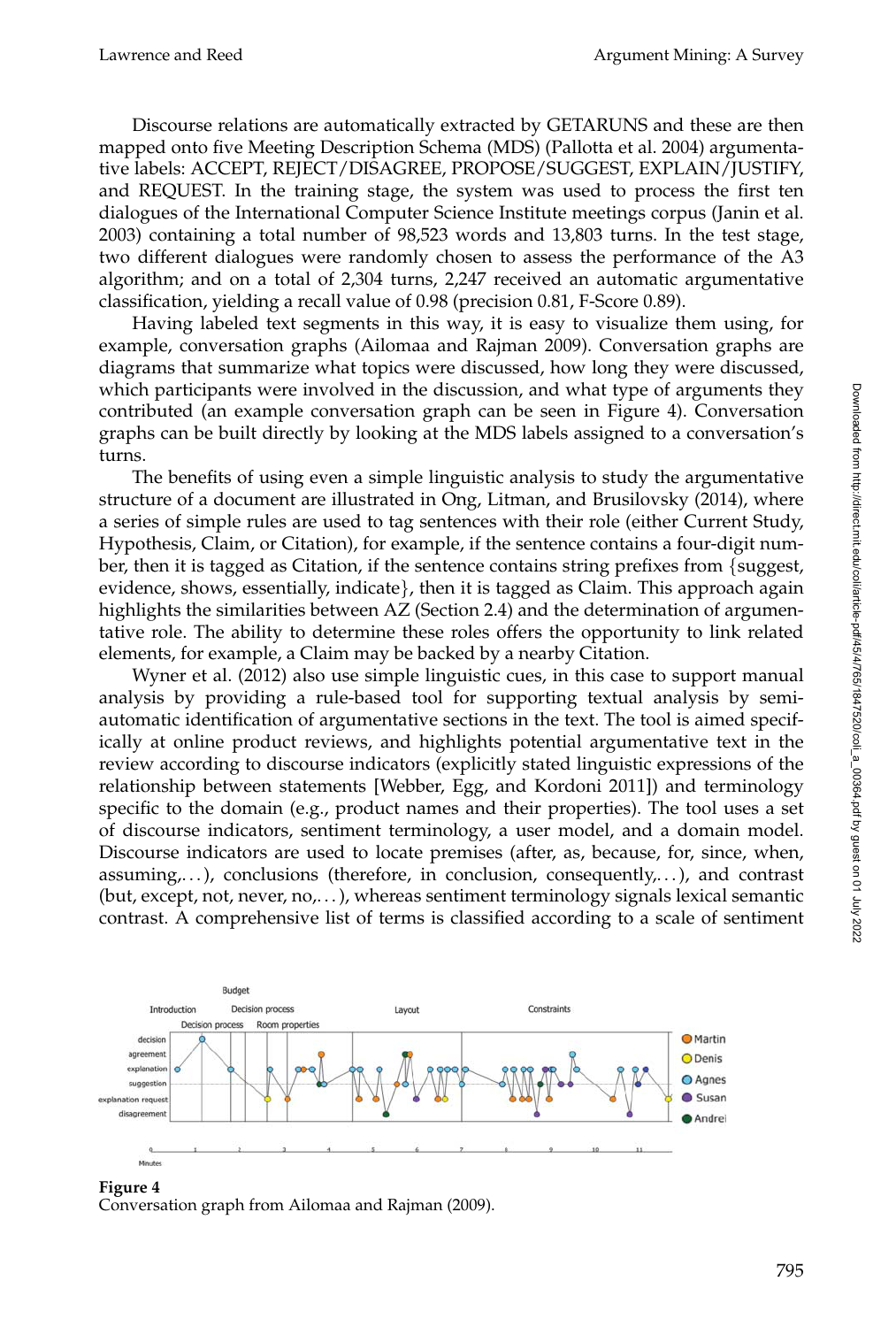ranging from highly negative to highly positive. The user model covers properties of user performing the review and, finally, the domain model specifies the objects and properties that are relevant to the users, for example, properties with binary values (such as has a flash), properties with ranges (such as the number of megapixels, scope of the zoom, or lens size), and multi-slotted properties (such as the warranty).

Wyner further develops the concept of using argument mining as a way to assist manual analysis in [Wyner, Peters, and Price \(2015\)](#page-0-0), which describes the development of Argument Workbench, a tool designed to help the analyst reconstruct arguments from textual sources by highlighting a range of discourse indicators, topics used in the text, domain terminology, and speech act terminology. The tool integrates with the DebateGraph software, $33$  to allow the user to produce detailed argument graphs.

## **7.2 Contextual Clausal Properties**

Having considered the argumentative properties intrinsic to a text span, we now move on to look at identifying how a text span is used in the argument as a whole.

The work of [Moens et al. \(2007\)](#page-0-0) on classifying sentences as "argument" or "nonargument" is further developed in [Palau and Moens \(2009\)](#page-0-0), where an additional machine learning technique was implemented to classify each argument sentence as either premise or conclusion, a method referred to as argument proposition classification. In this case, the examples considered are extended using material from the ECHR; and accuracy of classifying sentences as argument increases to 0.80 using the ECHR corpus. Argument proposition classification is carried out using a maximum entropy model and support vector machine, with F-scores of 0.68 for classification as premise and 0.74 for classification as conclusion. Again, this work inherits the shortcomings of the earlier research, as the same sentence can be a premise in one context and a conclusion in another.

Such contextual restrictions can, however, also be an advantage, allowing, for example, comments on an article to be related to the original article based on their relation to it. For example, the work of the IBM Debater project in *context dependent evidence detection*, which automatically detects evidence in Wikipedia articles supporting a given claim [\(Rinott et al. 2015\)](#page-0-0).

Though it is obviously an oversimplification, it is also possible to reduce the complexity of the task of recognizing the stance of evidence toward claim into a binary classification.<sup>[34](#page-31-1)</sup> This is the motivation behind the Same Side Stance shared task,<sup>[35](#page-31-2)</sup> in which examples are tuples of *topic, argument<sub>1</sub>, argument<sub>2</sub>,* and the classification task one of determining whether or not two arguments on the same of a binary debate.

In Boltužić and Šnajder (2014) **argument-based opinion mining** is used to determine the arguments on which the users base their opinions. This builds upon previous work in opinion mining (as discussed in Section [2.1\)](#page-2-1), to include not just the general opinion or stance toward a given topic, but also the arguments on which that stance is based. This is carried out on a specially created corpus of user comments, manually annotated with arguments, using a classifier to predict the correct label from the set of five possible labels (as shown in Table [2\)](#page-32-0). The model uses textual entailment and

Downloaded from http://direct.mit.edu/coli/article-pdf45/4/765/16917520/coli\_a\_00364.pdf by guest on 01 July 2022 Downloaded from http://direct.mit.edu/coli/article-pdf/45/4/765/1847520/coli\_a\_00364.pdf by guest on 01 July 2022

<span id="page-31-0"></span><sup>33</sup> <debategraph.org>.

<span id="page-31-1"></span><sup>34</sup> There are many classes of examples that do not fit the binary model well—situations, such as elections, with more than two candidates; political configurations in which factions within parties express extreme positions, etc.

<span id="page-31-2"></span><sup>35</sup> <https://sameside.webis.de>.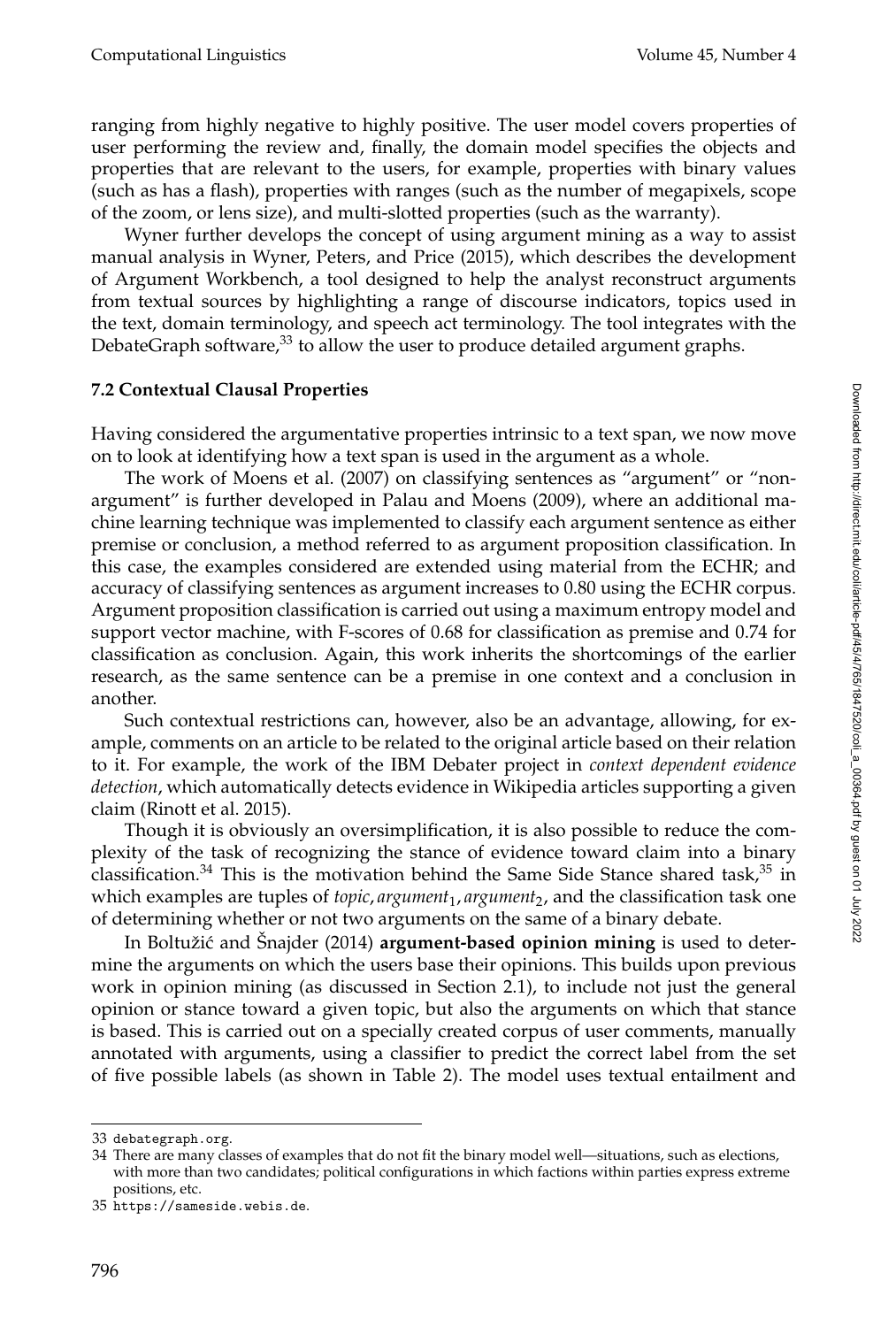#### **Table 2**

<span id="page-32-0"></span>Labels for comment-argument pairs (Boltužić and Šnajder 2014).

| Label        | Description: Comment                     |
|--------------|------------------------------------------|
| $\mathbf{A}$ | explicitly <b>attacks</b> the argument   |
| a            | vaguely/implicitly attacks the argument  |
| N            | makes no use of the argument             |
| ${\bf s}$    | vaguely/implicitly supports the argument |
| S            | explicitly <b>supports</b> the argument  |

semantic textual similarity features with the best models outperforming the baselines and giving a 0.71 to 0.82 micro-averaged F-score. Although these results give a promising indication of the ability to determine how a comment relates to the argument being made, the topics studied are limited and the training data taken from <procon.org> and <idebate.org> would not extend to general topics.

The ability to identify even such basic contextual properties offers the opportunity to inform the user and aid in both writing and understanding text. This is again illustrated in [Stab and Gurevych \(2014b\)](#page-0-0), who aim to identify argument in essays and works toward the long-term goal of integrating argumentation classifiers into writing environments. Two classifiers are described. First, for identifying argument components, a multiclass classification is carried out with each clause classified as major claim, claim, premise, or non-argumentative. This classifier is trained on a range of feature types, structural features (for example the location and punctuation of the argument component), lexical features (*n*-grams, verbs, adverbs, and modals), syntactic features, discourse indicators, and contextual features. Once the argument components have been identified, a second classifier is used to identify argumentative relations (support or non-support). The features used are similar to those for classifying the components, but look at the pairings of clauses. The presented approach achieves 88.1% of human performance for identifying argument components and 90.5% for identifying argumentative relations.

This work is further developed in [Nguyen and Litman \(2015\)](#page-0-0), where the same methodology and data set are used, but a Latent Dirichlet Allocation (LDA) [\(Blei,](#page-0-0) [Ng, and Jordan 2003\)](#page-0-0) topic model is first generated to separate argument and domain keywords. The output from the LDA algorithm is then post-processed using a minimal seeding of predefined argumentative words to determine argument and domain topics. The same features as [Stab and Gurevych \(2014b\)](#page-0-0) are then used, replacing *n*-grams with unigrams of argument words, and numbers of argument and domain words. Using this updated feature set, the accuracy is improved for all of the argument component types: MajorClaim (from 0.48 to 0.59), Claim (from 0.49 to 0.56), and Premise (from 0.86 to 0.88). Although these results are promising, the relatively low numbers still highlight the difficulties in distinguishing between Claim and MajorClaim, due to the largely context dependent distinction between the two.

The categories from another theory of argumentation structure due to [Toulmin](#page-0-0) [\(1958\)](#page-0-0), of Data Claim and Warrant, are similarly difficult to distinguish. Indeed, the theoretical impossibility of completely acontextual identification was explored from first principles by [Freeman \(1991\)](#page-0-0), who showed that under the appropriate circumstances, the difference between Data and Warrant dissolves. With appropriate context, however, the distinction becomes operationally important and was the driver for the first shard task in argument mining, conducted at SEMEVAL2018 by [Habernal et al.](#page-0-0) [\(2018\)](#page-0-0). The Argument Reasoning Comprehension Task required systems to use a given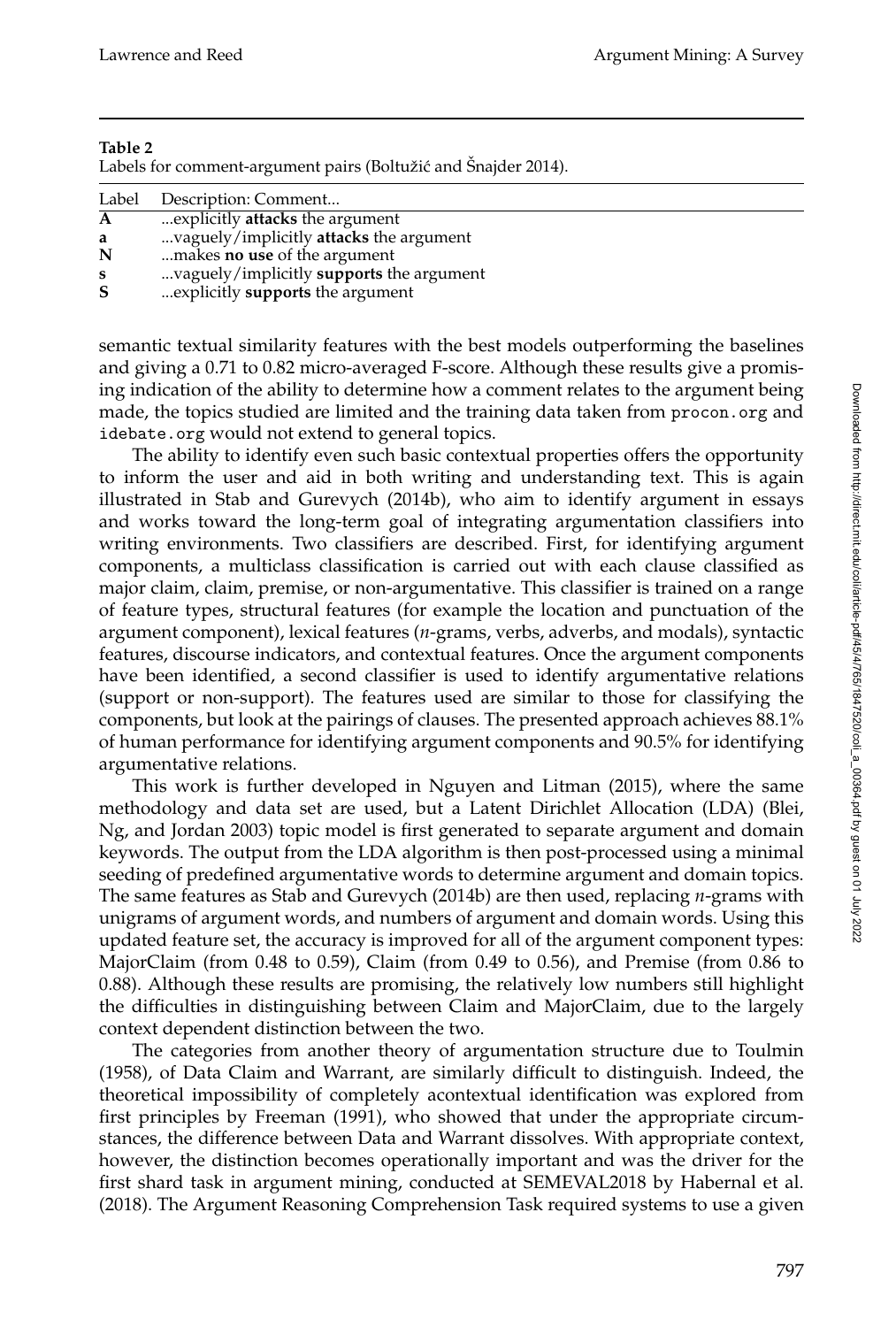premise and conclusion to distinguish between two given alternative potential warrants (there is further contextual information available too, with explicitly identified topic and background). For example:

**Topic:** There She Is, Miss America

**Additional info:** In 1968, feminists gathered in Atlantic City to protest the Miss America pageant, calling it racist and sexist. Is this beauty contest bad for women?)

**Argument:** Miss America gives honors and education scholarships. And since . . . , Miss America is good for women.

a) scholarships would give women a chance to study

b) scholarships would take women from the home

The system should in this example choose option (a). Human performance (following brief training) on this task is at 0.91; system performance in the task varied, with a variety of techniques performing at between 0.50 and 0.70 F-score. Although these results seem extremely encouraging, [Niven and Kao \(2019\)](#page-0-0) suggest that this result is entirely accounted for by exploitation of spurious statistical cues in the data set, and that by eliminating the major source of these cues, the maximum performance fell from just 3 points below the average untrained human baseline to essentially random. Niven and Kao counter these effects by the addition of adversarial examples, obtained by negating the claim and inverting the label for each datapoint.

Although the goal of argument mining is the extraction of argumentative structure from natural text, the availability of large quantities of appropriately annotated training data makes this challenging to carry out. An alternative starting point is presented in [Peldszus \(2014\)](#page-0-0), where a corpus of "microtexts," short texts with explicit argumentation and little argumentatively irrelevant material, is created. The representation of the argument structure within these microtexts is based on Freeman's theory of argumentation structure [\(Freeman 1991, 2011\)](#page-0-0), and is viewed as a hypothetical dialectical exchange between a proponent, who presents and defends their claims, and an opponent, who critically questions them. These moves can then be represented as an argument graph, with the nodes representing the propositions expressed in text segments and the edges between them representing different supporting and attacking moves. An agreement between untrained annotators is presented in [Peldszus and Stede \(2013b\)](#page-0-0). The annotators achieved moderate agreement for certain aspects of the argument graph (e.g.,  $\kappa = 0.52$  in distinguishing proponent and opponent segments, or  $\kappa = 0.58$  in distinguishing supporting and attacking segments) yet only a marginal agreement of  $\kappa = 0.38$ on the full label set describing all aspects of the argument graph. A further study using expert annotators produced significantly higher agreement ( $\kappa = 0.83$ ) on the full label set.

The annotation process assigns a list of labels to each segment based on different levels. The "role"-level specifies the dialectical role (proponent or opponent). The 'typegen'-level specifies the general type, namely, whether the segment presents the central claim (thesis) of the text, or supports/attacks another segment. The "type"-level additionally specifies the kind of support (normal or example) and the kind of attack (rebutter or undercutter). Peldszus tests a range of classifiers to automatically classify role, typegen, and type. The results show that an SVM classifier generally performs best on the most complex labels, suggesting that it deals well with the lower frequencies with which these occur. Meanwhile, the maximum entropy and naïve Bayes classifiers perform best on the simpler and more common labels.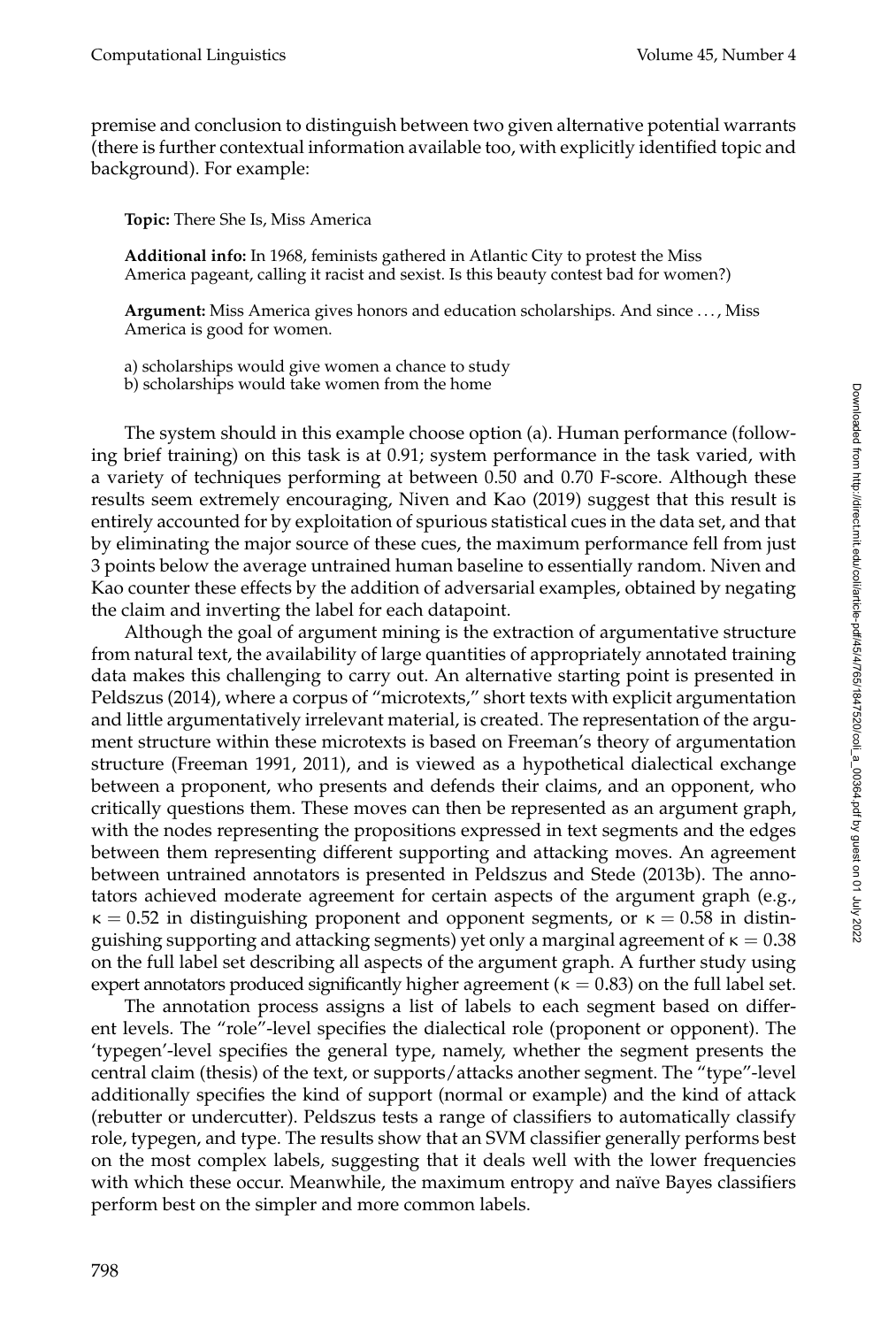The results on the microtext corpus are encouraging, but the artificial nature of its construction means that such results may not generalize well to unrestricted text. However, this corpus does provide a valuable resource for controlled "laboratory" testing of argument mining techniques.

## <span id="page-34-0"></span>**8. Automatic Identification of Relational Properties**

In this section we move on from looking at the identification of clausal properties to the identification of inter-clausal relations. We look first at general argumentative relations, for example, premise/conclusion relationships, and then move on to look at the more complex relationships involved in argumentation schemes and dialogical relations.

# **8.1 Identifying General Argumentative Relations**

Identifying relations between pairs of propositions is a more complex and nuanced task than identifying the roles that an individual proposition may take. It is one thing to know, for example, that a given proposition is a premise; much more challenging is to determine also for which conclusion (or conclusions) it serves as premise. Approaches to identifying these relations either build upon the prior classification of individual clauses, or aim to extract relations directly.

[Palau and Moens \(2009\)](#page-0-0) build upon their classification of each argument sentence as either premise, or conclusion using a context-free grammar, produced by grouping manually derived rules. This context-free grammar is used to determine the internal structure of each individual argument. The accuracy of classifying sentences as argument or non-argument is 0.80 and we find F-scores of 0.68 and 0.74 for classification as premise and conclusion, respectively; for the harder task of determining argument structure, however, the accuracy achieved is 0.60.

[Peldszus \(2014\)](#page-0-0) also builds on the initial task of identifying roles of segments in the Microtext corpus by adding a "combined"-level, showing, for all types, whether a segment's function holds only in combination with that of another segment (combined) or not (simple). The target is specified by a position relative identifier with a numerical offset identifying the targeted segment relative from the position of the current segment. The prefix "n" states that the proposition of the node itself is the target, and the prefix " $r$ " states that the relation coming from the node is the target. Again the results for identifying the target of a relation (maximum F-score of 0.45) are lower than for identifying the roles (maximum F-score of 0.85).

This same microtext corpus is used in [Peldszus and Stede \(2015\)](#page-0-0), who look at identifying conflict relations by examining the texts for occurrences of counter-considerations (e.g., "Even though. . . ," or "It has been claimed that. . . however. . . "), which the author uses to introduce a potential criticism of their argument, before going on to address the issue and so strengthen their point. This identification is carried out by labeling the textual segments as either "proponent" or "opponent" using a linear log-loss model, resulting in an F-score of 0.64 for identifying opposition relations between segments.

Although the work discussed thus far in this section builds upon previous identification of component roles before identifying relations, [Cabrio and Villata \(2012\)](#page-0-0) propose an approach to detect arguments and discover their relationships directly by building on existing work in textual entailment (TE) [\(Dagan, Glickman, and Magnini 2006\)](#page-0-0). TE refers to a "directional relation between two textual fragments, termed *text (T)* and *hypothesis (H)*, respectively." The relation holds whenever the truth of one text fragment follows from another. In this case, the T-H pair is a pair of arguments expressed by two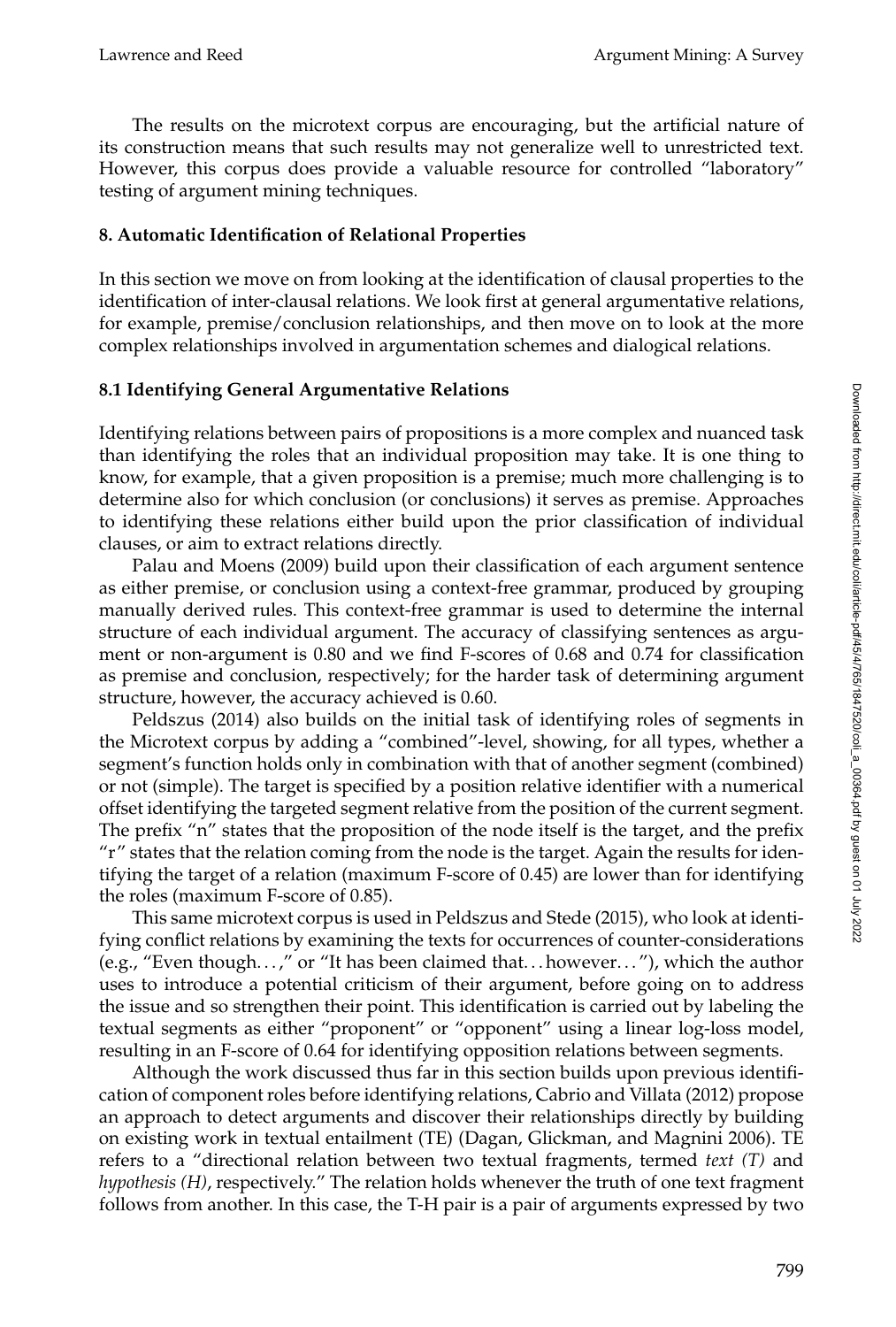different users in a dialogue on a certain topic and the TE system returns a judgment (entailment or contradiction) on the argument pair.

A data set of 300 T-H pairs is created using manually selected topics from Debatepe- $dia<sup>36</sup>$  $dia<sup>36</sup>$  $dia<sup>36</sup>$  which provides pre-annotated arguments (pro or con), and following the criteria defined and by the organizers of the Recognizing Textual Entailment challenge. $37$  Of these 300 T-H pairs, 200 are used to train (100 entailment and 100 contradiction) and 100 to test (50 entailment and 50 contradiction). The pairs collected for the test set concern completely new topics, never seen by the system, and are provided in their unlabeled form as input.

TE recognition is carried out using EDITS (Edit Distance Textual Entailment Suite).<sup>[38](#page-35-2)</sup> EDITS implements a distance-based framework that assumes that the probability of an entailment relation between a given T-H pair is inversely proportional to the distance between T and H. The system uses different approaches to distance computation, providing both edit distance algorithms (cost of the edit operations [insert, delete, etc.] to transform T into H) and similarity algorithms. Each algorithm returns a normalized distance score between 0 and 1. During training, distance scores are used to calculate a threshold that separates entailment from contradiction. Of the EDITS configurations that Cabrio and Villata tested, the highest accuracy is obtained using either Word Overlap or Cosine Similarity (0.66 in both cases), with Token Edit Distance performing significantly less well (accuracy  $= 0.53$ ), suggesting that semantic similarity plays a more important role than syntactic similarity (a result backed up by the comparative analysis of [Aker et al. \[2017\]](#page-0-0), who also found syntactic features to be the least informative in all of the experimental settings considered). Although these numbers are quite low, this is an interesting result, suggesting that the relationship between topics in an argument gives more of a clue as to how the components relate than does the way in which those components are expressed. This is carried through in several later works that look at relations between topics and semantic similarity between propositions.

[Nguyen and Litman \(2016\)](#page-0-0) argue that looking at the content of such pairings to determine relationships does not make full use of the information available. They propose an approach that makes use of contextual features extracted from surrounding sentences of source and target components as well as from general topic information. Experimental results show that using both general topic information and features of surrounding sentences are effective, but that predicting an argumentative relation will benefit most from combining these two sets of features.

The machine learning approaches to argument mining discussed so far in this section have all used supervised learning to perform classification; however, unsupervised learning has also been applied to the task. In [Lawrence et al. \(2014\)](#page-0-0), a LDA topic model is used to determine the topical similarity of consecutive propositions in a piece of text. The intuition is that if a proposition is similar to its predecessor then there exists some argumentative link between them, whereas if there is low similarity between a proposition and its predecessor, the author is going back to address a previously made point and, in this case, the proposition is compared to all those preceding it to determine whether they should be connected. This assumes that the argument is built up as a tree structure in a depth-first manner, where an individual point is pursued fully before returning to address the previous issues. Although the assumption of a tree structure does not hold for all arguments, it is the case for around 95% of the argument

<span id="page-35-0"></span><sup>36</sup> <http://www.debatepedia.org>.

<span id="page-35-1"></span><sup>37</sup> <http://www.nist.gov/tac/2010/RTE/>.

<span id="page-35-2"></span><sup>38</sup> <http://edits.fbk.eu/>.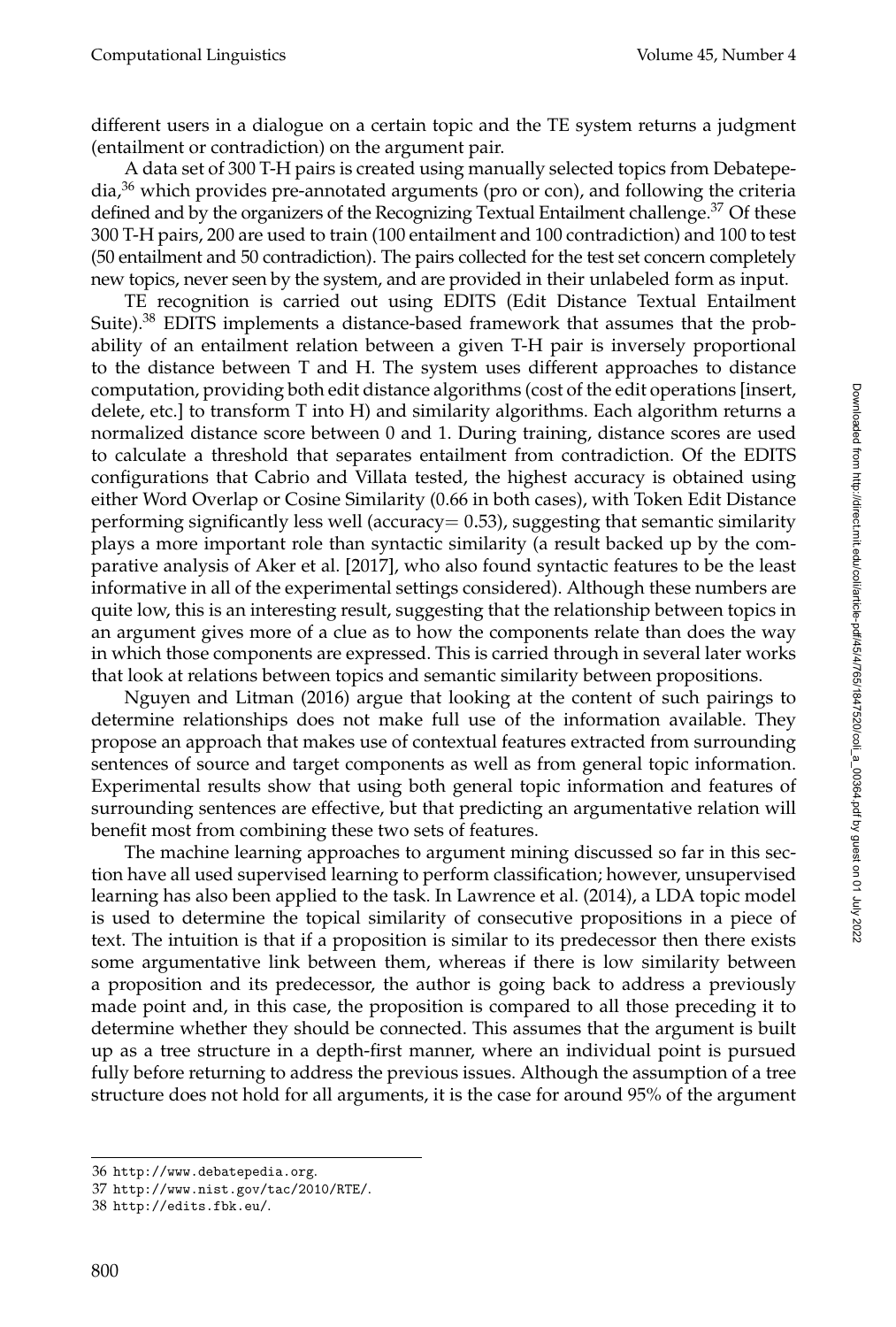analyses contained in AIFdb and 80% of arguments in the CDCP corpus, as reported by [Niculae, Park, and Cardie \(2017\)](#page-0-0). No evidence is given by Niculae et al. supporting the hypothesis of topical relations with manual analysis of the data, but the automated results do support the hypothesis, with a precision of 0.72 and recall of 0.77 recorded when comparing the resulting structure to a manual analysis. It should also be noted that what is being identified here is merely that an inference relationship exists between two propositions, with no indication of the directionality of this inference.

This same approach is implemented in [Lawrence and Reed \(2015\)](#page-0-0), where the use of LDA topic models is replaced by using WordNet<sup>[39](#page-36-0)</sup> to determine the semantic similarity between propositions. This change is required to overcome the difficulties in generating a topic model when the text being considered is only a short span, such as an online comment or blog post. The results are comparable to those achieved using LDA, with precision of 0.82 and recall of 0.56. In this case the thresholds are adjusted to increase precision at the expense of recall, as the output from this method is combined with a range of other approaches to determine the final structure, and as such the failure of this approach to identify all of the connections can be compensated for by the other techniques.

A similar approach of assuming a relationship between argument components, if they refer to the same concepts or entities, is used by AFAlpha [\(Carstens, Toni, and](#page-0-0) [Evripidou 2014\)](#page-0-0), which represents customer reviews as trees of arguments, where a child–parent relationship between two sentences is determined if they refer to the same concepts, with the child being the sentence that has been posted later. A sentence is represented as a set of features, including its semantic characteristics such as metadata about the review in which the sentence appears, as well as features based on the sentence's syntactic and lexical nature such as occurrences of certain words and phrase types. A feature vector thus represents each pair of sentences and is classified using a model trained on a data set comprising data taken from the Q&A debating platform, Quaestio-it, $40$  and IMDB. $41$ 

Carstens and Toni continue this line of work in [Carstens and Toni \(2015\)](#page-0-0), focusing on the determination of argumentative relations, and foregoing the decision on whether an isolated piece of text is an argument or not. This focus is based on the observation that the relation to other text is exactly what describes the argumentative function of a particular text span. The paper mentions a number of use cases, describing a method of evaluating claims, by giving a gauge of what proportion of a text argues for or against them. Additionally a preliminary corpus of 854 annotated sentence pairs $42$  is provided, with each sentence pair labeled with  $L \in \{A, S, N\}$ , where  $A =$  Attack,  $S =$  Support, or  $N =$  Neither (including both cases where the two sentences are unrelated and those where they are related, but not in an argumentative manner).

The important role played by similarity is also exploited by [Gemechu and Reed](#page-0-0) [\(2019\)](#page-0-0), who borrow notions of aspect, target concept, and opinion from opinion mining, and use these to decompose ADUs down into finer-grained components, and then use similarity measures between these components to identify argument relations. Such **decompositional argument mining** not only performs well on diverse single-author arguments (outperforming the techniques of Peldszus and Stede on their Microtext corpus, and of Stab and Gurevych on their AAEC corpus) but also on arguments

<span id="page-36-0"></span><sup>39</sup> <http://wordnet.princeton.edu/>.

<span id="page-36-1"></span><sup>40</sup> <http://www.quaestio-it.com>.

<span id="page-36-2"></span><sup>41</sup> <http://www.imdb.com>.

<span id="page-36-3"></span><sup>42</sup> Available at www.doc.ic.ac.uk/Ecelc1310/.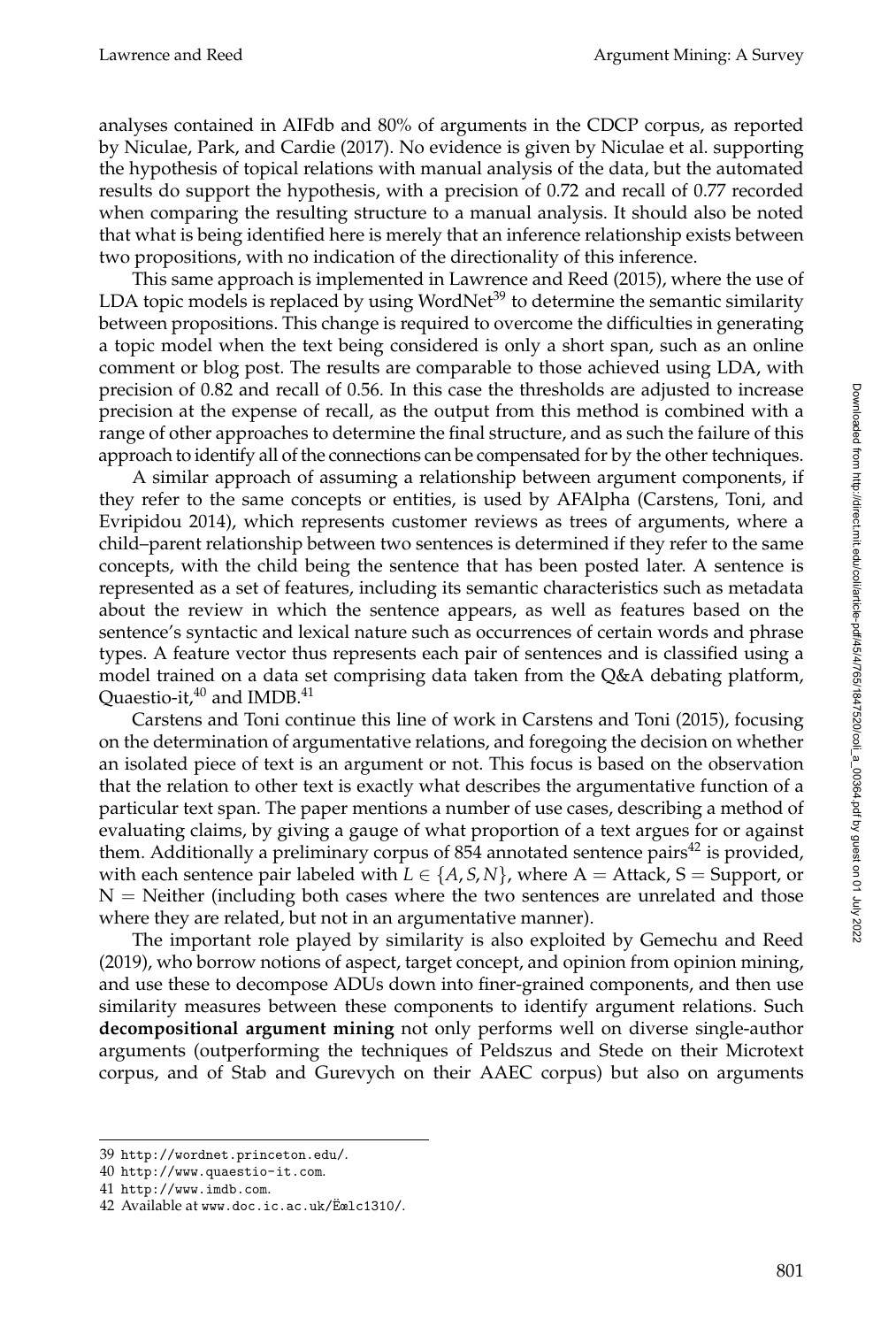situated in dialogue (albeit at lower levels of performance: F1 ranging from 0.74 to 0.77 on both Microtext and AAEC, and 0.63 on US2016).

Finally, [Wachsmuth, Syed, and Stein \(2018\)](#page-0-0) highlight an interesting link between similarity and argumentative relations. The work presented aims to determine the best counterargument to any argument without prior knowledge of the argument's topic. The best performing model tested rewards a high overall similarity between a potential counterargument and the given argument's conclusion and premises, while punishing those counterarguments that are too similar to either of them. To some extent, this result captures the intuition that argumentative relations occur where something different is being said about the same topic.

#### <span id="page-37-0"></span>**8.2 Identifying Complex Argumentative Relations**

The ability to successfully extract premises and conclusions is built upon in [Feng](#page-0-0) [and Hirst \(2011\)](#page-0-0), which presents the first step in the long-term goal of a method to reconstruct enthymemes, by first, classifying to an argumentation scheme [\(Walton,](#page-0-0) [Reed, and Macagno 2008\)](#page-0-0), then fitting the propositions to the template, and finally, inferring the enthymemes. For the first step of fitting one of the top five most commonly occurring argumentation schemes to a predetermined argument structure, accuracies of 0.63–0.91 are recorded in one-against-others classification and 0.80–0.94 in pairwise classification. As in [Moens et al. \(2007\)](#page-0-0), the Araucaria corpus is used with complex Argument Units (AUs) first broken into simple AUs (with no embedded AUs). The AUs using the top five most common argumentation schemes are then selected, and a classifier is trained on both features specific to each individual scheme and a range of general linguistic features in order to obtain the scheme. Although these results are promising, and suggest that identifying scheme instances is an achievable task, they do rely on the prior identification of premises and conclusions, as well as the basic structure that they represent. Although this approach does not identify the roles of individual propositions in the scheme, knowing what type of scheme links a set of propositions is both a useful task in its own right and offers potential for subsequent processing to determine proposition types for each scheme component. This is a substantially easier task once the scheme type is known.

Another approach to identifying the occurrence of schemes is given in [Lawrence](#page-0-0) [and Reed \(2015\)](#page-0-0), where, rather than considering features of the schemes as a whole, the individual scheme components are identified and then grouped together into a scheme instance. In this case, only two schemes (Expert Opinion and Positive Consequences) are considered and classifiers trained to identify their individual component premises and conclusion. By considering the features of the individual types of these components, F-scores between 0.75 and 0.93 are given for identifying at least one component part of a scheme.

The approach followed by [Feng and Hirst \(2011\)](#page-0-0) is similar in nature to the first steps suggested by [Walton \(2011\)](#page-0-0), where a six-stage approach to identifying arguments and their schemes is proposed. The first of these stages is the identification of the arguments occurring in a piece of text; this is followed by identification of specific known argumentation schemes. Walton, however, points out that beyond this initial identification there are likely to be issues differentiating between similar schemes and suggests the development of a corpus of borderline cases to address the issue.

AsWalton points out, the automatic identification of argumentation schemes remains a major challenge. As discussed in Section [3.4,](#page-14-0) a large number of scheme classifications exist, with additional domain specific schemes utilized in specific areas. For example, as part of the rule-based tool for semi-automatic identification of argumentative sections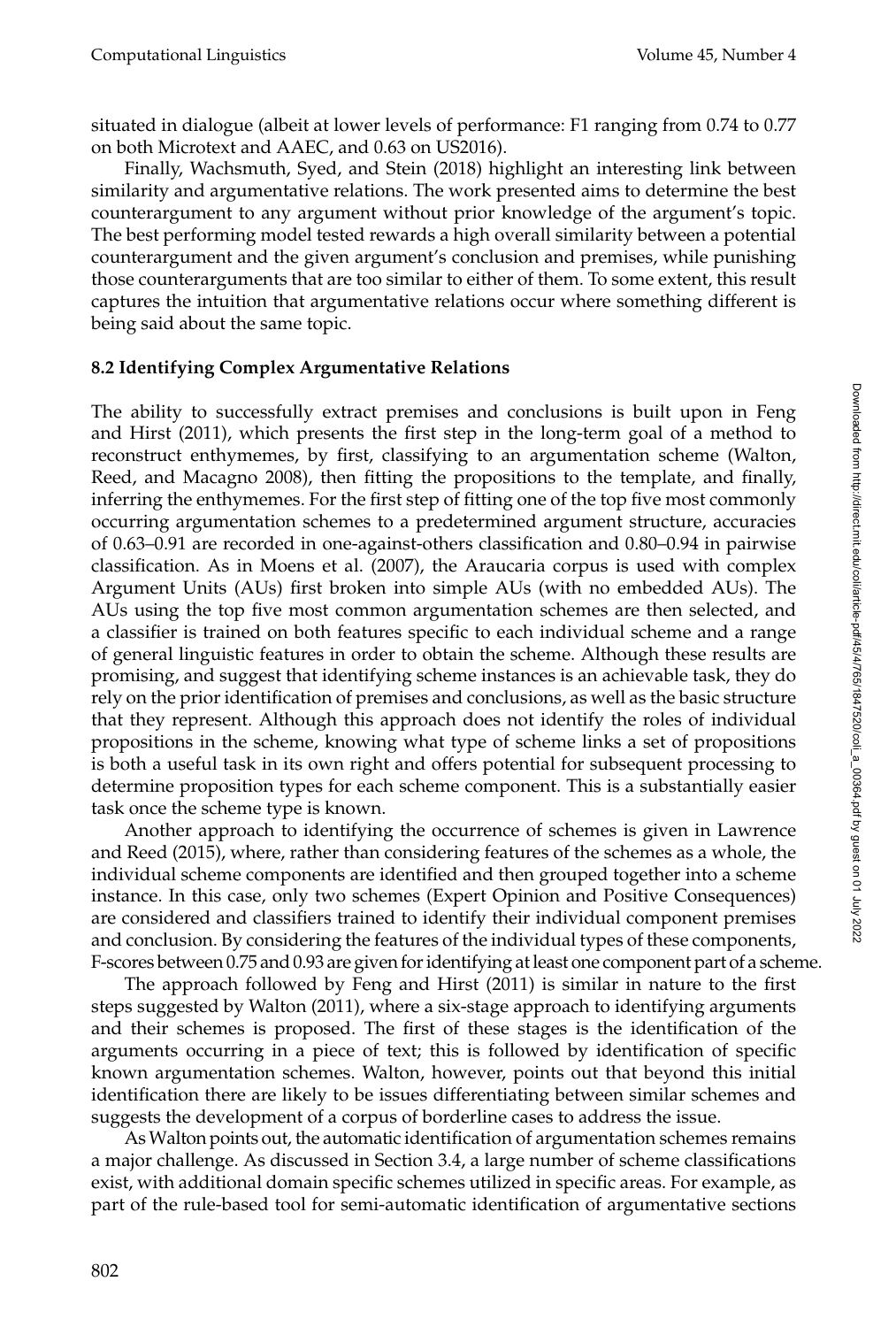in text presented in [Wyner et al. \(2012\)](#page-0-0), a consumer argumentation scheme (Figure [5\)](#page-38-0) is described and the structure of this scheme used to guide the argument identification process.

Similarly, [Green \(2015\)](#page-0-0) lists ten custom argumentation schemes targeted at genetics research articles. For example, one of the schemes presented, Failed to Observe Effect of Hypothesized Cause, looks for situations where specific properties were not observed, and where it is assumed that a specific condition that would result in those properties is present, leading to the conclusion that the condition may not be present. [Green](#page-0-0) [\(2018a\)](#page-0-0) further argues for schemes expressed in terms of domain concepts rather than by generic definitions as in those of [Walton, Reed, and Macagno \(2008\)](#page-0-0), carrying out a pilot annotation study of schemes for 15 arguments in the Results/Discussion section of biological/biomedical journal articles. [Green \(2018b\)](#page-0-0) then explores how argumentation schemes in this domain can be implemented as logic programs in Prolog and used to extract individual arguments. In this case, the schemes are formulated in terms of semantic predicates obtained from a text by use of BioNLP (biomedical/biological natural language processing) tools.

Regardless of the theoretical backdrop, schemes generally introduce as much complexity as they do opportunity from annotation through to automated analysis. To pick an example from a substantially different theoretical approach, [Musi, Ghosh, and](#page-0-0) [Muresan \(2016\)](#page-0-0) present a novel set of guidelines for the annotation of argument schemes based on the Argumentum Model of Topics [\(Rigotti and Morasso 2010\)](#page-0-0). This framework offers a hierarchical taxonomy of argument schemes based on linguistic criteria that are distinctive and applicable to a broad range of contexts, aiming to overcome the challenges in annotating a broad range of schemes.

With the data currently available, the ontologically rich information available in argumentation schemes has been demonstrated to be a powerful component of a robust approach to argument mining. Collaboration among analysts as well as the further development of tools supporting argumentation schemes is essential to growing the data sets required to improve on these techniques. Clear annotation guidelines and the development of custom argumentation schemes for specific domains will hopefully result in a rapid growth in the material available and further increase the effectiveness of schematic classification.

*8.2.1 Dialogical Relations.* Whereas some of the previously mentioned argument mining techniques have worked with data that is dialogical in nature, such as user comments and online discussion forums, none of these have focused on using the unique features of dialogue to aid in the automatic analysis process, producing an analysis that captures both the argumentative and dialogical structure. For example, although [Pallotta et al.](#page-0-0) [\(2004\)](#page-0-0) and [Rienks, Heylen, and Weijden \(2005\)](#page-0-0) consider dialogical data, in both cases they do not consider the specific dialogical relations between utterances.

Similarly, there is a large body of work studying the nature of dialogue both in terms of dialogue modeling, which captures the nature and rules of a dialogue, and dialogue management, which takes a more participant-oriented viewpoint in determining what dialogical moves to make [\(Traum 2017\)](#page-0-0). However, there is currently little work that puts these models to work enhancing argument mining techniques. It seems clear that

Premise: Camera X has property P Premise: Property P promotes value V for agent A Conclusion: Agent A should Action1 camera X

<span id="page-38-0"></span>**Figure 5** Consumer argumentation scheme.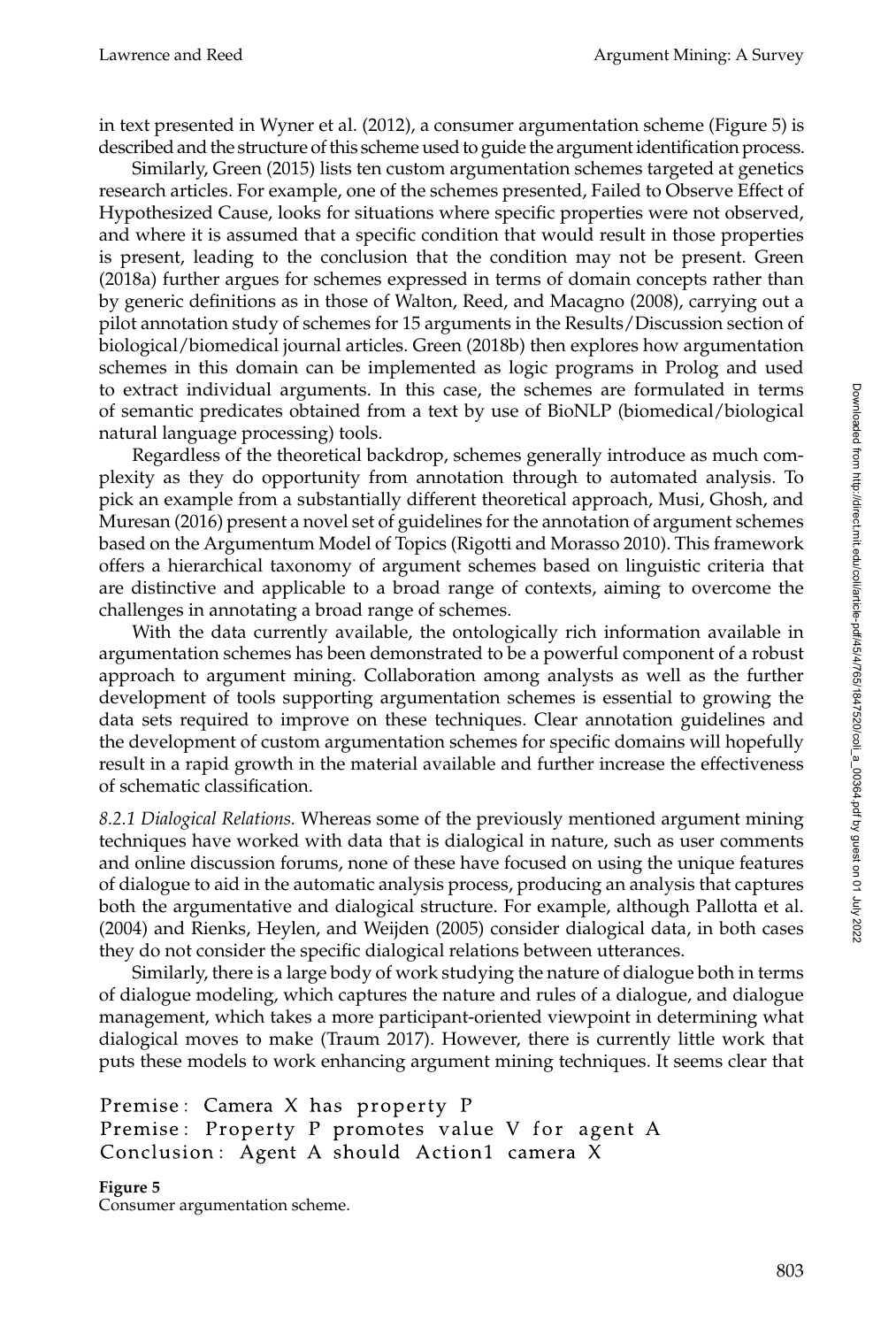by modeling a dialogue and understanding that the next move a participant is likely to make will be "disagreeing," for example, we would be able to obtain the argumentative structure easily. In this section we discuss formalizations of dialogue protocols and then move on to cover the work that has been done to apply this knowledge to argument mining.

In the case of more formally structured dialogues, a protocol for the dialogue can be described, and specified in a language such as the FIPA Agent Coordination Language [\(McBurney and Parsons 2009\)](#page-0-0), the Dialogue Game Description Language [\(Bex, Lawrence, and Reed 2014\)](#page-0-0), or the Lightweight Coordination Calculus [\(Robertson](#page-0-0) [2004\)](#page-0-0). Such dialogue games have been developed to capture a range of more structured conversations, for example, to facilitate the generation of mathematical proofs (Pease et al. [2017\)](#page-0-0) or help reach agreement on which course of action to take in specific circumstances [\(Atkinson, Bench-Capon, and McBurney 2005\)](#page-0-0). In these cases, software such as Arvina [\(Lawrence, Bex, and Reed 2012\)](#page-0-0) or D-BAS [\(Krauthoff et al. 2018\)](#page-0-0) can be used to both run the dialogue according to the specified rules and automatically capture the argumentative structure generated as the dialogue progresses. These structures can then be used to allow for mixed initiative argumentation [\(Snaith, Lawrence, and Reed 2010\)](#page-0-0), where a combination of human users and software agents representing the arguments made by other people can take part in the same conversation, using retrieval-based methods to select the most relevant response [\(Le, Nguyen, and Nguyen 2018\)](#page-0-0). In such scenarios, the contributions of human participants can be interpreted by virtue of their dialogical connections to the discourse, allowing a small step toward mining argument structure from natural language.

Although formally structured dialogues can be captured and exploited in this way, many real world dialogues follow only very limited rules and the challenge of identifying the argumentative structure in free form discussion is complex. However, even very informal dialogues nevertheless provide additional data beyond that available in monologue, which can be used to help constrain the task.

Among other such features, [Budzynska et al. \(2014\)](#page-0-0) identify illocutionary forces and dialogue transitions. Illocutionary forces are the speech act type of utterances. Their automatic recognition in Illocutionary Structure Parsing [\(Budzynska et al. 2016\)](#page-0-0) is similar to Dialogue Act Annotation [\(Bunt et al. 2010\)](#page-0-0), though often more specific. Automatic distinction between rhetorical, pure, and "assertive" questioning, for example, is nuanced and challenging. The preliminary results reported in [Budzynska et al. \(2016\)](#page-0-0) point to accuracy of 78% on this task, but the data sets used are very small ( $n = 153$ ).

[Al Khatib et al. \(2018\)](#page-0-0) identify six distinct "discourse acts" (Socializing, Providing evidence, Enhancing the understanding, Recommending an act, Asking a question, and Finalizing the discussion) in deliberative discussions. As a first step toward determining the best possible move for a participant in a deliberative discussion, Al Khatib et al. train an SVM model to classify examples of these discourse acts from Wikipedia data. Although the classifier achieves low F-scores for Socializing, Recommending an act, and Asking a question, these are the categories with the smallest number of examples in the data set to draw from—83, 137, and 106 turns, respectively. Performance on those acts with more examples is much better: Providing evidence (781 turns, F-score  $= 0.69$ ), Enhancing the understanding (671 turns, F-score  $= 0.58$ ), and Finalizing the discussion  $(622 \text{ turns}, \text{F-score} = 0.71)$ . These results are encouraging and suggest that with more data, further improvements could be expected.

Dialogue transitions, on the other hand, connect together dialogical moves. In Inference Anchoring Theory [\(Budzynska et al. 2014\)](#page-0-0), illocutionary connections are anchored in these transitions. This explicit connectivity can be used to handle complex phenomena such as indexicality (where the propositional content of one locution can only be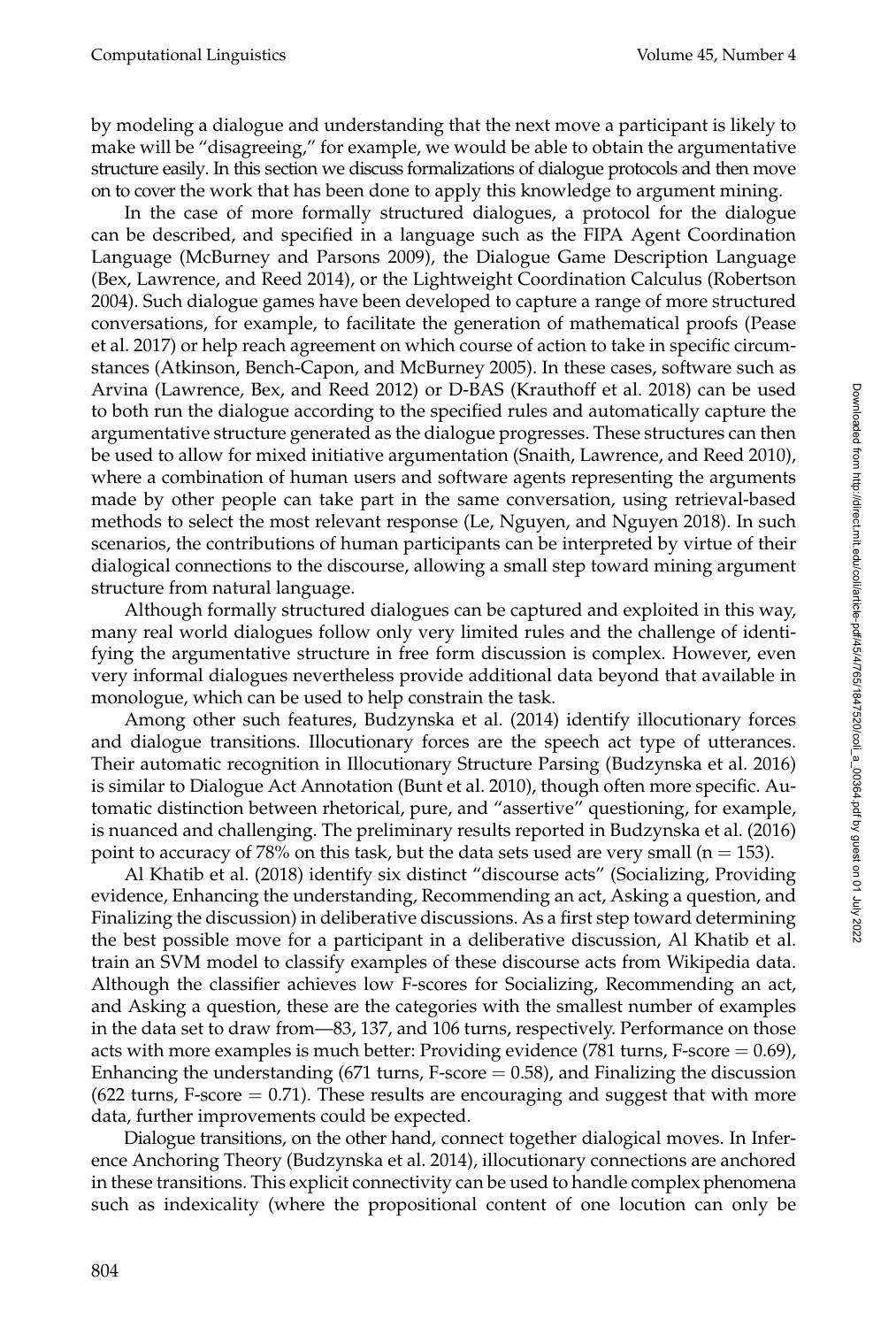reconstructed by reference to another locution, for example: "Isn't that a source of injustice?"—"Definitely not"). Budzynska et al. suggest that the patterns provided by transitions can constrain the mining process by defining expectations (for example, if an assertive question is followed by a negative polarity indexical assertion, then such a transition anchors the illocutionary connection of disagreeing). There are no results yet reported testing this hypothesis.

<span id="page-40-0"></span>*8.2.2 Rhetorical Figures.* In much the same way that argumentation schemes capture common patterns of reasoning, **rhetorical figures** capture common patterns of speech. Although not as implicitly related to argumentative structure as argument schemes, rhetorical figures and argumentation are closely linked. [Fahnestock \(1999\)](#page-0-0) makes a compelling case for the conception of rhetorical figures as couplings of linguistic form and function. Drawing on a tradition that links figures to *topoi*, running back to Aristotle [\(Aristotle 1991\)](#page-0-0), Fahnestock argues that figures "map function onto form or perfectly epitomize certain patterns of thought or argument" (page 26). She demonstrates this claim for a specific group of figures related to organization. To the extent that the claim is true—that there is, in Fahnestock's terms, a "figural logic" at work in language the potential for argument mining and other computational explorations of language is promising. Just as study in rhetoric has emphasized the connection to argumentation, similarly there is an emergence of work in argument mining that is considering rhetorical moves. [Alliheedi, Mercer, and Cohen \(2019\)](#page-0-0), for example, aim to develop a framework to analyze argumentation structure in biochemistry procedures by developing an automated rhetorical move analysis platform.

[Harris et al. \(2018\)](#page-0-0) argue for the importance of rhetorical figures for argument mining in particular, and present an annotation scheme to make figure detection more tractable for computational approaches. It is claimed in this work that many figures are formal patterns that algorithms can detect through surface analysis, illustrating this with an example from John F. Kennedy's 1961 United States presidential inaugural address: "Ask not what your country can do for you. Ask what you can do for your country." This constitutes an instance of the figure *antimetabole*, the repetition of words in reverse order, and is relatively easy to identify with a straightforward lexical or rulebased approach. For computational purposes, patterns of form are much easier to detect than conceptual ones [\(Gawryjolek, Di Marco, and Harris 2009; Dubremetz and Nivre](#page-0-0) [2017\)](#page-0-0). For example, a figure like *polyptoton* (repetition of stems with different affixes: "hate the sin but not the sinner") is easier to algorithmically detect than a trope like *metaphor* (a cross-domain mapping: "Juliet is the sun").

The first work to directly connect rhetorical figure detection to argument mining appears in [Lawrence, Visser, and Reed \(2017\)](#page-0-0), where the connection between eight rhetorical figures, the forms of which are relatively easy to identify computationally, and their corresponding argumentation structure is explored. For example, instances of **epizeuxis** (the repetition of a word or small group of words, with no other words in between, such as "very, very" or "many, many") are shown to often be attacking a previous point and yet, perhaps due to their vehement nature, attract little conflict themselves. Although instances of epizeuxis can provide information about a particular proposition, figures such as **eutrepismus** (the numbering and ordering of parts under consideration) give indication of structure, commonly being used to provide a number of premises for a conclusion ("X because, first Y, second Z,. . . ").

Such instances of figures complement multiple levels of argument mining tasks, reinforcing the move away from a traditional pipeline to a more holistic approach. An instance of epizeuxis informs: segmentation (the text spans between each numbering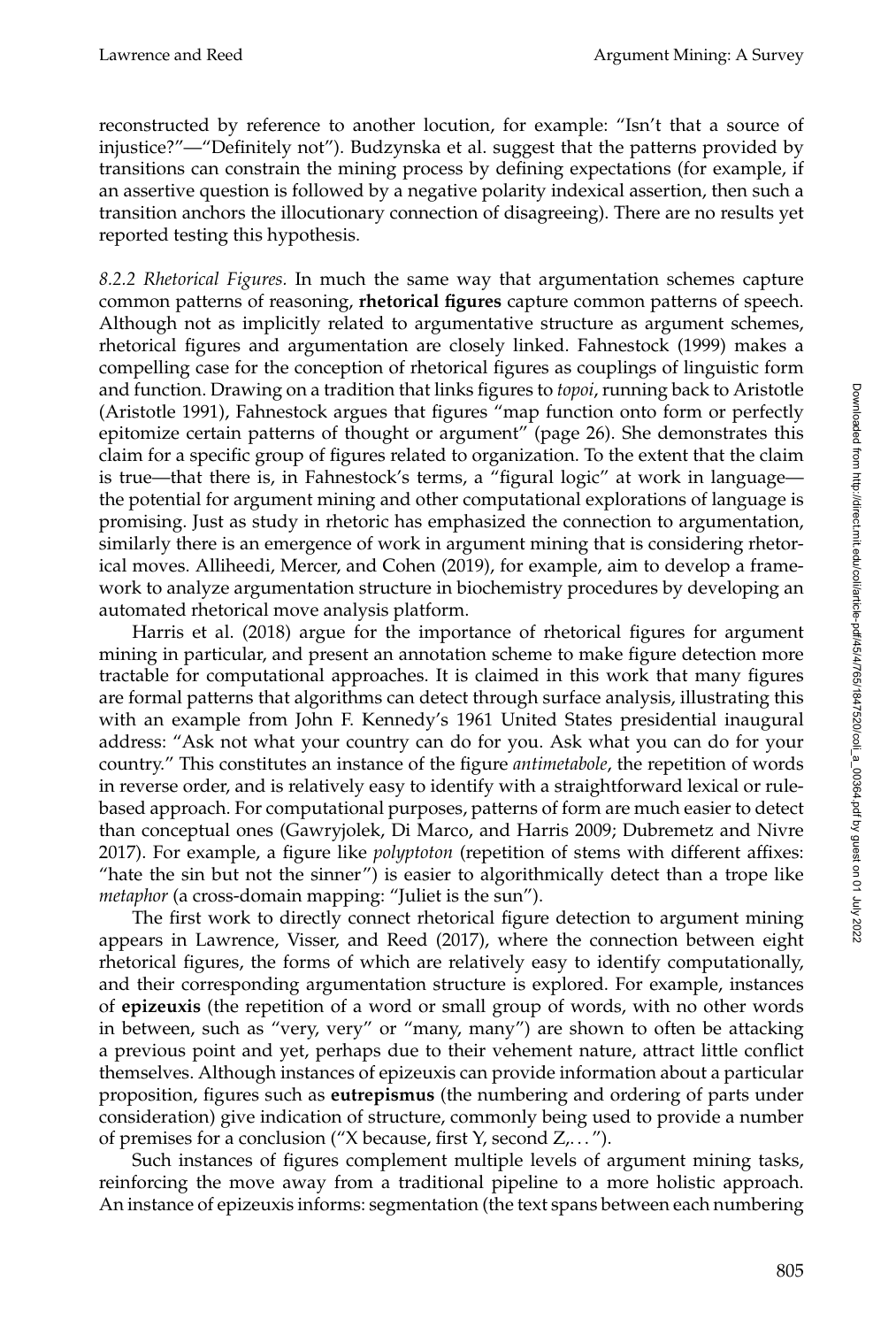almost certainly correspond to ADUs); premise/conclusion classification (these ADUs are almost always premises); and relation identification (the premises are likely connected to a conclusion preceding them). Although the work on connecting rhetorical figures to argument structure is still at an early stage, it is an example of a technique that works on multiple argumentative levels, complementing existing, more focused approaches.

The fusion of multiple techniques at multiple levels is an increasingly common theme in argument mining, evidenced for example by a task proposed for SEMEVAL 2020 focusing on the detection of "propaganda techniques" in news articles. The task requires identification of a wide range of phenomena, including logical fallacies, $43$ techniques appealing to emotions, loaded language, and more [\(San Martino et al. 2019\)](#page-0-0).

#### **9. Conclusion**

The recent rapid growth in argument mining shows that there is an increasing demand for the automated extraction of deeper meaning from the vast amounts of data that we currently produce. Although techniques in opinion mining are able to tell us *what* people are thinking, we also need to be able to say *why* they hold those opinions. There is substantial commercial opportunity here as businesses increasingly want to build on the data that they gather in order to know more about the thoughts and behaviors of their customers, and it is unsurprising that many of the large players in the field are engaging, most visibly to date, IBM.

One of the first challenges faced by argument mining is the lack of consistently annotated argument data. Much recent work has focused on producing annotation guidelines targeted at specific domains (e.g., Kirscgner, Eckle-Kohler, and Gurevych [2015;](#page-0-0) Walker, Vazirova, and Sanford [2014;](#page-0-0) Kiesel et al. [2015\)](#page-0-0), and although this has shown that data from these fields can be consistently annotated, the use of specific annotation schemes aimed at individual areas means that any techniques developed using these data are limited to that domain. The volume of data, particularly data annotated at the most fine grained level, is still far below what would be required to apply many of the techniques previously discussed in a domain independent manner. Attempts are being made to overcome this lack of data, including the use of crowdsourced annotation [\(Ghosh et al. 2014; Skeppstedt, Peldszus, and Stede 2018\)](#page-0-0) and automatic methods to extend the data currently annotated [\(Bilu, Hershcovich, and Slonim 2015\)](#page-0-0). As these efforts combine with increasing attention to manual analysis, the volume of data available should increase rapidly. [Schulz et al. \(2018\)](#page-0-0) also offer some solace in this regard, showing how multi-task learning (training models across data sets from different domains) can improve results in domains where limited domain specific annotated data is available.

Even in cases where there is a greater volume of data, conflicting notions of argument are often problematic. In a qualitative analysis of six different, widely used, argument data sets, [Daxenberger et al. \(2017\)](#page-0-0) show that each data set appears to conceptualize claims quite differently. These results clearly highlight the need for greater effort in building a *framework* in which argument mining tasks are carried out, covering all aspects from agreement on the argument theoretical concepts being identified, through to uniform presentation of results and data.

<span id="page-41-0"></span><sup>43</sup> Of course, referring to logical fallacies as propaganda techniques is highly controversial, not least because the boundary between fallacies and schemes is such a fine one [\(Walton 1996\)](#page-0-0). [Hamblin \(1970\)](#page-0-0) and [Groarke, Tindale, and Fisher \(1997\)](#page-0-0) represent a good introduction to the literature on fallacies.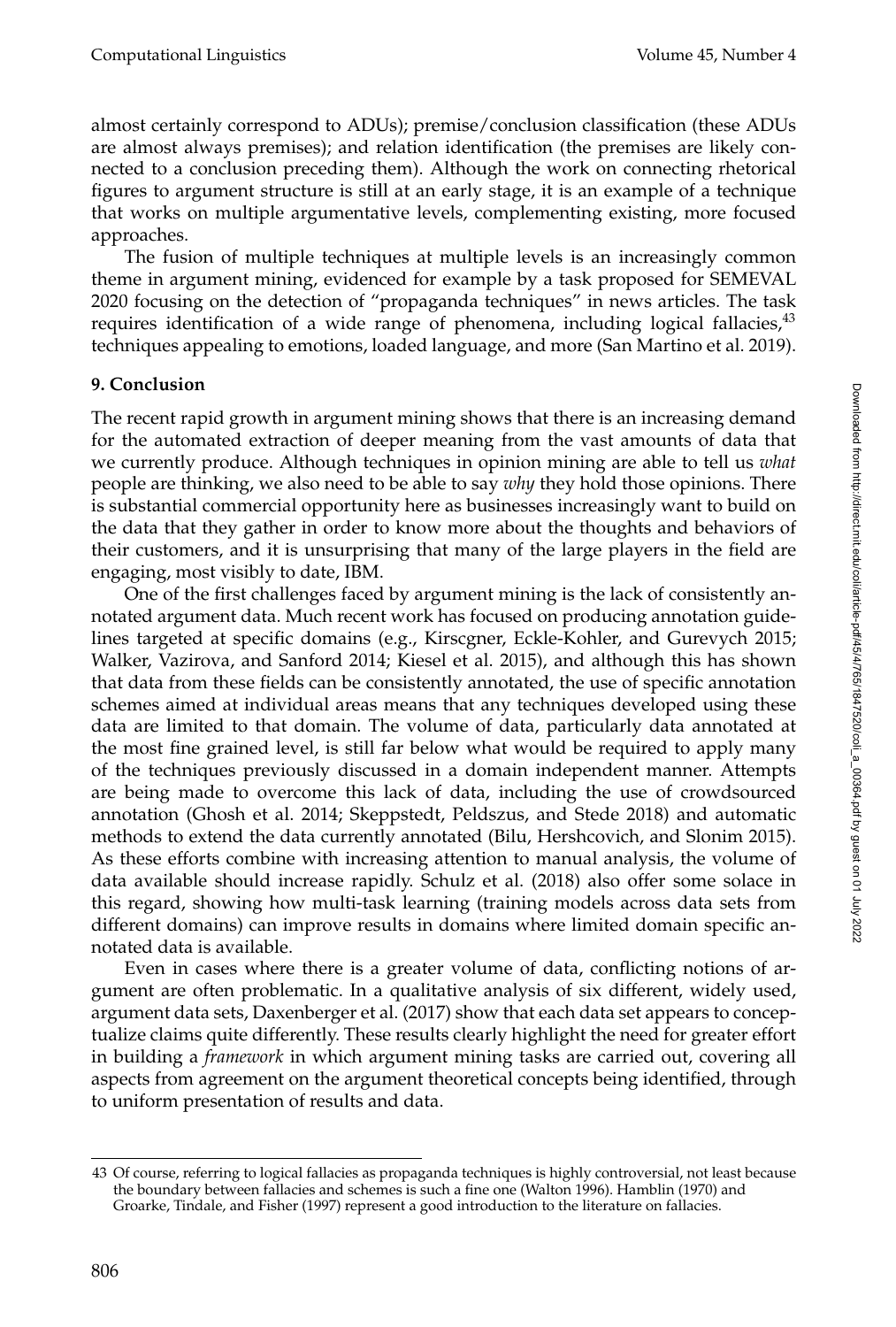A related problem is verifiability and reproducibility of results: As a young field, argument mining does not yet benefit from uniformly publicly available algorithms and codebases that would encourage incremental advance. Initiatives such as CLARIN [\(Krauwer and Hinrichs 2014\)](#page-0-0) and LAPPSGrid [\(Ide et al. 2015\)](#page-0-0) are trying to tackle this challenge across NLP, and argument technologies might be expected to contribute to, and benefit from, these initiatives in much the same way that other specialities within NLP can.

Beyond these logistical and theoretical issues, there also remains the fact that argument mining is a difficult task; as [Moens \(2018\)](#page-0-0) points out, "a lot of content is not expressed explicitly but resides in the mind of communicator and audience." It seems that to overcome this challenge we need to look at the broader picture in which argument occurs. In this regard, works that either take a more holistic "end-to-end" view [\(Stab and Gurevych 2017; Persing and Ng 2016; Potash, Romanov, and Rumshisky](#page-0-0) [2017\)](#page-0-0) or that aim to harness external data sources [\(Rinott et al. 2015; Lawrence and Reed](#page-0-0) [2017\)](#page-0-0) seem to point the way.

Argument mining techniques have been successfully developed to extract details of the argumentative structure expressed within a piece of text, focusing on different levels of argumentative complexity as the domain and task require. For each task, we have considered work carried out using a broad range of techniques, including statistical and linguistic methods. We have presented a hierarchy of task types based on increasing argumentative complexity. First looking at the identification of argument components and the determination of their boundaries, we have then moved on to consider the role of individual clauses (both intrinsic, such as whether the clause is reported speech, and contextual, such as whether the clause is the conclusion to an argument). Finally, we have considered the identification of a range of argumentative relations from simple premise/conclusion relationships, to whether a set of clauses form an instance of an argumentation scheme.

The success of these techniques and the development of techniques for analyzing dialogical argument offers hope that techniques can be developed for automatically identifying complex illocutionary structures and the argumentative structures they build. We have also seen how these techniques can be combined, tying together statistical identification of basic structure and linguistic markers and identifying scheme components. In so doing, the resulting argument structures offer a more complete analysis of the text than any of these methods provide on their own.

Argument mining remains profoundly challenging, and traditional methods on their own seem to need to be complemented by stronger, knowledge-driven analysis and processing. However, the pieces required to successfully automate the process of turning unstructured data into structured argument are starting to take shape. As the volume of analyzed argument continues to increase, and existing techniques are further developed and brought together, rapid progress can be expected.

## **Acknowledgments**

This work was funded in part by EPSRC in the UK under grant EP/N014871/1.

#### **References**

Abbott, Rob, Brian Ecker, Pranav Anand, and Marilyn A. Walker. 2016. Internet argument corpus 2.0: An SQL schema for dialogic social media and the corpora to go with it. In *Proceedings of the 10th International Conference on Language*

*Resources and Evaluation (LREC)*, pages 4445–4452, Portoroz.

- Accuosto, Pablo and Horacio Saggion. 2019. Transferring knowledge from discourse to arguments: A case study with scientific abstracts. In *Proceedings of the 6th Workshop on Argument Mining*, pages 41–51, Florence.
- Addawood, Aseel and Masooda Bashir. 2016. What is your evidence? A study of controversial topics in social media. In *Proceedings of the 3rd Workshop on Argumentation Mining*, pages 1–11, Berlin.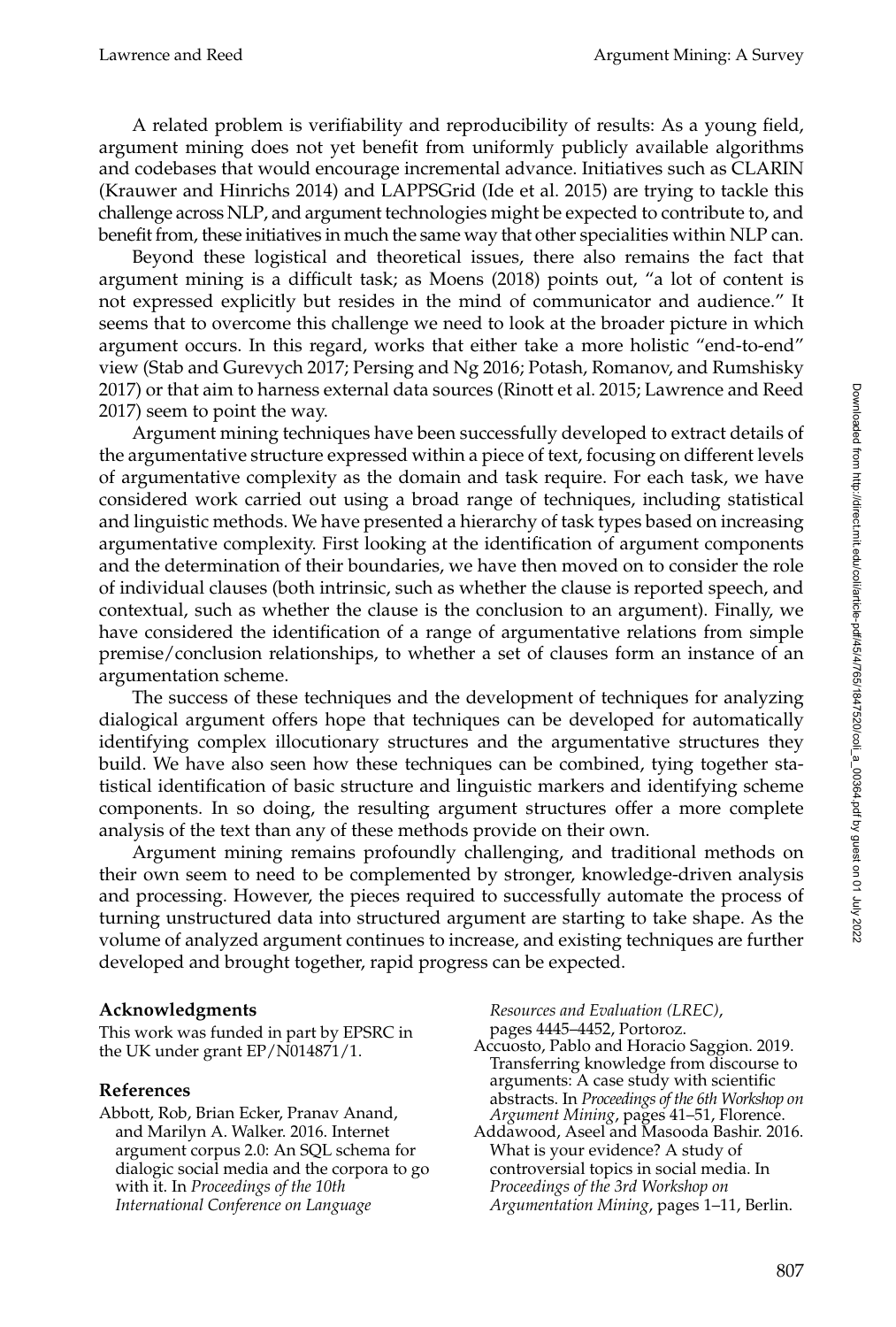- Agarwal, Shashank and Hong Yu. 2009. Automatically classifying sentences in full-text biomedical articles into introduction, methods, results and discussion. *Bioinformatics*, 25(23):3174–3180.
- Aharoni, Ehud, Anatoly Polnarov, Tamar Lavee, Daniel Hershcovich, Ran Levy, Ruty Rinott, Dan Gutfreund, and Noam Slonim. 2014. A benchmark dataset for automatic detection of claims and evidence in the context of controversial topics. In *Proceedings of the First Workshop on Argumentation Mining*, pages 64–68, Baltimore, MD.
- Ailomaa, Marita and Martin Rajman. 2009. Enhancing natural language search in meeting data with visual meeting overviews. In *Proceedings of the 10th Annual Conference of the NZ ACM Special Interest Group on Human-Computer Interaction (CHINZ 2009)*, pages 6–7, Auckland.
- Ajjour, Yamen, Wei-Fan Chen, Johannes Kiesel, Henning Wachsmuth, and Benno Stein. 2017. Unit segmentation of argumentative texts. In *Proceedings of the 4th Workshop on Argument Mining*, pages 118–128, Copenhagen.
- Aker, Ahmet, Alfred Sliwa, Yuan Ma, Ruishen Lui, Niravkumar Borad, Seyedeh Ziyaei, and Mina Ghobadi. 2017. What works and what does not: Classifier and feature analysis for argument mining. In *Proceedings of the 4th Workshop on Argument Mining*, pages 91–96, Copenhagen.
- Al Khatib, Khalid, Henning Wachsmuth, Kevin Lang, Jakob Herpel, Matthias Hagen, and Benno Stein. 2018. Modeling deliberative argumentation strategies on wikipedia. In *Proceedings of the 56th Annual Meeting of the Association for Computational Linguistics (Volume 1: Long Papers)*, pages 2545–2555, Melbourne.
- Al-Khatib, Khalid, Henning Wachsmuth, Matthias Stein, Hagen, Jonas Köhler, and Benno Stein. 2016. Cross-domain mining of argumentative text through distant supervision. In *Proceedings of NAACL-HLT*, pages 1395–1404, San Diego, CA.
- Alliheedi, Mohammed, Robert E. Mercer, and Robin Cohen. 2019. Annotation of rhetorical moves in biochemistry articles. In *Proceedings of the 6th Workshop on Argument Mining*, pages 113–123, Florence.
- Anand, Pranav, Joseph King, Jordan Boyd-Graber, Earl Wagner, Craig Martell, Doug Oard, and Philip Resnik. 2011. Believe me—we can do this! Annotating persuasive acts in blog text. In *Proceedings*

*of the 11th International Workshop on Computational Models of Natural Argument (CMNA 2011) at AAAI 2011*, pages 11–15, San Francisco, CA.

- Aristotle. 1958. *Topics*. Oxford University Press.
- Aristotle. 1991. *On Rhetoric*. Oxford University Press.
- Athar, Awais. 2011. Sentiment analysis of citations using sentence structure-based features. In *HLT-SS '11 Proceedings of the ACL 2011 Student Session*, pages 81–87, Portland, OR.
- Atkinson, Katie, Trevor Bench-Capon, and Peter Mcburney. 2005. A dialogue game protocol for multi-agent argument over proposals for action. *Autonomous Agents and Multi-Agent Systems*, 11(2):153–171.
- Awadallah, Rawia, Maya Ramanath, and Gerhard Weikum. 2012. Harmony and dissonance: Organizing the people's voices on political controversies. In *Proceedings of the Fifth ACM International Conference on Web Search and Data Mining*, pages 523–532, Seattle, WA.
- Bar-Haim, Roy, Indrajit Bhattacharya, Francesco Dinuzzo, Amrita Saha, and Noam Slonim. 2017. Stance classification of contextdependent claims. In *Proceedings of the 15th Conference of the European Chapter of the Association for Computational Linguistics: Volume 1, Long Papers*, Volume 1, pages 251–261, Valencia.
- Bar-Haim, Roy, Dalia Krieger, Orith Toledo-Ronen, Lilach Edelstein, Yonatan Bilus, Alon Halfon, Yoav Katz, Amir Menczel, Ranit Aharonov, and Noam Slonim. 2019. From surrogacy to adoption; from bitcoin to cryptocurrency: Debate topic expansion. In *Proceedings of the 57th Annual Meeting of the Association for Computational Linguistics*, pages 977–990, Florence.
- Bex, Floris, Thomas F. Gordon, John Lawrence, and Chris Reed. 2012. Interchanging arguments between Carneades and AIF – Theory and practice. In *Proceedings of the Fourth International Conference on Computational Models of Argument (COMMA 2012)*, pages 390–397, Vienna.
- Bex, Floris, John Lawrence, and Chris Reed. 2014. Generalising argument dialogue with the dialogue game execution platform. In *Proceedings of the Fifth International Conference on Computational Models of Argument (COMMA 2014)*, pages 141–152, Pitlochry.
- Bex, Floris, John Lawrence, Mark Snaith, and Chris Reed. 2013. Implementing the argument Web. *Communications of the ACM*, 56(10):66–73.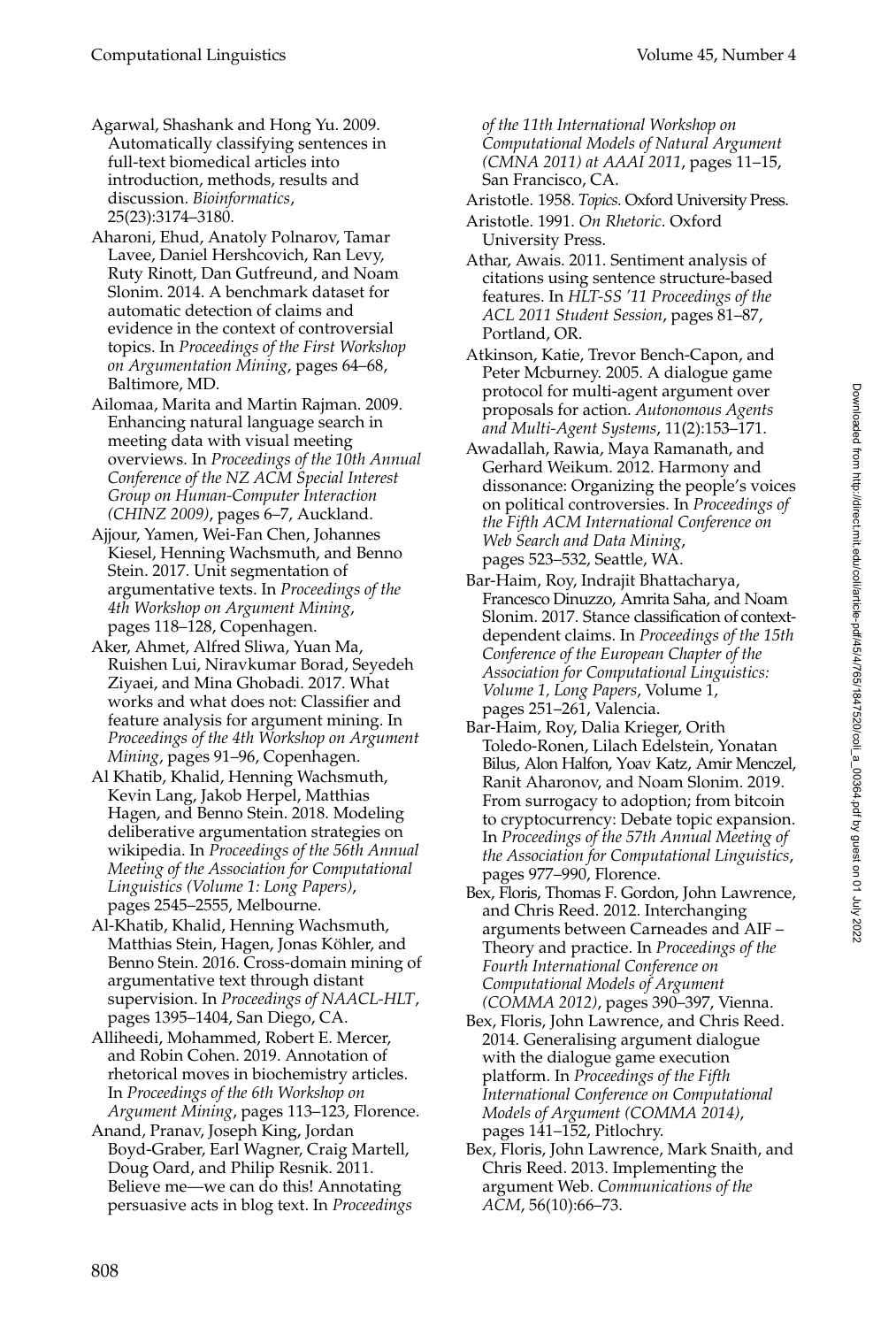Bilu, Yonatan, Ariel Gera, Daniel Hershcovich, Benjamin Sznajder, Dan Lahav, Guy Moshkowich, Anael Malet, Assaf Gavron, and Noam Slonim. 2019. Argument invention from first principles. In *Proceedings of the 57th Annual Meeting of the Association for Computational Linguistics*, pages 1013–1026, Florence.

Bilu, Yonatan, Daniel Hershcovich, and Noam Slonim. 2015. Automatic claim negation: Why, how and when. In *Proceedings of the 2nd Workshop on Argumentation Mining*, pages 84–93, Denver, CO.

Blei, David M., Andrew Y. Ng, and Michael I. Jordan. 2003. Latent dirichlet allocation. *Journal of Machine Learning Research*, 3:993–1022.

Boltužić, Filip and Jan Šnajder. 2014. Back up your stance: Recognizing arguments in online discussions. In *Proceedings of the First Workshop on Argumentation Mining*, pages 49–58, Baltimore, MD.

Boltužić, Filip and Jan Šnajder. 2015. Identifying prominent arguments in online debates using semantic textual similarity. In *Proceedings of the 2nd Workshop on Argumentation Mining*, pages 110–115, Denver, CO.

Bosc, Tom, Elena Cabrio, and Serena Villata. 2016. DART: A dataset of arguments and their relations on Twitter. In *Proceedings of the 10th edition of the Language Resources and Evaluation Conference*, pages 1258–1263, Portoroz.

Brin, Sergey and Lawrence Page. 1998. The anatomy of a large-scale hypertextual Web search engine. *Computer Networks and ISDN Systems*, 30(1–7):107–117.

Budzynska, Katarzyna. 2011. Araucaria-PL: Software for teaching argumentation theory. In *Proceedings of the Third International Congress on Tools for Teaching Logic (TICTTL 2011)*, pages 30–37, Salamanca.

Budzynska, Katarzyna, Mathilde Janier, Chris Reed, and Patrick Saint-Dizier. 2016. Theoretical foundations for illocutionary structure parsing. *Argument & Computation*, 7(1):91–108.

Budzynska, Katarzyna, Mathilde Janier, Chris Reed, Patrick Saint-Dizier, Manfred Stede, and Olena Yaskorska. 2014. A model for processing illocutionary structures and argumentation in debates. In *Proceedings of the 9th Edition of the Language Resources and Evaluation Conference (LREC)*, pages 917–924, Reyjavik.

Budzynska, Katarzyna and Serena Villata. 2017. Processing argumentation in natural language texts. In Baroni, Pietro, Dov Gabbay, Massimiliano Giacomin, and Leendert van der Torre, editors, *Handbook of Formal Argumentation*, College Publications.

- Bunt, Harry, Jan Alexandersson, Jean Carletta, Jae-Woong Choe, Alex Chengyu Fang, Koiti Hasida, Kiyong Lee, Volha Petukhova, Andrei Popescu-Belis, Laurent Romary, et al. 2010. Towards an ISO standard for dialogue act annotation. In *Seventh Conference on International Language Resources and Evaluation (LREC'10)*, Valletta.
- Cabrio, Elena and Serena Villata. 2012. Generating abstract arguments: A natural language approach. In *Proceedings of the Fourth International Conference on Computational Models of Argument (COMMA 2012)*, pages 454–461, Vienna.
- Cabrio, Elena and Serena Villata. 2018. Five years of argument mining: A data-driven analysis. In *Proceedings of the Twenty-Seventh International Joint Conference on Artificial Intelligence, IJCAI-18*, pages 5427–5433, Stockholm.
- Carletta, Jean. 1996. Assessing agreement on classification tasks: The kappa statistic. *Computational Linguistics*, 22(2):249–254.
- Carlile, Winston, Nishant Gurrapadi, Zixuan Ke, and Vincent Ng. 2018. Give me more feedback: Annotating argument persuasiveness and related attributes in student essays. In *Proceedings of the 56th Annual Meeting of the Association for Computational Linguistics*, Melbourne.
- Carstens, Lucas and Francesca Toni. 2015. Towards relation based argumentation mining. In *Proceedings of the 2nd Workshop on Argumentation Mining*, pages 29–34, Denver, CO.
- Carstens, Lucas, Francesca Toni, and Valentinos Evripidou. 2014. Argument mining and social debates. In *Proceedings of the Fifth International Conference on Computational Models of Argument (COMMA 2014)*, pages 451–452, Pitlochry.
- Choi, Yoonjung, Yuchul Jung, and Sung-Hyon Myaeng. 2010. Identifying controversial issues and their sub-topics in news articles. In H. Chen, M. Chau, S. Li, S. Urs, S. Srinivasa, and G. A. Wang, editors, *Intelligence and Security Informatics*. Springer, pages 140–153.
- Cialdini, Robert B. 2001. *Influence: Science and Practice*, 4. Allyn and Bacon, Boston, MA.
- Cortes, Corinna and Vladimir Vapnik. 1995. Support-vector networks. *Machine Learning*, 20(3):273–297.
- Dagan, Ido, Oren Glickman, and Bernardo Magnini. 2006. In The PASCAL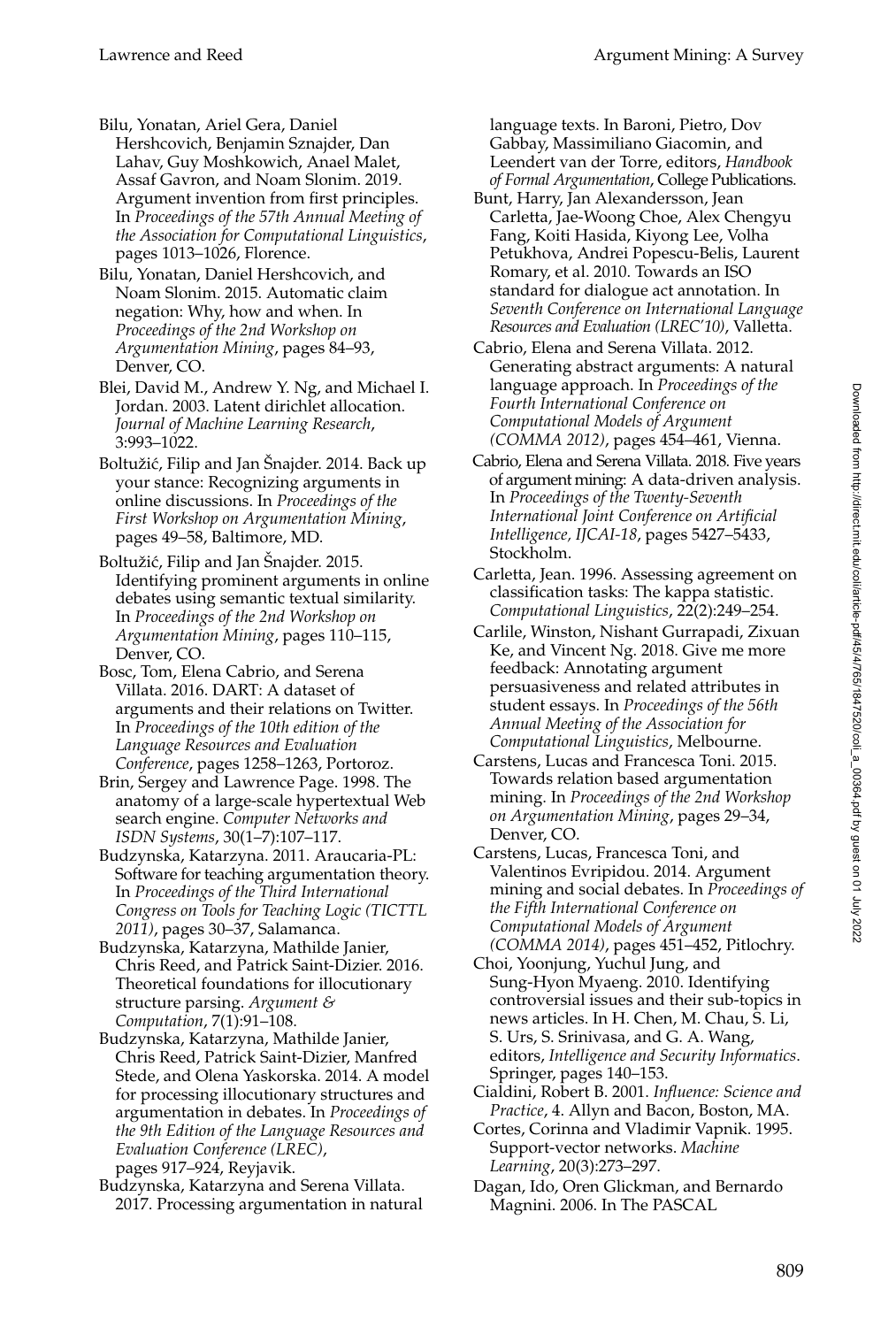recognising textual entailment challenge. In J. Quinonero-Candela, I. Dagan, B. Magnini, and F. dAlche Buc, editors, *Machine Learning Challenges, Evaluating Predictive Uncertainty, Visual Object Classification, and Recognising Textual Entailment*. Springer, pages 177–190.

Dahlgren, Kathleen. 1988. *Naive Semantics for Natural Language Understanding*. Springer.

Das, Sanjiv and Mike Chen. 2001. Yahoo! for Amazon: Extracting market sentiment from stock message boards. In *Proceedings of the Asia Pacific Finance Association Annual Conference (APFA)*, volume 35, pages 1–16, Bangkok.

Daxenberger, Johannes, Steffen Eger, Ivan Habernal, Christian Stab, and Iryna Gurevych. 2017. What is the essence of a claim? Cross-domain claim identification. In *Proceedings of the 2017 Conference on Empirical Methods in Natural Language Processing*, pages 2055–2066, Copenhagen.

De Marneffe, Marie Catherine and Christopher D. Manning. 2008. The Stanford typed dependencies representation. In *COLING 2008: Proceedings of the Workshop on Cross-Framework and Cross-Domain Parser Evaluation*, pages 1–8, Manchester.

Delmonte, Roldolfo. 2007. *Computational Linguistic Text Processing: Logical Form, Semantic Interpretation, Discourse Relations and Question Answering*. Nova Publishers.

Dori-Hacohen, Shiri and James Allan. 2013. Detecting controversy on the Web. In *Proceedings of the 22nd ACM International Conference on Information & Knowledge Management*, pages 1845–1848, San Francisco, CA.

Dubremetz, Marie and Joakim Nivre. 2017. Machine learning for rhetorical figure detection: More chiasmus with less annotation. In *Proceedings of the 21st Nordic Conference on Computational Linguistics*, pages 37–45, Gothenburg.

Dusmanu, Mihai, Elena Cabrio, and Serena Villata. 2017. Argument mining on Twitter: Arguments, facts and sources. In *Proceedings of the 2017 Conference on Empirical Methods in Natural Language Processing*, pages 2317–2322, Copenhagen.

Duthie, Rory, Katarzyna Budzynska, and Chris Reed. 2016. Mining ethos in political debate. In *Proceedings of the Sixth International Conference on Computational Models of Argument (COMMA 2016)*, pages 299–310, Berlin.

Egawa, Ryo, Gaku Morio, and Katsuhide Fujita. 2019. Annotating and analyzing semantic role of elementary units and relations in online persuasive arguments. In *Proceedings of the 57th Annual Meeting of the Association for Computational Linguistics: Student Research Workshop*, pages 422–428, Florence.

Eger, Steffen, Johannes Daxenberger, and Iryna Gurevych. 2017. Neural end-to-end learning for computational argumentation mining. In *Proceedings of ACL*, pages 11–22, Vancouver.

Fahnestock, J. 1999. *Rhetorical Figures in Science*. Oxford University Press.

Fahnestock, Jeanne and Marie Secor. 1988. The stases in scientific and literary argument. *Written Communication*, 5(4):427–443.

Feng, Vanessa Wei and Graeme Hirst. 2011. Classifying arguments by scheme. In *Proceedings of the 49th Annual Meeting of the Association for Computational Linguistics: Human Language Technologies-Volume 1*, page 987–996, Portland, OR.

Feng, VanessaWei and Graeme Hirst. 2014. Twopass discourse segmentation with pairing and global features. *CoRR*, abs/1407.8215.

Freeman, James B. 1991. *Dialectics and the Macrostructure of Arguments: A Theory of Argument Structure*, volume 10. Walter de Gruyter.

Freeman, James B. 2000. What types of statements are there? *Argumentation*, 14(2):135–157.

Freeman, James B. 2011. *Argument Structure: Representation and Theory*. Springer.

Galassi, Andrea, Marco Lippi, and Paolo Torroni. 2018. Argumentative link prediction using residual networks and multi-objective learning. In *Proceedings of the 5th Workshop on Argument Mining*, pages 1–10, Brussels.

Gawryjolek, Jakub, Chrysanne Di Marco, and Randy A. Harris. 2009. An annotation tool for automatically detecting rhetorical figures system demonstration. In *Proceedings of the IJCAI-09 Workshop on Computational Models of Natural Argument*, Pasadena, CA.

Gemechu, Debela and Chris Reed. 2019. Decompositional argument mining: A general purpose approach for argument graph construction. In *Proceedings of the 57th Annual Meeting of the Association for Computational Linguistics*, pages 516–526, Florence.

Ghosh, Debanjan, Smaranda Muresan, Nina Wacholder, Mark Aakhus, and Matthew Mitsui. 2014. Analyzing argumentative discourse units in online interactions. In *Proceedings of the First Workshop on*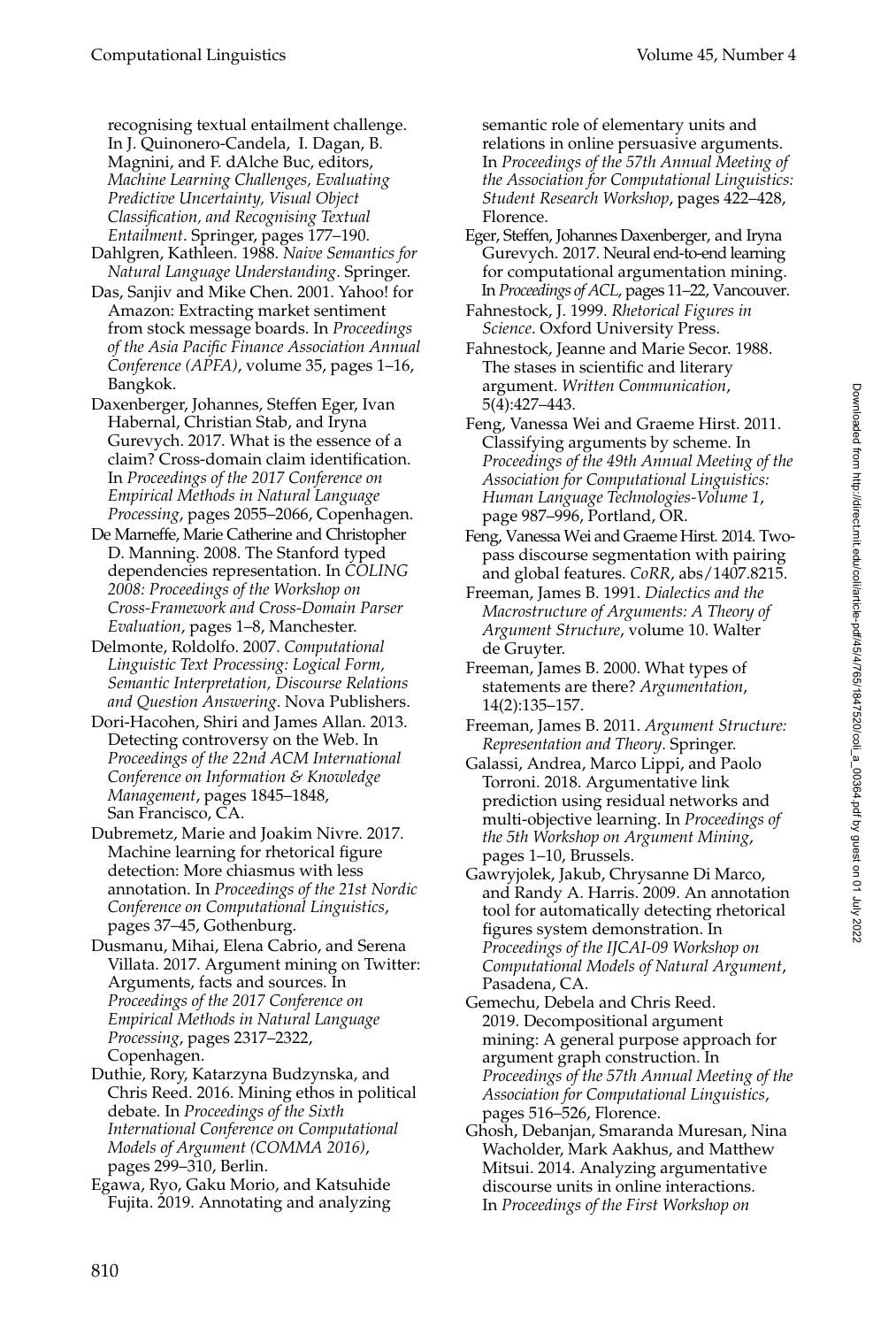*Argumentation Mining*, pages 39–48, Baltimore, MD.

- Givón, Talmy. 1983. Topic Continuity in *Discourse: A Quantitative Cross-Language Study*, volume 3. John Benjamins Publishing.
- Gleize, Martin, Eyal Shnarch, Leshem Choshen, Lena Dankin, Guy Moshkowich, Ranit Aharonov, and Noam Slonim. 2019. Are you convinced? Choosing the more convincing evidence with a Siamese network. In *Proceedings of the 57th Annual Meeting of the Association for Computational Linguistics*, pages 967–976, Florence.
- Gordon, Thomas F., Henry Prakken, and Douglas Walton. 2007. The Carneades model of argument and burden of proof. *Artificial Intelligence*, 171(10):875–896.
- Goudas, Theodosis, Christos Louizos, Georgios Petasis, and Vangelis Karkaletsis. 2014. Argument extraction from news, blogs, and social media, In *Artificial Intelligence: Methods and Applications*, Springer, pages 287–299.
- Green, Nancy. 2014. Towards creation of a corpus for argumentation mining the biomedical genetics research literature. In *Proceedings of the First Workshop on Argumentation Mining*, pages 11–18, Baltimore, MD.
- Green, Nancy. 2015. Identifying argumentation schemes in genetics research articles. In *Proceedings of the 2nd Workshop on Argumentation Mining*, pages 12–21, Denver, CO.
- Green, Nancy. 2018a. Proposed method for annotation of scientific arguments in terms of semantic relations and argument schemes. In *Proceedings of the 5th Workshop on Argument Mining*, Brussels.
- Green, Nancy L. 2018b. Towards mining scientific discourse using argumentation schemes. *Argument & Computation*, 9(2):121–135.
- Grennan, Wayne. 1997. *Informal Logic: Issues and Techniques*. McGill-Queen's Press-MQUP.
- Grimes, Joseph Evans. 1975. *The Thread of Discourse*, volume 207. Walter de Gruyter.
- Groarke, Leo, Christopher Tindale, and Linda Fisher. 1997. *Good Reasoning Matters!: A Constructive Approach to Critical Thinking*. Oxford University Press, Toronto.
- Grosse, Kathrin, Carlos Iván Chesñevar, and Ana Gabriela Maguitman. 2012. An argument-based approach to mining opinions from Twitter. In *First International Conference on Agreement Technologies (AT 2012)*, pages 408–422, Dubrovnik.
- Grosz, Barbara J. and Candace L. Sidner. 1986. Attention, intentions, and the

structure of discourse. *Computational Linguistics*, 12(3):175–204.

- Habernal, Ivan and Iryna Gurevych. 2015. Exploiting debate portals for semi-supervised argumentation mining in user-generated Web discourse. In *Proceedings of the 2015 Conference on Empirical Methods in Natural Language Processing (EMNLP)*, pages 2127–2137, Lisbon.
- Habernal, Ivan and Iryna Gurevych. 2017. Argumentation mining in user-generated Web discourse. *Computational Linguistics*, 43(1):125–179.
- Habernal, Ivan, Henning Wachsmuth, Iryna Gurevych, and Benno Stein. 2018. SemEval-2018 task 12: The argument reasoning comprehension task. In *Proceedings of the 12th International Workshop on Semantic Evaluation*, pages 763–772, New Orleans, LA.
- Hamblin, C. L. 1970. *Fallacies*. Methuen, London.
- Harrell, Maralee. 2005. Using argument diagramming software in the classroom. *Teaching Philosophy*, 28(2):163–177.
- Harris, Randy Allen, Chrysanne Di Marco, Sebastian Ruan, and Cliff O'Reilly. 2018. An annotation scheme for rhetorical figures. *Argument & Computation*, 9(2):155–175.
- Hassan, Naeemul, Chengkai Li, and Mark Tremayne. 2015. Detecting check-worthy factual claims in presidential debates. In *Proceedings of the 24th ACM International Conference on Information and Knowledge Management*, CIKM '15, pages 1835–1838, Melbourne.
- Hastings, Arthur C. 1963. A Reformulation of the Modes of Reasoning in Argumentation. Ph.D. thesis, Northwestern University.
- Hidey, Christopher and Kathleen McKeown. 2018. Persuasive influence detection: The role of argument sequencing. In *Proceedings of the Thirty-Second AAAI Conference on Artificial Intelligence*, New Orleans, LA.
- Hirschberg, Julia and Diane Litman. 1993. Empirical studies on the disambiguation of cue phrases. *Computational Linguistics*, 19(3):501–530.
- Hitchcock, David. 1985. Enthymematic arguments. *Informal Logic*, 7(2):289–98.
- Hobbs, Jerry R. 1993. Intention, information, and structure in discourse: A first draft. In *Burning Issues in Discourse, NATO Advanced Research Workshop*, pages 41–66, Maratea.
- Hoeken, Hans and Lettica Hustinx. 2003. The relative persuasiveness of different types of evidence. In *Proceedings of the Fifth Conference of the International Society for the*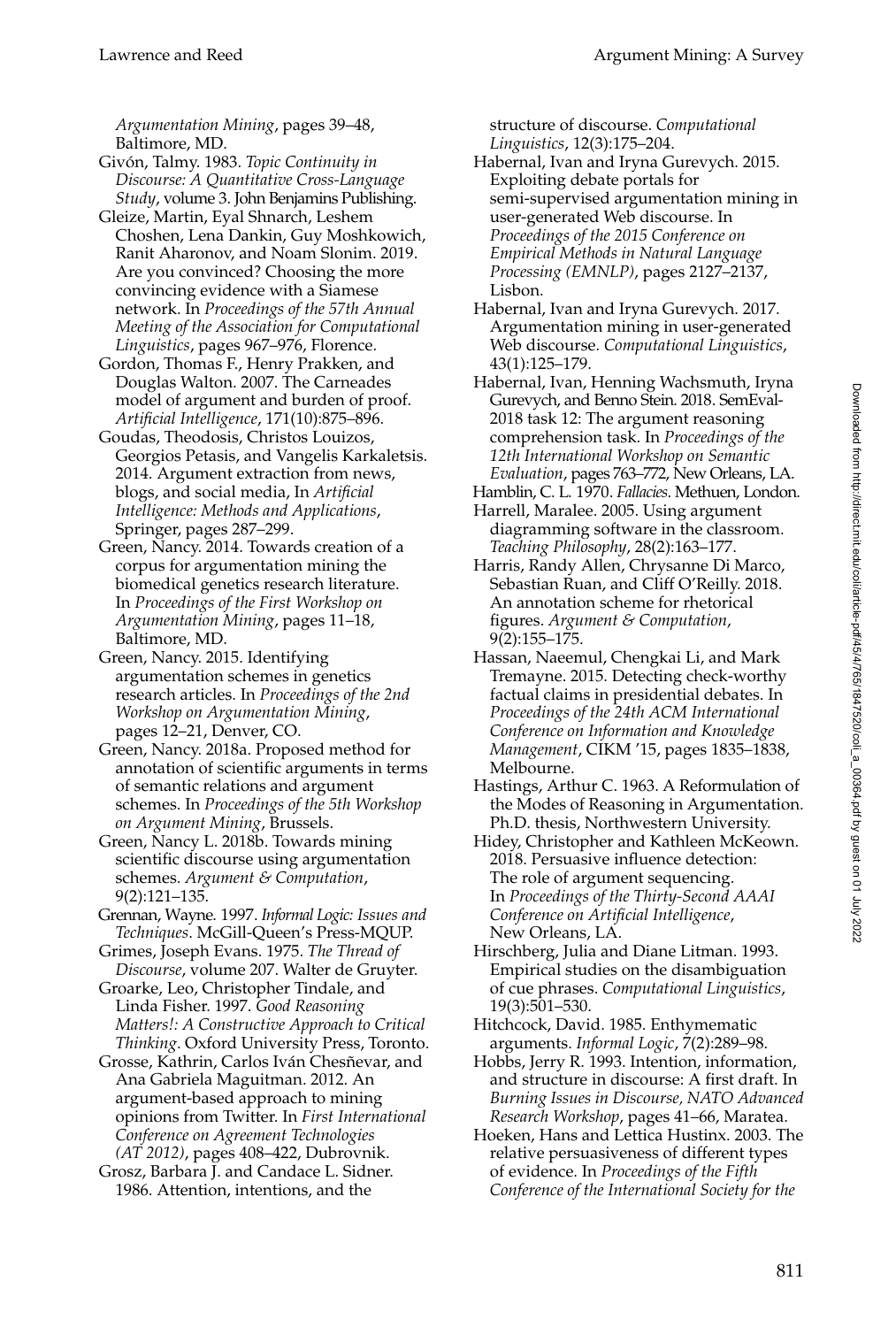*Study of Argumentation*, pages 497–501, Amsterdam.

- Hogenboom, Alexander, Frederik Hogenboom, Uzay Kaymak, Paul Wouters, and Franciska De Jong. 2010. Mining economic sentiment using argumentation structures. In Trujillo J. et al., editor, *Advances in Conceptual Modeling–Applications and Challenges*, Springer, pages 200–209.
- Holmes, Geoffrey, Andrew Donkin, and Ian H. Witten. 1994. WEKA: A machine learning workbench. In *Proceedings of the 1994 Second Australian and New Zealand Conference on Intelligent Information Systems*, pages 357–361, Brisbane.
- Hou, Yufang and Charles Jochim. 2017. Argument relation classification using a joint inference model. In *Proceedings of the 4th Workshop on Argument Mining*, pages 60–66, Copenhagen.
- Houngbo, Hospice and Robert Mercer. 2014. An automated method to build a corpus of rhetorically-classified sentences in biomedical texts. In *Proceedings of the First Workshop on Argumentation Mining*, pages 19–23, Baltimore, MD.
- Hua, Xinyu and Lu Wang. 2017. Neural argument generation augmented with externally retrieved evidence. In *Proceedings of the 55th Annual Meeting of the Association for Computational Linguistics*, pages 219–230, Vancouver.
- Hutchinson, Ben. 2004. Acquiring the meaning of discourse markers. In *Proceedings of the 42nd Annual Meeting of the Association for Computational Linguistics*, page 684–691, Barcelona.
- Ide, Nancy, James Pustejovsky, Christopher Cieri, Eric Nyberg, Denise DiPersio, Chunqi Shi, Keith Suderman, Marc Verhagen, Di Wang, and Jonathan Wright. 2015. The language application grid. In *International Workshop on Worldwide Language Service Infrastructure*, pages 51–70, Kyoto.
- Janier, Mathilde and Chris Reed. 2016. Corpus resources for dispute mediation discourse. In *Proceedings of the 10th Language Resources and Evaluation Conference (LREC)*, pages 1014–1021, Portoroz.
- Janin, Adam, Don Baron, Jane Edwards, Dan Ellis, David Gelbart, Nelson Morgan, Barbara Peskin, Thilo Pfau, Elizabeth Shriberg, Andreas Stolcke, et al. 2003. The ICSI meeting corpus. In *Proceedings of the IEEE International Conference on Acoustics, Speech, and Signal Processing (ICASSP 2003)*, volume 1, pages 364–367, Hong Kong.
- Jaradat, Israa, Pepa Gencheva, Alberto Barrón-Cedeño, Lluís Màrquez, and Preslav Nakov. 2018. Claimrank: Detecting check-worthy claims in Arabic and English. In *Proceedings of the 2018 Conference of the North American Chapter of the Association for Computational Linguistics: Demonstrations*, pages 26–30, New Orleans, LA.
- Jo, Yohan, Jacky Visser, Chris Reed, and Eduard Hovy. 2019. A cascade model for proposition extraction in argumentation. In *Proceedings of the 6th Workshop on Argument Mining*, pages 11–24, Florence.
- Katzav, Joel and Chris Reed. 2004. On argumentation schemes and the natural classification of arguments. *Argumentation*, 18(2):239–259.
- Ke, Zixuan, Winston Carlile, Nishant Gurrapadi, and Vincent Ng. 2018. Learning to give feedback: Modeling attributes affecting argument persuasiveness in student essays. In *Proceedings of the Twenty-Seventh International Joint Conference on Artificial Intelligence, IJCAI-18*, pages 4130–4136, Stockholm.
- Kienpointner, Manfred. 1992. *Alltagslogik: struktur und funktion von argumentationsmustern*. Frommann-Holzboog.
- Kiesel, Johannes, Khalid Al Khatib, Matthias Hagen, and Benno Stein. 2015. A shared task on argumentation mining in newspaper editorials. In *Proceedings of the 2nd Workshop on Argumentation Mining*, pages 35–38, Denver, CO.
- Kim, Soo Min and Eduard Hovy. 2006a. Automatic identification of pro and con reasons in online reviews. In *Proceedings of COLING/ACL 2006*, pages 483–490, Sydney.
- Kim, Soo Min and Eduard Hovy. 2006b. Extracting opinions, opinion holders, and topics expressed in online news media text. In *Proceedings of the Workshop on Sentiment and Subjectivity in Text*, pages 1–8, Sydney.
- Kirschner, Christian, Judith Eckle-Kohler, and Iryna Gurevych. 2015. Linking the thoughts: Analysis of argumentation structures in scientific publications. In *Proceedings of the 2nd Workshop on Argumentation Mining*, pages 1–11, Denver, CO.
- Kirschner, Paul A., Simon J. Buckingham-Shum, and Chad S. Carr. 2003. *Visualizing Argumentation: Software Tools for Collaborative and Educational Sense-making*. Springer.
- Kittur, Aniket, Bongwon Suh, Bryan A. Pendleton, and Ed H. Chi. 2007. He says, she says: Conflict and coordination in Wikipedia. In *Proceedings of the SIGCHI*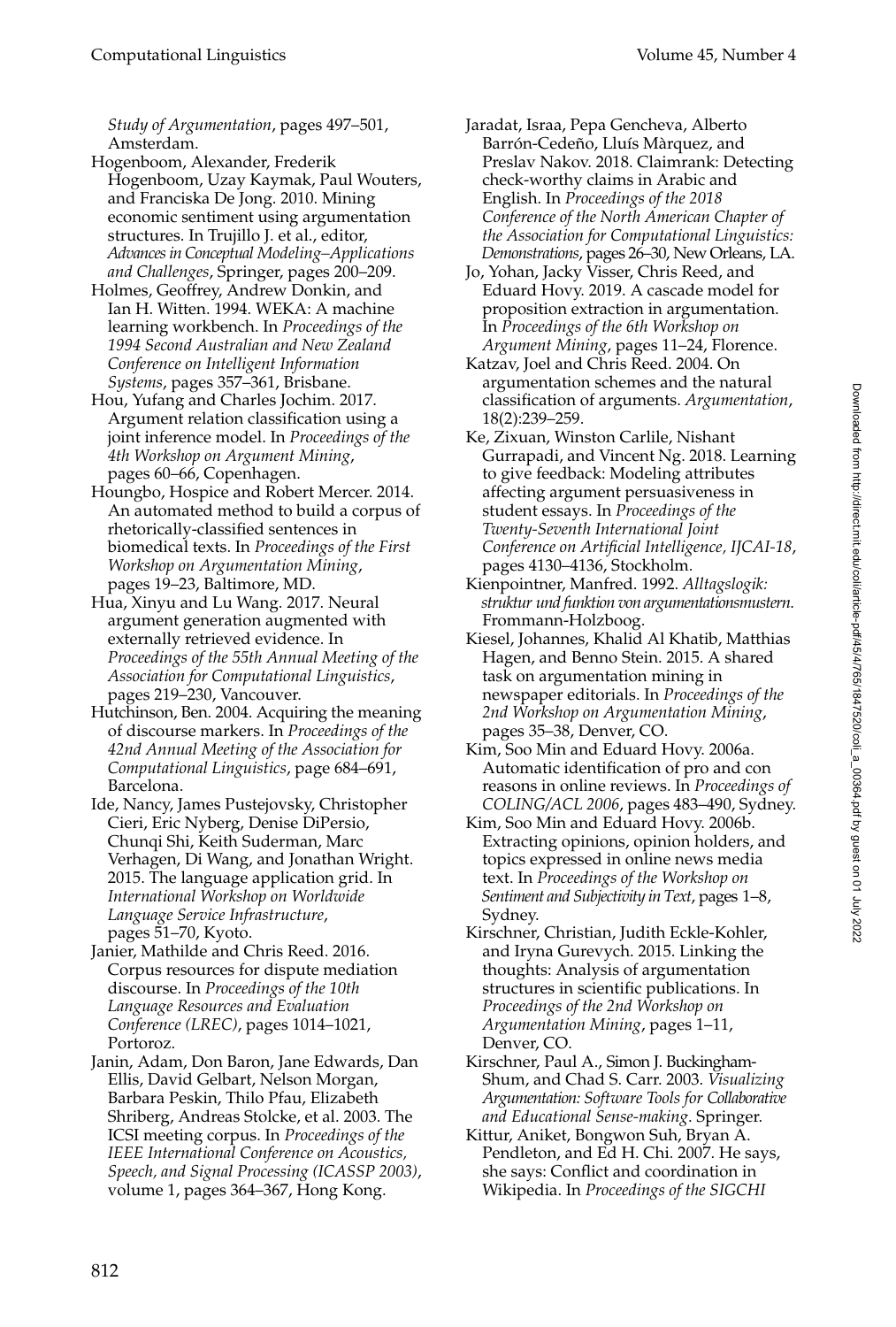*Conference on Human Factors in Computing Systems*, pages 453–462, San Jose, CA.

- Krauthoff, Tobias, Christian Meter, Gregor Betz, Michael Baurmann, and Martin Mauve. 2018. D-BAS: A dialog-based online argumentation system. In *Computational Models of Argument (COMMA)*, pages 325–336, Warsaw.
- Krauwer, Steven and Erhard Hinrichs. 2014. The Clarin research infrastructure: Resources and tools for e-humanities scholars. In *Proceedings of the Ninth International Conference on Language Resources and Evaluation (LREC-2014)*, pages 1525–1531, Reykjavik.
- Landis, J. Richard and Gary G. Koch. 1977. The measurement of observer agreement for categorical data. *Biometrics*, 3:159–174.
- Lasnik, Howard and Juan Uriagereka. 1988. *A course in GB Syntax: Lectures on Binding and Empty Categories*. MIT Press, Cambridge, MA.
- Lauscher, Anne, Goran Glavaš, and Kai Eckert. 2018. Arguminsci: A tool for analyzing argumentation and rhetorical aspects in scientific writing. In *Proceedings of the 5th Workshop on Argument Mining*, pages 22–28, Brussels.
- Lauscher, Anne, Goran Glavaš, and Simone Paolo Ponzetto. 2018. An argument-annotated corpus of scientific publications. In *Proceedings of the 5th Workshop on Argument Mining*, pages 40–46, Brussels.
- Lavee, Tamar, Matan Orbach, Lili Kotlerman, Yoav Kantor, Shai Gretz, Lena Dankin, Michal Jacovi, Yonatan Bilu, Ranit Aharonov, and Noam Slonim. 2019. Towards effective rebuttal: Listening comprehension using corpus-wide claim mining. In *Proceedings of the 6th Workshop on Argument Mining*, pages 58–66, Florence.
- Lawrence, John, Floris Bex, and Chris Reed. 2012. Dialogues on the argument Web: Mixed initiative argumentation with Arvina. In *Proceedings of the 4th International Conference on Computational Models of Argument (COMMA 2012)*, pages 513–514, Vienna.
- Lawrence, John, Floris Bex, Chris Reed, and Mark Snaith. 2012. AIFdb: Infrastructure for the argument Web. In *Proceedings of the Fourth International Conference on Computational Models of Argument (COMMA 2012)*, pages 515–516, Vienna.
- Lawrence, John and Chris Reed. 2014. AIFdb corpora. In *Proceedings of the Fifth International Conference on Computational Models of Argument (COMMA 2014)*, pages 465–466, Pitlochry.
- Lawrence, John and Chris Reed. 2015. Combining argument mining techniques. In *Proceedings of the 2nd Workshop on Argumentation Mining*, pages 127–136, Denver, CO.
- Lawrence, John and Chris Reed. 2016. Argument mining using argumentation scheme structures. In *Proceedings of the Sixth International Conference on Computational Models of Argument (COMMA 2016)*, pages 379–390, Potsdam.
- Lawrence, John and Chris Reed. 2017. Mining argumentative structure from natural language text using automatically generated premise-conclusion topic models. In *Proceedings of the 4th Workshop on Argument Mining*, pages 39–48, Copenhagen.
- Lawrence, John, Chris Reed, Colin Allen, Simon McAlister, and Andrew Ravenscroft. 2014. Mining arguments from 19th century philosophical texts using topic based modelling. In *Proceedings of the First Workshop on Argumentation Mining*, pages 79–87, Baltimore, MD.
- Lawrence, John, Mark Snaith, Barbara Konat, Katarzyna Budzynska, and Chris Reed. 2017. Debating technology for dialogical argument: Sensemaking, engagement, and analytics. *ACM Transactions on Internet Technology (TOIT)*, 17(3):25.
- Lawrence, John, Jacky Visser, and Chris Reed. 2017. Harnessing rhetorical figures for argument mining. *Argument & Computation*, 8(3):289–310.
- Lawrence, John, Jacky Visser, and Chris Reed. 2019. An online annotation assistant for argument schemes. In *Proceedings of the 13th Linguistic Annotation Workshop*, pages 100–107, Florence.
- Le, Dieu Thu, Cam-Tu Nguyen, and Kim Anh Nguyen. 2018. Dave the debater: A retrieval-based and generative argumentative dialogue agent. In *Proceedings of the 5th Workshop on Argument Mining*, pages 121–130, Brussels.
- Levy, Ran, Yonatan Bilu, Daniel Hershcovich, Ehud Aharoni, and Noam Slonim. 2014. Context dependent claim detection. In *Proceedings of the 25th International Conference on Computational Linguistics*, pages 1489–1500, Dublin.
- Levy, Ran, Shai Gretz, Benjamin Sznajder, Shay Hummel, Ranit Aharonov, and Noam Slonim. 2017. Unsupervised corpus–wide claim detection. In *Proceedings of the 4th Workshop on Argument Mining*, pages 79–84, Copenhagen.
- Lewis, David D. 1998. In Naive (Bayes) at forty: The independence assumption in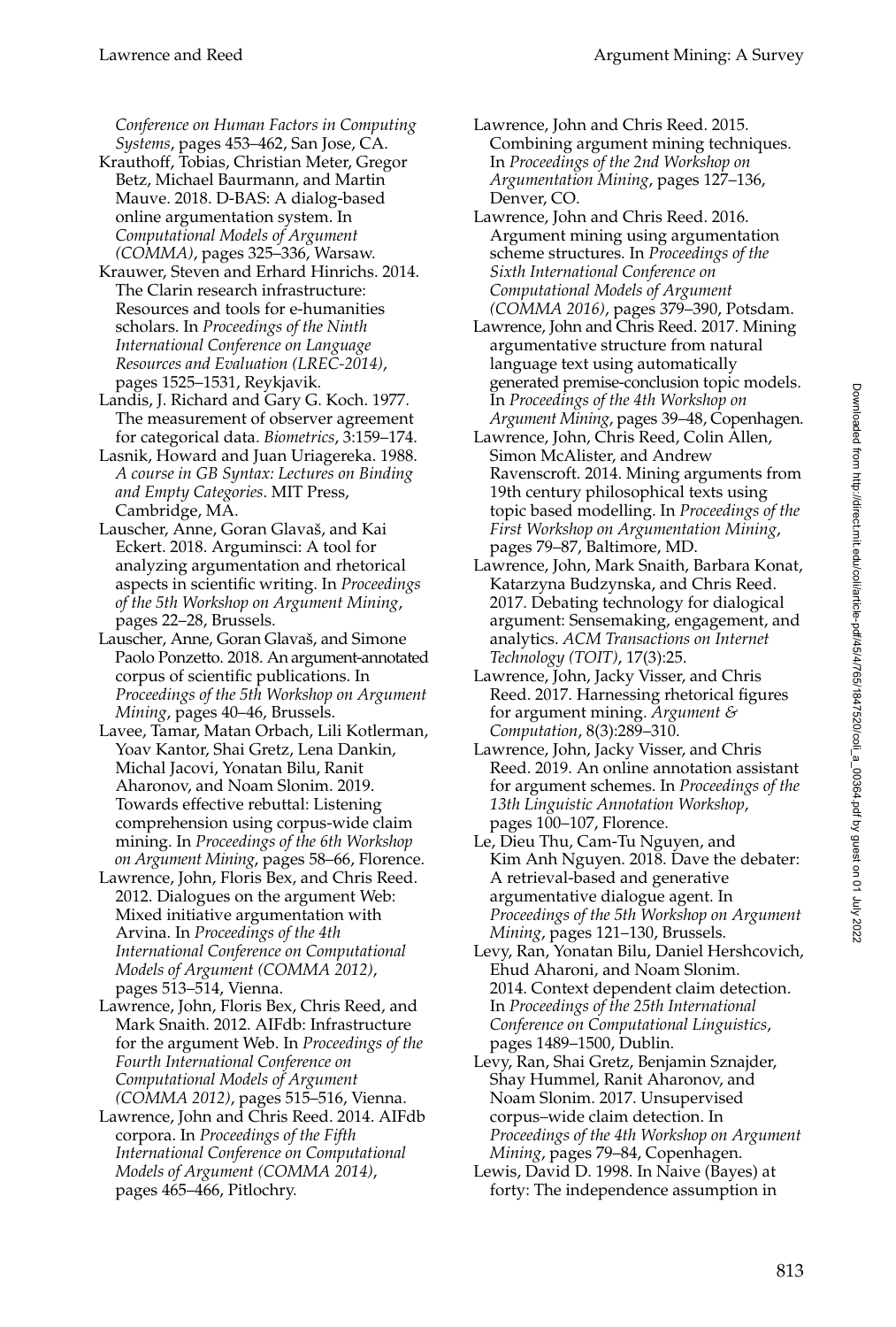information retrieval. In *Machine Learning: ECML-98*, Springer, pages 4–15.

- Lindahl, Anna, Lars Borin, and Jacobo Rouces. 2019. Towards assessing argumentation annotation—A first step. In *Proceedings of the 6th Workshop on Argument Mining*, pages 177–186, Florence.
- Lippi, Marco and Paolo Torroni. 2016. Argumentation mining: State of the art and emerging trends. *ACM Transactions on Internet Technology (TOIT)*, 16(2):10.
- Liu, Bing. 2010. Sentiment analysis and subjectivity. *Handbook of Natural Language Processing*, 2:627–666.
- Madnani, Nitin, Michael Heilman, Joel Tetreault, and Martin Chodorow. 2012. Identifying high-level organizational elements in argumentative discourse. In *Proceedings of the 2012 Conference of the North American Chapter of the Association for Computational Linguistics: Human Language Technologies*, pages 20–28, Montreal.
- Mann, William C. and Sandra A. Thompson. 1987. *Rhetorical Structure Theory: A Theory of Text Organization*. University of Southern California, Information Sciences Institute.
- Marwell, Gerald and David R. Schmitt. 1967. Dimensions of compliance-gaining behavior: An empirical analysis. *Sociometry*, 30(4):350–364.
- Mayer, Tobias, Elena Cabrio, and Serena Villata. 2018. Evidence type classification in randomized controlled trials. In *Proceedings of the 5th Workshop on Argument Mining*, pages 29–34, Brussels.
- McBurney, Peter and Simon Parsons. 2009. Dialogue games for agent argumentation. In G. Simari and I. Rahwan, editors, *Argumentation in Artificial Intelligence*, Springer, pages 261–280.
- Merity, Stephen, Tara Murphy, and James R. Curran. 2009. Accurate argumentative zoning with maximum entropy models. In *Proceedings of the 2009 Workshop on Text and Citation Analysis for Scholarly Digital Libraries*, pages 19–26, Suntec.
- Metzinger, Thomas. 1999. Teaching philosophy with argumentation maps: Review of Can Computers Think? The debate by Robert E. Horn. *PSYCHE*, 5.
- Mochales, Raquel and Aagje Ieven. 2009. Creating an argumentation corpus: Do theories apply to real arguments? A case study on the legal argumentation of the ECHR. In *Proceedings of the 12th International Conference on Artificial Intelligence and Law*, pages 21–30, Barcelona.
- Mochales, Raquel and Marie-Francine Moens. 2011. Argumentation mining. *Artificial Intelligence and Law*, 19:1–22.
- Moens, Marie Francine. 2018. Argumentation mining: How can a machine acquire common sense and world knowledge? *Argument & Computation*, 9(1):1–14.
- Moens, Marie Francine, Erik Boiy, Raquel M. Palau, and Chris Reed. 2007. Automatic detection of arguments in legal texts. In *Proceedings of the 11th International Conference on Artificial Intelligence and Law*, pages 225–230, Stanford, CA.
- Morio, Gaku and Katsuhide Fujita. 2018. End-to-end argument mining for discussion threads based on parallel constrained pointer architecture. In *Proceedings of the 5th Workshop on Argument Mining*, pages 11–21, Brussels.
- Murdock, Jaimie, Colin Allen, Katy Borner, Robert Light, Simon McAlister, Andrew Ravenscroft, Robert Rose, Doori Rose, Jun Otsuka, David Bourget, John Lawrence, and Chris Reed. 2017. Multi-level computational methods for interdisciplinary research in the HathiTrust digital library. *PLOS ONE*, 12(9):1–21.
- Musi, Elena, Debanjan Ghosh, and Smaranda Muresan. 2016. Towards feasible guidelines for the annotation of argument schemes. In *Proceedings of the 3rd Workshop on Argumentation Mining*, pages 82–93, Berlin.
- Musi, Elena, Debanjan Ghosh, and Smaranda Muresan. 2018. ChangeMyView through concessions: Do concessions increase persuasion? *Dialogue & Discourse*, 9(1):107–127.
- Naderi, Nona and Graeme Hirst. 2018a. Automated fact-checking of claims in argumentative parliamentary debates. In *Proceedings of the First Workshop on Fact Extraction and VERification (FEVER)*, pages 60–65, Brussels.
- Naderi, Nona and Graeme Hirst. 2018b. Using context to identify the language of face-saving. In *Proceedings of the 5th Workshop on Argument Mining*, pages 111–120, Brussels.
- Nguyen, Huy and Diane Litman. 2015. Extracting argument and domain words for identifying argument components in texts. In *Proceedings of the 2nd Workshop on Argumentation Mining*, pages 22–28, Denver, CO.
- Nguyen, Huy V. and Diane Litman. 2016. Context-aware argumentative relation mining. In *Proceedings of the 54th Annual*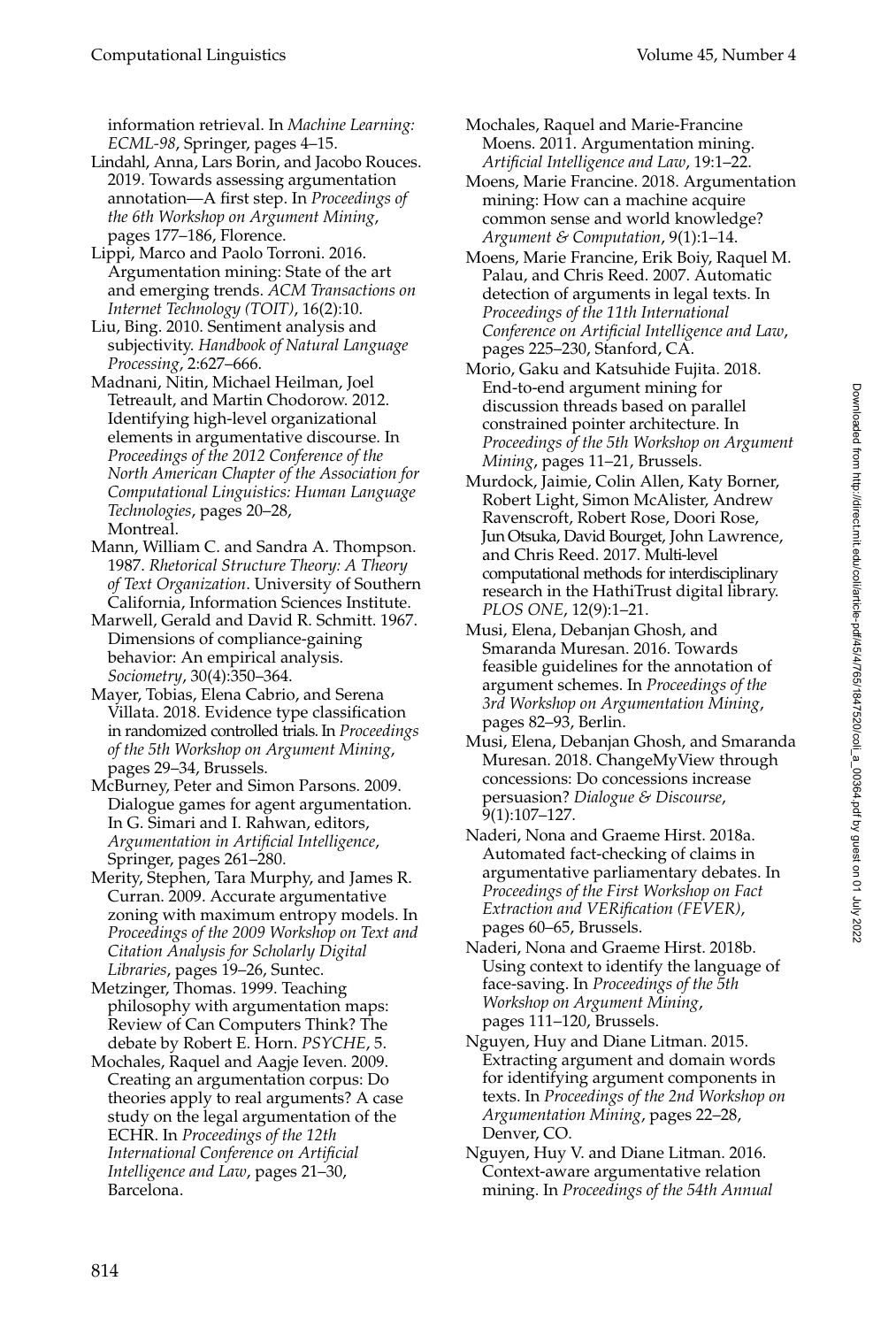*Meeting of the Association for Computational Linguistics*, Berlin.

Niculae, Vlad. 2018. *Learning Deep Models with Linguistically-Inspired Structure*. Ph.D. thesis, Cornell University.

Niculae, Vlad, Joonsuk Park, and Claire Cardie. 2017. Argument mining with structured SVMS and RNNS. In *Proceedings of the 55th Annual Meeting of the Association for Computational Linguistics (Volume 1: Long Papers)*, pages 985–995, Vancouver.

Niven, Timothy and Hung-Yu Kao. 2019. Probing neural network comprehension of natural language arguments. In *Proceedings of the 57th Annual Meeting of the Association for Computational Linguistics*, pages 4658–4664, Florence.

Okada, Alexandra, Simon J. Buckingham Shum, and Tony Sherborne. 2008. *Knowledge Cartography: Software Tools and Mapping Techniques*. Springer.

Ong, Nathan, Diane Litman, and Alexandra Brusilovsky. 2014. Ontology-based argument mining and automatic essay scoring. In *Proceedings of the First Workshop on Argumentation Mining*, pages 24–28, Baltimore, MD.

Opitz, Juri and Anette Frank. 2019. Dissecting content and context in argumentative relation analysis. In *Proceedings of the 6th Workshop on Argument Mining*, pages 25–34, Florence.

Palau, Raquel M. and Marie-Francine Moens. 2009. Argumentation mining: The detection, classification and structure of arguments in text. In *Proceedings of the 12th International Conference on Artificial Intelligence and Law*, pages 98–107, Barcelona.

Pallotta, Vincenzo and Rodolfo Delmonte. 2011. Automatic argumentative analysis for interaction mining. *Argument & Computation*, 2(2–3):77–106.

Pallotta, Vincenzo, Hatem Ghorbel, Afzal Ballim, Agnes Lisowska, and Stéphane Marchand-Maillet. 2004. Towards meeting information systems. In *Proceedings of the 6th International Conference on Enterprise Information Systems (ICEIS)*, pages 464–469, Porto.

Pang, Bo, Lillian Lee, and Shivakumar Vaithyanathan. 2002. Thumbs up? Sentiment classification using machine learning techniques. In *Proceedings of the ACL 2002 Conference on Empirical Methods in Natural Language Processing (EMNLP 2002)*, pages 79–86, Pennsylvania, PA.

Pantel, Patrick Andre. 2003. *Clustering by Committee*. Ph.D. thesis, University of Alberta. Park, Joonsuk and Claire Cardie. 2014. Identifying appropriate support for propositions in online user comments. In *Proceedings of the First Workshop on Argumentation Mining*, pages 29–38, Baltimore, MD.

Park, Joonsuk and Claire Cardie. 2018. A corpus of erulemaking user comments for measuring evaluability of arguments. In *Proceedings of the Eleventh International Conference on Language Resources and Evaluation (LREC 2018)*, pages 1623–1628, Miyazaki.

Passon, Marco, Marco Lippi, Giuseppe Serra, and Carlo Tasso. 2018. Predicting the usefulness of Amazon reviews using off-the-shelf argumentation mining. In *Proceedings of the 5th Workshop on Argument Mining*, pages 35–39, Brussels.

Patwari, Ayush, Dan Goldwasser, and Saurabh Bagchi. 2017. Tathya: A multi-classifier system for detecting check-worthy statements in political debates. In *Proceedings of the 2017 ACM Conference on Information and Knowledge Management*, CIKM '17, pages 2259–2262, Singapore.

Pease, Alison, John Lawrence, Katarzyna Budzynska, Joseph Corneli, and Chris Reed. 2017. Lakatos-style collaborative mathematics through dialectical, structured and abstract argumentation. *Artificial Intelligence*, 246(Supplement C):181–219.

Peldszus, Andreas. 2014. Towards segmentbased recognition of argumentation structure in short texts. In *Proceedings of the First Workshop on Argumentation Mining*, pages 88–97, Baltimore, MD.

Peldszus, Andreas and Manfred Stede. 2013a. From argument diagrams to argumentation mining in texts: A survey. *International Journal of Cognitive Informatics and Natural Intelligence (IJCINI)*, 7(1):1–31.

Peldszus, Andreas and Manfred Stede. 2013b. Ranking the annotators: An agreement study on argumentation structure. In *Proceedings of the 7th Linguistic Annotation Workshop and Interoperability with Discourse*, pages 196–204, Sofia.

Peldszus, Andreas and Manfred Stede. 2015. Towards detecting counter-considerations in text. In *Proceedings of the 2nd Workshop on Argumentation Mining*, pages 104–109, Denver, CO.

Perelman, Chaïm and Lucie Olbrechts-Tyteca. 1969. *The New Rhetoric: A Treatise on Argumentation*. University of Notre Dame Press.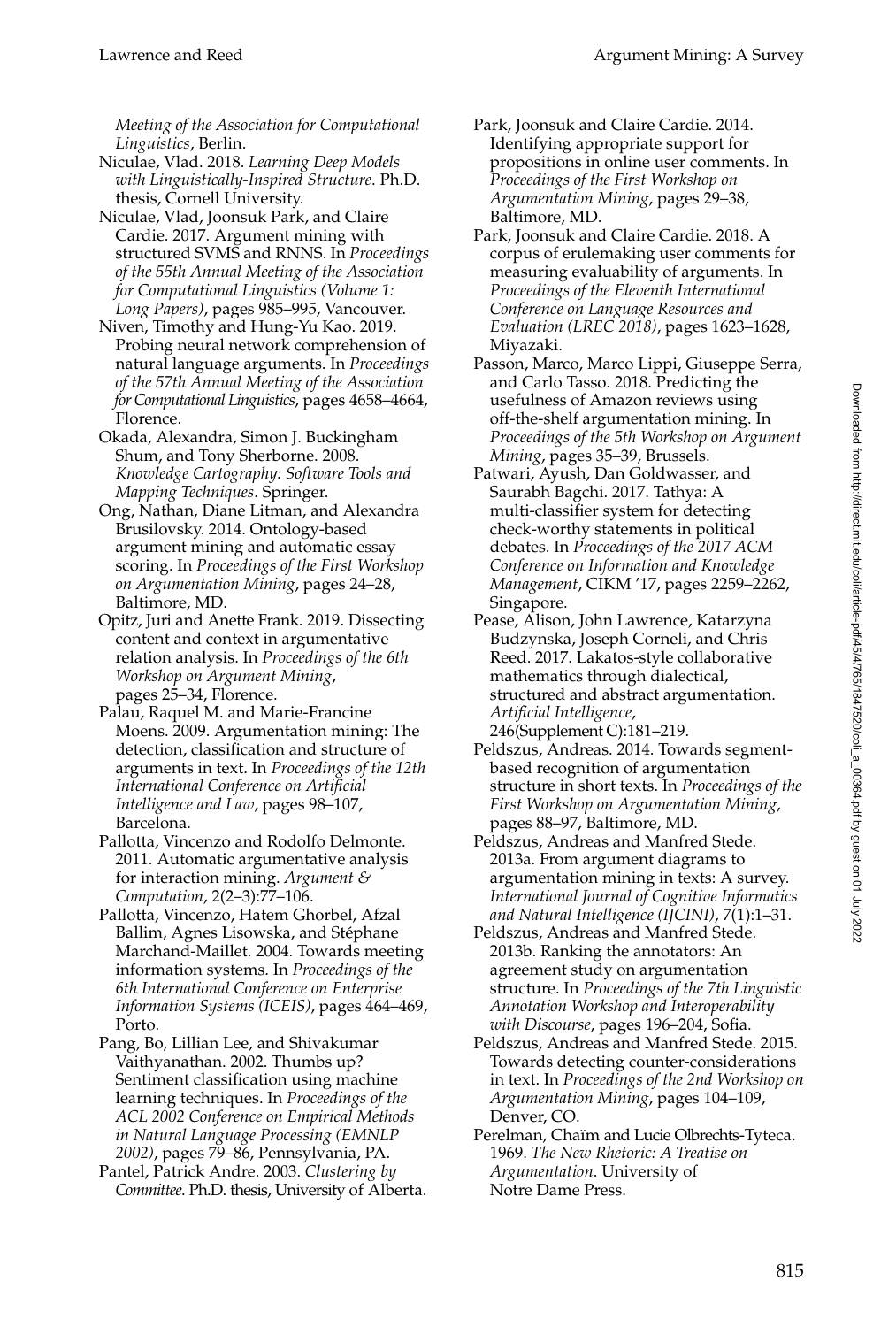Persing, Isaac and Vincent Ng. 2015. Modeling argument strength in student essays. In *Proceedings of ACL*, pages 543–552, Beijing.

Persing, Isaac and Vincent Ng. 2016. End-to-end argumentation mining in student essays. In *Proceedings of NAACL-HLT*, pages 1384–1394, San Diego, CA.

Petasis, Georgios and Vangelis Karkaletsis. 2016. Identifying argument components through textrank. In *Proceedings of the 3rd Workshop on Argumentation Mining*, pages 94–102 Berlin.

Piao, Scott, Sophia Ananiadou, Yoshimasa Tsuruoka, Yutaka Sasaki, and John McNaught. 2007. Mining opinion polarity relations of citations. In *International Workshop on Computational Semantics (IWCS)*, pages 366–371, Tilburg.

Polanyi, Livia. 1988. A formal model of the structure of discourse. *Journal of Pragmatics*, 12(5):601–638.

Pollock, John. 1986. *Contemporary Theories of Knowledge*. Rowman And Littlefield, Towota, NJ.

Pollock, John L. 1987. Defeasible reasoning. *Cognitive Science*, 11(4):481–518.

Pollock, John L. 1995. *Cognitive Carpentry: A Blueprint for How to Build a Person*. MIT Press.

Potash, Peter, Alexey Romanov, and Anna Rumshisky. 2017. Here's my point: Joint pointer architecture for argument mining. In *Proceedings of the 2017 Conference on Empirical Methods in Natural Language Processing*, pages 1364–1373, Copenhagen.

Prakken, Henry. 2005. Coherence and flexibility in dialogue games for argumentation. *Journal of Logic and Computation*, 15(6):1009–1040.

Razuvayevskaya, Olesya and Simone Teufel. 2017. Finding enthymemes in real-world texts: A feasibility study. *Argument & Computation*, 8(2):113–129.

Reed, Chris. 2006. Preliminary results from an argument corpus. In Eloína Miyares Bermúdez, and Leonel Ruiz Miyares, editors, *Linguistics in the Twenty-first Century*, Cambridge Scholars Press, pages 185–196.

Reed, Chris and Glenn Rowe. 2004. Araucaria: Software for argument analysis, diagramming and representation. *International Journal on Artificial Intelligence Tools*, 13(4):961–980.

Reynolds, Rodney A. and J. Lynn Reynolds. 2002. Evidence. In James Price Dillard and Michael Pfau, editors, *The Persuasion Handbook: Developments in Theory and*

*Practice*, Sage, Thousand Oaks, CA, pages 427–444.

Rienks, Rutger, Dirk Heylen, and van der E. Weijden. 2005. Argument diagramming of meeting conversations. In *Multimodal Multiparty Meeting Processing, Workshop at the 7th International Conference on Multimodal Interfaces*, pages 85–92, Trento.

Rigotti, Eddo and Sara Greco Morasso. 2010. Comparing the argumentum model of topics to other contemporary approaches to argument schemes: The procedural and material components. *Argumentation*, 24(4):489–512.

Rinott, Ruty, Lena Dankin, Carlos Alzate Perez, Mitesh M. Khapra, Ehud Aharoni, and Noam Slonim. 2015. Show me your evidence—an automatic method for context dependent evidence detection. In *Proceedings of the 2015 Conference on Empirical Methods in Natural Language Processing*, pages 440–450, Lisbon.

Robertson, David. 2004. A lightweight coordination calculus for agent systems. In *International Workshop on Declarative Agent Languages and Technologies*, pages 183–197, New York, NY.

Rumshisky, Anna, Mikhail Gronas, Peter Potash, Mikhail Dubov, Alexey Romanov, Saurabh Kulshreshtha, and Alex Gribov. 2017. Combining network and language indicators for tracking conflict intensity. In *International Conference on Social Informatics*, pages 391–404, Oxford, UK.

Sacks, Harvey, Emanuel A. Schegloff, and Gail Jefferson. 1974. A simplest systematics for the organization of turn-taking for conversation. *Language*, 50(4):696–735.

Saint-Dizier, Patrick. 2012. Processing natural language arguments with the <TextCoop> platform. *Argument & Computation*, 3(1):49–82.

Saint-Dizier, Patrick. 2017. Knowledgedriven argument mining based on the Qualia structure. *Argument & Computation*, 8(2):193–210.

Saint-Dizier, Patrick. 2018. A two-level approach to generate synthetic argumentation reports. *Argument & Computation*, 9(2):137–154.

San Martino, Giovanni Da, Alberto Barron-Cedeno, Preslav Nakov, Henning Wachsmuth, and Rostislav Petrov. 2019. SemEval-2020 task 11: Detecting propaganda techniques in news articles.

Sardianos, Christos, Ioannis Manousos Katakis, Georgios Petasis, and Vangelis Karkaletsis. 2015. Argument extraction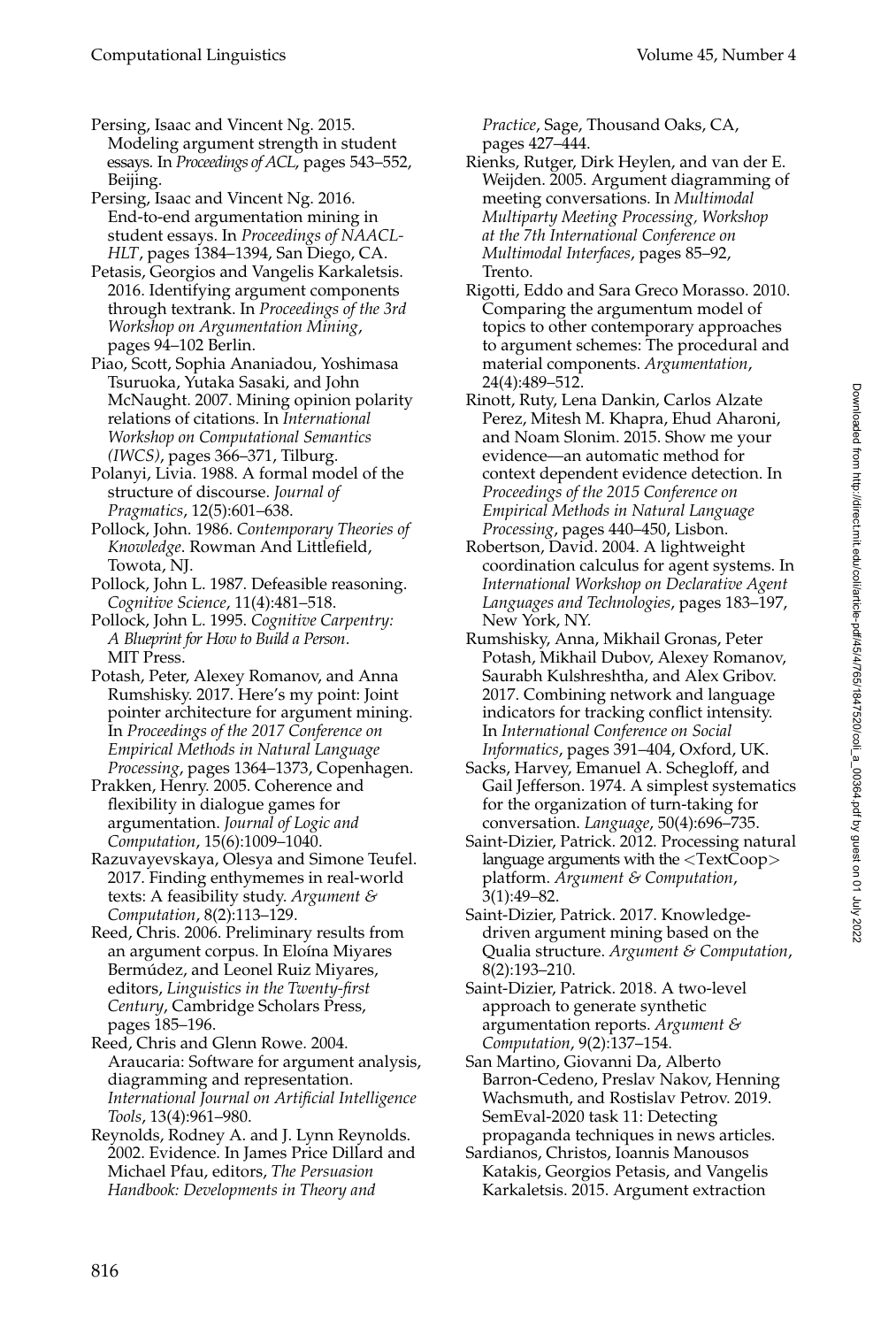from news. In *Proceedings of the 2nd Workshop on Argumentation Mining*, pages 56–66, Denver, CO.

- Scheuer, Oliver, Frank Loll, Niels Pinkwart, and Bruce M. McLaren. 2010. Computer-supported argumentation: A review of the state of the art. *International Journal of Computer-Supported Collaborative Learning*, 5(1):43–102.
- Schulz, Claudia, Steffen Eger, Johannes Daxenberger, Tobias Kahse, and Iryna Gurevych. 2018. Multi-task learning for argumentation mining in low-resource settings. In *Proceedings of the 2018 Conference of the North American Chapter of the Association for Computational Linguistics: Human Language Technologies, Volume 2 (Short Papers)*, pages 35–41, New Orleans, LA.
- Shnarch, Eyal, Carlos Alzate, Lena Dankin, Martin Gleize, Yufang Hou, Leshem Choshen, Ranit Aharonov, and Noam Slonim. 2018. Will it blend? Blending weak and strong labeled data in a neural network for argumentation mining. In *Proceedings of the 56th Annual Meeting of the Association for Computational Linguistics*, pages 599–605, Melbourne.
- Skeppstedt, Maria, Andreas Peldszus, and Manfred Stede. 2018. More or less controlled elicitation of argumentative text: Enlarging a microtext corpus via crowdsourcing. In *Proceedings of the 5th Workshop on Argument Mining*, pages 155–163, Brussels.
- Snaith, Mark, John Lawrence, and Chris Reed. 2010. Mixed initiative argument in public deliberation. In *From e-Participation to Online Deliberation, Proceedings of the Fourth International Conference on Online Deliberation (OD2010)*, pages 2–13, Leeds, UK.
- Sobhani, Parinaz, Diana Inkpen, and Stan Matwin. 2015. From argumentation mining to stance classification. In *Proceedings of the 2nd Workshop on Argumentation Mining*, pages 67–77, Denver, CO.
- Soricut, Radu and Daniel Marcu. 2003. Sentence-level discourse parsing using syntactic and lexical information. In *Proceedings of the Human Language Technology Conference of the North American Chapter of the ACL*, pages 149–156, Edmonton.
- Stab, Christian and Iryna Gurevych. 2014a. Annotating argument components and relations in persuasive essays. In *Proceedings of the 25th International Conference on Computational Linguistics*, pages 1501–1510, Dublin.
- Stab, Christian and Iryna Gurevych. 2014b. Identifying argumentative discourse structures in persuasive essays. In *Proceedings of the 2014 Conference on Empirical Methods in Natural Language Processing (EMNLP)*, pages 46–56, Doha.
- Stab, Christian and Iryna Gurevych. 2017. Parsing argumentation structures in persuasive essays. *Computational Linguistics*, 43(3):619–659.
- Stede, Manfred and Jodi Schneider. 2018. *Argumentation Mining*: Synthesis Lectures on Human Language Technologies. Morgan and Claypool.
- Tan, Chenhao, Vlad Niculae, Cristian Danescu-Niculescu-Mizil, and Lillian Lee. 2016. Winning arguments: Interaction dynamics and persuasion strategies in good-faith online discussions. In *Proceedings of the 25th International Conference on World Wide Web*, pages 613–624, Montreal.
- Teufel, Simone, Jean Carletta, and Marie-Francine Moens. 1999. An annotation scheme for discourse-level argumentation in research articles. In *Proceedings of the Ninth Conference on European Chapter of the Association for Computational Linguistics*, pages 110–117, Bergen.
- Teufel, Simone, Advaith Siddharthan, and Colin Batchelor. 2009. Towards discipline-independent argumentative zoning: Evidence from chemistry and computational linguistics. In *Proceedings of the 2009 Conference on Empirical Methods in Natural Language Processing*, pages 1493–1502, Singapore.
- Teufel, Simone, Advaith Siddharthan, and Dan Tidhar. 2006. Automatic classification of citation function. In *Proceedings of the 2006 Conference on Empirical Methods in Natural Language Processing*, pages 103–110, Sydney.
- Toulmin, Stephen E. 1958. *The Uses of Argument*. Cambridge University Press.
- Traum, David. 2017. Computational approaches to dialogue. In Edda Weigand, editor, *The Routledge Handbook of Language and Dialogue*. Taylor & Francis, pages 143–161.
- van Eemeren, Frans H., Bart Garssen, Eric C. W. Krabbe, A. Francisca Snoeck Henkemans, Bart Verheij, and Jean H. M. Wagemans. 2014. *Handbook of Argumentation Theory*. Springer.
- van Gelder, Tim. 2007. The rationale for rationale. *Law, Probability and Risk*, 6(1–4):23–42.